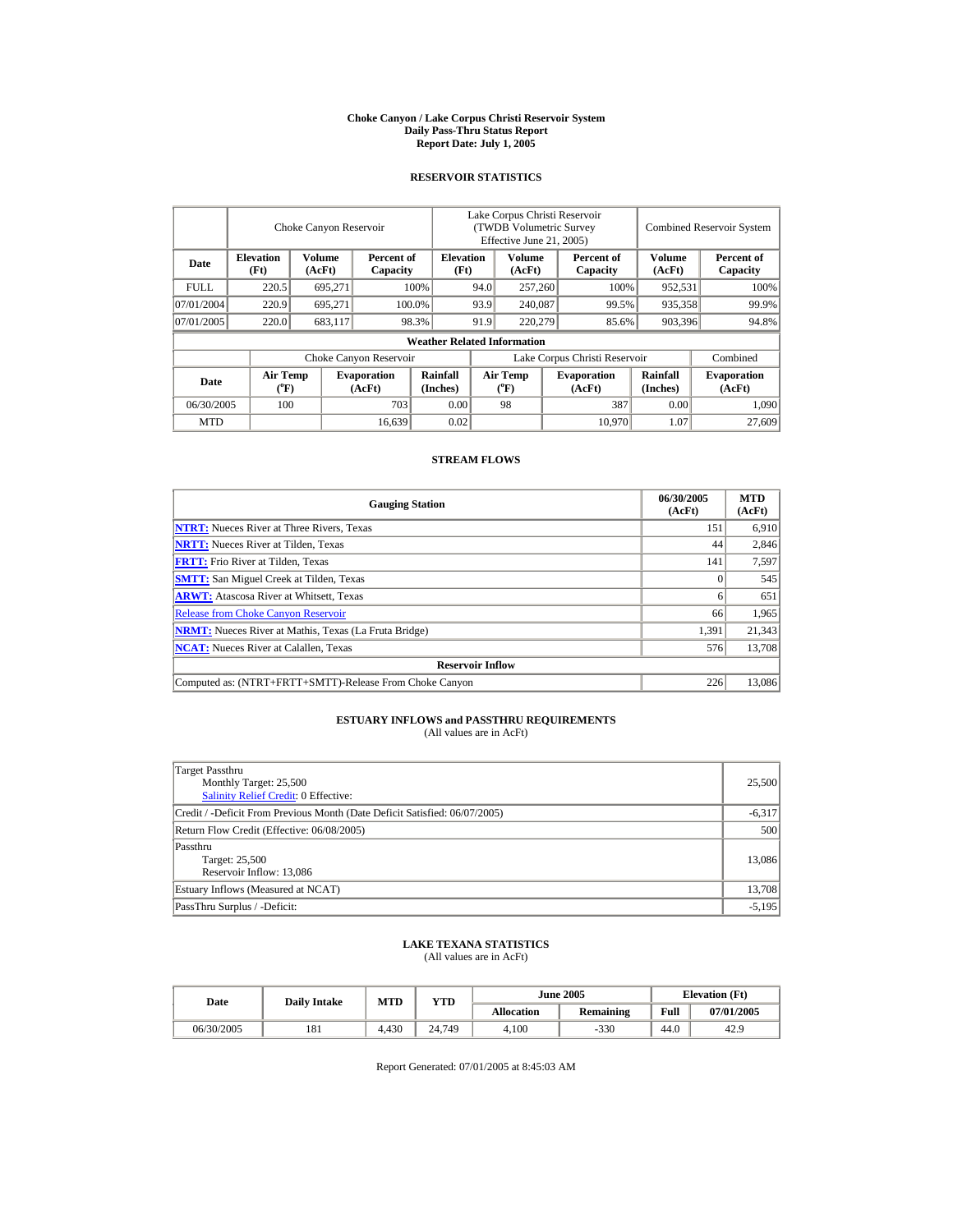#### **Choke Canyon / Lake Corpus Christi Reservoir System Daily Pass-Thru Status Report Report Date: July 2, 2005**

## **RESERVOIR STATISTICS**

|             |                                      | Choke Canyon Reservoir  |                              |                                    | Lake Corpus Christi Reservoir<br>(TWDB Volumetric Survey)<br>Effective June 21, 2005) |                                |                  |                              |                         | <b>Combined Reservoir System</b> |
|-------------|--------------------------------------|-------------------------|------------------------------|------------------------------------|---------------------------------------------------------------------------------------|--------------------------------|------------------|------------------------------|-------------------------|----------------------------------|
| Date        | <b>Elevation</b><br>(Ft)             | <b>Volume</b><br>(AcFt) | Percent of<br>Capacity       | <b>Elevation</b><br>(Ft)           |                                                                                       | Volume<br>(AcFt)               |                  | Percent of<br>Capacity       | <b>Volume</b><br>(AcFt) | Percent of<br>Capacity           |
| <b>FULL</b> | 220.5                                | 695.271                 |                              | 100%                               | 257,260<br>94.0                                                                       |                                |                  | 100%                         | 952.531                 | 100%                             |
| 07/02/2004  | 220.7                                | 695.271                 |                              | 100.0%                             | 93.8                                                                                  | 236,447                        |                  | 98.0%                        | 931.718                 | 99.5%                            |
| 07/02/2005  | 220.0                                | 682,860                 |                              | 98.2%                              | 91.9                                                                                  |                                | 219,057<br>85.2% |                              | 901,917                 | 94.7%                            |
|             |                                      |                         |                              | <b>Weather Related Information</b> |                                                                                       |                                |                  |                              |                         |                                  |
|             |                                      |                         | Choke Canyon Reservoir       |                                    | Lake Corpus Christi Reservoir                                                         |                                |                  |                              |                         | Combined                         |
| Date        | Air Temp<br>$({}^{\circ}\mathrm{F})$ |                         | <b>Evaporation</b><br>(AcFt) | Rainfall<br>(Inches)               |                                                                                       | Air Temp<br>$({}^o\mathrm{F})$ |                  | <b>Evaporation</b><br>(AcFt) | Rainfall<br>(Inches)    | <b>Evaporation</b><br>(AcFt)     |
| 07/01/2005  | 103                                  |                         | 628                          | 0.00                               |                                                                                       | 99                             |                  | 325                          | 0.00                    | 953                              |
| <b>MTD</b>  |                                      |                         | 628                          | 0.00                               |                                                                                       |                                |                  | 325                          | 0.00                    | 953                              |

## **STREAM FLOWS**

| <b>Gauging Station</b>                                       | 07/01/2005<br>(AcFt) | <b>MTD</b><br>(AcFt) |
|--------------------------------------------------------------|----------------------|----------------------|
| <b>NTRT:</b> Nueces River at Three Rivers, Texas             | 149                  | 149                  |
| <b>NRTT:</b> Nueces River at Tilden, Texas                   | 40                   | 40                   |
| <b>FRTT:</b> Frio River at Tilden, Texas                     | 137                  | 137                  |
| <b>SMTT:</b> San Miguel Creek at Tilden, Texas               |                      | $\Omega$             |
| <b>ARWT:</b> Atascosa River at Whitsett, Texas               |                      | 6                    |
| <b>Release from Choke Canyon Reservoir</b>                   | 66                   | 66                   |
| <b>NRMT:</b> Nueces River at Mathis, Texas (La Fruta Bridge) | 1.304                | 1,304                |
| <b>NCAT:</b> Nueces River at Calallen, Texas                 | 899                  | 899                  |
| <b>Reservoir Inflow</b>                                      |                      |                      |
| Computed as: (NTRT+FRTT+SMTT)-Release From Choke Canyon      | 220                  | 220                  |

# **ESTUARY INFLOWS and PASSTHRU REQUIREMENTS**<br>(All values are in AcFt)

| Target Passthru<br>Monthly Target: 6,500<br><b>Salinity Relief Credit: 0 Effective:</b> | 6,500           |
|-----------------------------------------------------------------------------------------|-----------------|
| Credit / -Deficit From Previous Month (Date Deficit Satisfied:)                         | $-5,195$        |
| Return Flow Credit (Effective: )                                                        | $\vert 0 \vert$ |
| Passthru<br>Target: 6,500<br>Reservoir Inflow: 220                                      | 220             |
| Estuary Inflows (Measured at NCAT)                                                      | 899             |
| PassThru Surplus / -Deficit:                                                            | $-4,516$        |

## **LAKE TEXANA STATISTICS** (All values are in AcFt)

| Date       | <b>Daily Intake</b> | <b>MTD</b> | <b>YTD</b> |            | <b>July 2005</b> | <b>Elevation</b> (Ft) |            |
|------------|---------------------|------------|------------|------------|------------------|-----------------------|------------|
|            |                     |            |            | Allocation | Remaining        | Full                  | 07/02/2005 |
| 07/01/2005 | 182                 | 182        | 24.931     | 4.100      | 3,918            | 44.0                  | 42.8       |

Report Generated: 07/02/2005 at 7:59:21 AM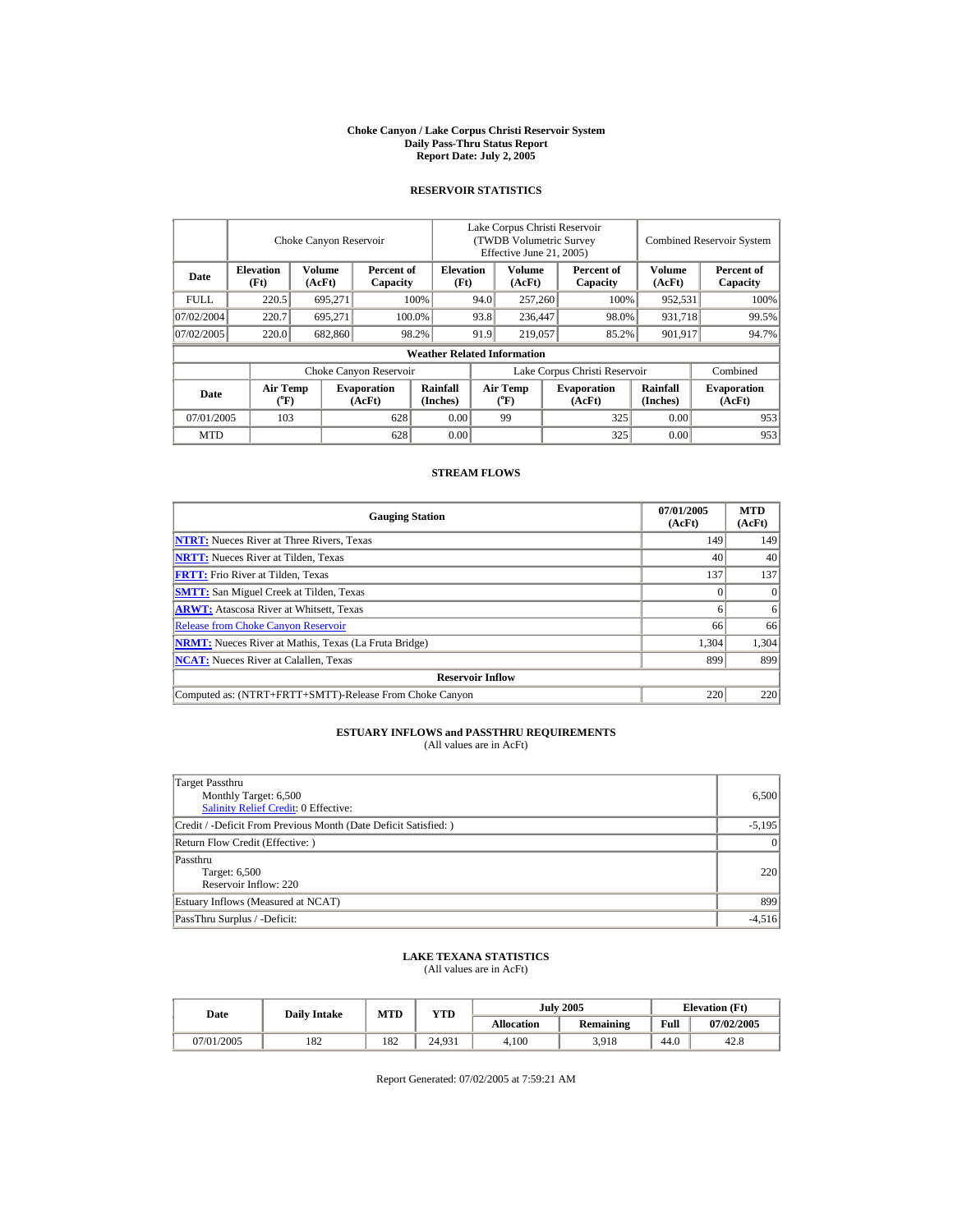#### **Choke Canyon / Lake Corpus Christi Reservoir System Daily Pass-Thru Status Report Report Date: July 3, 2005**

## **RESERVOIR STATISTICS**

|            | Choke Canyon Reservoir                      |                  |                              |                                    | Lake Corpus Christi Reservoir<br>(TWDB Volumetric Survey<br>Effective June 21, 2005) |                                  |  |                              | <b>Combined Reservoir System</b> |                              |  |
|------------|---------------------------------------------|------------------|------------------------------|------------------------------------|--------------------------------------------------------------------------------------|----------------------------------|--|------------------------------|----------------------------------|------------------------------|--|
| Date       | <b>Elevation</b><br>(Ft)                    | Volume<br>(AcFt) | Percent of<br>Capacity       | <b>Elevation</b><br>(Ft)           |                                                                                      | Volume<br>(AcFt)                 |  | Percent of<br>Capacity       | Volume<br>(AcFt)                 | Percent of<br>Capacity       |  |
| FULL.      | 220.5                                       | 695,271          |                              | 100%                               | 94.0                                                                                 | 257,260                          |  | 100%                         | 952,531                          | 100%                         |  |
| 07/03/2004 | 220.5                                       | 694.493          |                              | 99.9%                              | 93.7                                                                                 | 235,302                          |  | 97.5%                        | 929,795                          | 99.3%                        |  |
| 07/03/2005 | 220.0                                       | 682,346          |                              | 98.1%                              | 91.8                                                                                 | 217.140                          |  | 84.4%                        | 899,486                          | 94.4%                        |  |
|            |                                             |                  |                              | <b>Weather Related Information</b> |                                                                                      |                                  |  |                              |                                  |                              |  |
|            |                                             |                  | Choke Canyon Reservoir       |                                    | Lake Corpus Christi Reservoir                                                        |                                  |  |                              |                                  | Combined                     |  |
| Date       | <b>Air Temp</b><br>$({}^{\circ}\mathrm{F})$ |                  | <b>Evaporation</b><br>(AcFt) | Rainfall<br>(Inches)               |                                                                                      | <b>Air Temp</b><br>$(^{\circ}F)$ |  | <b>Evaporation</b><br>(AcFt) | Rainfall<br>(Inches)             | <b>Evaporation</b><br>(AcFt) |  |
| 07/02/2005 | 102                                         |                  | 658                          | 0.00                               |                                                                                      | 99                               |  | 527                          | 0.00                             | 1,185                        |  |
| <b>MTD</b> |                                             |                  | 1,286                        | 0.00                               |                                                                                      |                                  |  | 852                          | 0.00                             | 2,138                        |  |

## **STREAM FLOWS**

| <b>Gauging Station</b>                                       | 07/02/2005<br>(AcFt) | <b>MTD</b><br>(AcFt) |
|--------------------------------------------------------------|----------------------|----------------------|
| <b>NTRT:</b> Nueces River at Three Rivers, Texas             | 145                  | 294                  |
| <b>NRTT:</b> Nueces River at Tilden, Texas                   | 36                   | 75                   |
| <b>FRTT:</b> Frio River at Tilden, Texas                     | 135                  | 272                  |
| <b>SMTT:</b> San Miguel Creek at Tilden, Texas               |                      | $\Omega$             |
| <b>ARWT:</b> Atascosa River at Whitsett, Texas               |                      | 11                   |
| <b>Release from Choke Canyon Reservoir</b>                   | 66                   | 131                  |
| <b>NRMT:</b> Nueces River at Mathis, Texas (La Fruta Bridge) | 1.407                | 2,712                |
| <b>NCAT:</b> Nueces River at Calallen, Texas                 | 899                  | 1,798                |
| <b>Reservoir Inflow</b>                                      |                      |                      |
| Computed as: (NTRT+FRTT+SMTT)-Release From Choke Canyon      | 214                  | 435                  |

# **ESTUARY INFLOWS and PASSTHRU REQUIREMENTS**<br>(All values are in AcFt)

| Target Passthru<br>Monthly Target: 6,500<br>Salinity Relief Credit: 0 Effective: | 6,500    |
|----------------------------------------------------------------------------------|----------|
| Credit / -Deficit From Previous Month (Date Deficit Satisfied:)                  | $-5,195$ |
| Return Flow Credit (Effective: )                                                 | $\Omega$ |
| Passthru<br>Target: 6,500<br>Reservoir Inflow: 435                               | 435      |
| Estuary Inflows (Measured at NCAT)                                               | 1,798    |
| PassThru Surplus / -Deficit:                                                     | $-3,831$ |

## **LAKE TEXANA STATISTICS**

(All values are in AcFt)

| Date       | <b>Daily Intake</b> | MTD | YTD       |                   | <b>July 2005</b> | <b>Elevation</b> (Ft) |            |
|------------|---------------------|-----|-----------|-------------------|------------------|-----------------------|------------|
|            |                     |     |           | <b>Allocation</b> | <b>Remaining</b> | Full                  | 07/03/2005 |
| 07/02/2005 | 183                 | 365 | 25<br>114 | 4.100             | 3,735            | 44.0                  | 42.8       |

Report Generated: 07/03/2005 at 8:03:25 AM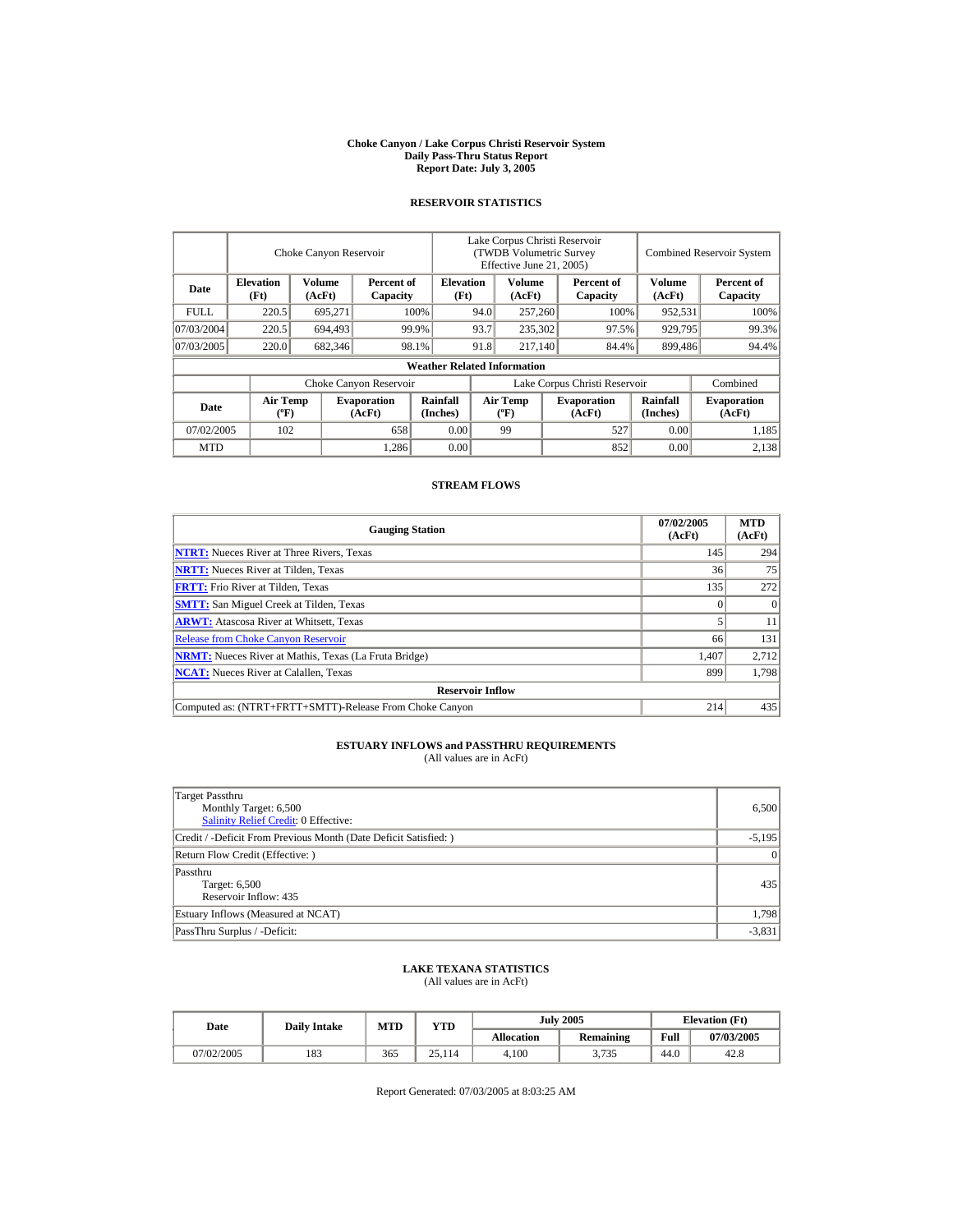#### **Choke Canyon / Lake Corpus Christi Reservoir System Daily Pass-Thru Status Report Report Date: July 4, 2005**

## **RESERVOIR STATISTICS**

|             |                                             | Choke Canyon Reservoir |                              |                                    | Lake Corpus Christi Reservoir<br>(TWDB Volumetric Survey<br>Effective June 21, 2005) |                                  |  |                              |                      | <b>Combined Reservoir System</b> |
|-------------|---------------------------------------------|------------------------|------------------------------|------------------------------------|--------------------------------------------------------------------------------------|----------------------------------|--|------------------------------|----------------------|----------------------------------|
| Date        | <b>Elevation</b><br>(Ft)                    | Volume<br>(AcFt)       | Percent of<br>Capacity       | <b>Elevation</b><br>(Ft)           |                                                                                      | Volume<br>(AcFt)                 |  | Percent of<br>Capacity       | Volume<br>(AcFt)     | Percent of<br>Capacity           |
| <b>FULL</b> | 220.5                                       | 695,271                |                              | 100%                               | 94.0                                                                                 | 257,260                          |  | 100%                         | 952,531              | 100%                             |
| 07/04/2004  | 220.3                                       | 691,121                |                              | 99.4%                              | 93.8                                                                                 | 236,829                          |  | 98.2%                        | 927,950              | 99.1%                            |
| 07/04/2005  | 220.0                                       | 681,836                |                              | 98.1%                              | 91.6                                                                                 | 215.228                          |  | 83.7%                        | 897,064              | 94.2%                            |
|             |                                             |                        |                              | <b>Weather Related Information</b> |                                                                                      |                                  |  |                              |                      |                                  |
|             |                                             |                        | Choke Canyon Reservoir       |                                    | Lake Corpus Christi Reservoir                                                        |                                  |  |                              |                      | Combined                         |
| Date        | <b>Air Temp</b><br>$({}^{\circ}\mathrm{F})$ |                        | <b>Evaporation</b><br>(AcFt) | Rainfall<br>(Inches)               |                                                                                      | <b>Air Temp</b><br>$(^{\circ}F)$ |  | <b>Evaporation</b><br>(AcFt) | Rainfall<br>(Inches) | <b>Evaporation</b><br>(AcFt)     |
| 07/03/2005  | 103                                         |                        | 702                          | 0.00                               |                                                                                      | 101                              |  | 465                          | 0.00                 | 1,167                            |
| <b>MTD</b>  |                                             |                        | 1,988                        | 0.00                               |                                                                                      |                                  |  | 1,317                        | 0.00                 | 3,305                            |

## **STREAM FLOWS**

| <b>Gauging Station</b>                                       | 07/03/2005<br>(AcFt) | <b>MTD</b><br>(AcFt) |
|--------------------------------------------------------------|----------------------|----------------------|
| <b>NTRT:</b> Nueces River at Three Rivers, Texas             | 141                  | 435                  |
| <b>NRTT:</b> Nueces River at Tilden, Texas                   | 32                   | 107                  |
| <b>FRTT:</b> Frio River at Tilden, Texas                     | 135                  | 407                  |
| <b>SMTT:</b> San Miguel Creek at Tilden, Texas               |                      | $\Omega$             |
| <b>ARWT:</b> Atascosa River at Whitsett, Texas               |                      | 16                   |
| <b>Release from Choke Canyon Reservoir</b>                   | 66                   | 197                  |
| <b>NRMT:</b> Nueces River at Mathis, Texas (La Fruta Bridge) | 1,550                | 4,262                |
| <b>NCAT:</b> Nueces River at Calallen, Texas                 | 1,072                | 2,870                |
| <b>Reservoir Inflow</b>                                      |                      |                      |
| Computed as: (NTRT+FRTT+SMTT)-Release From Choke Canyon      | 210                  | 645                  |

# **ESTUARY INFLOWS and PASSTHRU REQUIREMENTS**<br>(All values are in AcFt)

| Target Passthru<br>Monthly Target: 6,500<br><b>Salinity Relief Credit: 0 Effective:</b> | 6,500     |
|-----------------------------------------------------------------------------------------|-----------|
| Credit / -Deficit From Previous Month (Date Deficit Satisfied: )                        | $-5,195$  |
| Return Flow Credit (Effective: )                                                        | $\vert$ 0 |
| Passthru<br>Target: 6,500<br>Reservoir Inflow: 645                                      | 645       |
| Estuary Inflows (Measured at NCAT)                                                      | 2,870     |
| PassThru Surplus / -Deficit:                                                            | $-2,970$  |

## **LAKE TEXANA STATISTICS**

(All values are in AcFt)

| Date       | <b>Daily Intake</b> | MTD | VTD    |                   | <b>July 2005</b> |      | <b>Elevation</b> (Ft) |
|------------|---------------------|-----|--------|-------------------|------------------|------|-----------------------|
|            |                     |     |        | <b>Allocation</b> | <b>Remaining</b> | Full | 07/04/2005            |
| 07/03/2005 | 183                 | 548 | 25.296 | 4.100             | 3,552            | 44.0 | 42.8                  |

Report Generated: 07/04/2005 at 8:02:19 AM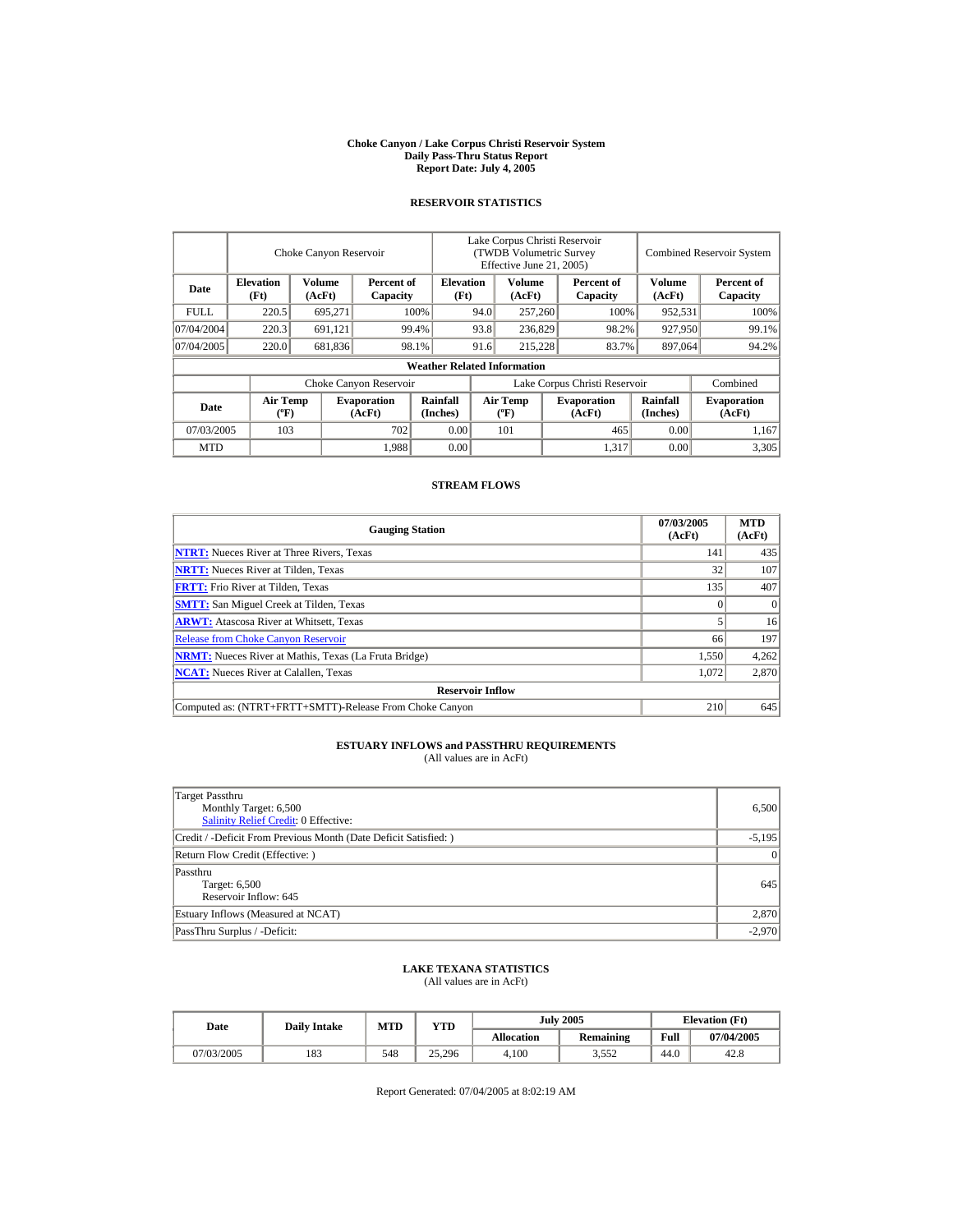#### **Choke Canyon / Lake Corpus Christi Reservoir System Daily Pass-Thru Status Report Report Date: July 5, 2005**

## **RESERVOIR STATISTICS**

|             |                                             | Choke Canyon Reservoir |                              |                                    | Lake Corpus Christi Reservoir<br>(TWDB Volumetric Survey<br>Effective June 21, 2005) |                                          |  |                              |                             | <b>Combined Reservoir System</b> |
|-------------|---------------------------------------------|------------------------|------------------------------|------------------------------------|--------------------------------------------------------------------------------------|------------------------------------------|--|------------------------------|-----------------------------|----------------------------------|
| Date        | <b>Elevation</b><br>(Ft)                    | Volume<br>(AcFt)       | Percent of<br>Capacity       | <b>Elevation</b><br>(Ft)           |                                                                                      | Volume<br>(AcFt)                         |  | Percent of<br>Capacity       | <b>Volume</b><br>(AcFt)     | Percent of<br>Capacity           |
| <b>FULL</b> | 220.5                                       | 695,271                |                              | 100%                               | 94.0                                                                                 | 257,260                                  |  | 100%                         | 952,531                     | 100%                             |
| 07/05/2004  | 220.2                                       | 688,283                |                              | 99.0%                              | 93.9                                                                                 | 238,935                                  |  | 99.0%                        | 927,218                     | 99.0%                            |
| 07/05/2005  | 220.0                                       | 681,327                |                              | 98.0%                              | 91.6                                                                                 | 214,014                                  |  | 83.2%                        | 895,341                     | 94.0%                            |
|             |                                             |                        |                              | <b>Weather Related Information</b> |                                                                                      |                                          |  |                              |                             |                                  |
|             |                                             |                        | Choke Canyon Reservoir       |                                    | Lake Corpus Christi Reservoir                                                        |                                          |  |                              |                             | Combined                         |
| Date        | <b>Air Temp</b><br>$({}^{\circ}\mathrm{F})$ |                        | <b>Evaporation</b><br>(AcFt) | <b>Rainfall</b><br>(Inches)        |                                                                                      | <b>Air Temp</b><br>$({}^{\circ}{\rm F})$ |  | <b>Evaporation</b><br>(AcFt) | <b>Rainfall</b><br>(Inches) | <b>Evaporation</b><br>(AcFt)     |
| 07/04/2005  | 100                                         |                        | 717                          | 0.00                               |                                                                                      | 97                                       |  | 374                          | 0.00                        | 1,091                            |
| <b>MTD</b>  |                                             |                        | 2,705                        | 0.00                               |                                                                                      |                                          |  | 1.691                        | 0.00                        | 4,396                            |

## **STREAM FLOWS**

| <b>Gauging Station</b>                                       | 07/04/2005<br>(AcFt) | <b>MTD</b><br>(AcFt) |
|--------------------------------------------------------------|----------------------|----------------------|
| <b>NTRT:</b> Nueces River at Three Rivers, Texas             | 135                  | 570                  |
| <b>NRTT:</b> Nueces River at Tilden, Texas                   | 28                   | 135                  |
| <b>FRTT:</b> Frio River at Tilden, Texas                     | 131                  | 538                  |
| <b>SMTT:</b> San Miguel Creek at Tilden, Texas               |                      | $\Omega$             |
| <b>ARWT:</b> Atascosa River at Whitsett, Texas               |                      | 20                   |
| <b>Release from Choke Canyon Reservoir</b>                   | 66                   | 262                  |
| <b>NRMT:</b> Nueces River at Mathis, Texas (La Fruta Bridge) | 1.445                | 5,707                |
| <b>NCAT:</b> Nueces River at Calallen, Texas                 | 1,151                | 4,022                |
| <b>Reservoir Inflow</b>                                      |                      |                      |
| Computed as: (NTRT+FRTT+SMTT)-Release From Choke Canyon      | 200                  | 846                  |

# **ESTUARY INFLOWS and PASSTHRU REQUIREMENTS**<br>(All values are in AcFt)

| Target Passthru<br>Monthly Target: 6,500<br>Salinity Relief Credit: 0 Effective: | 6,500    |
|----------------------------------------------------------------------------------|----------|
| Credit / -Deficit From Previous Month (Date Deficit Satisfied:)                  | $-5,195$ |
| Return Flow Credit (Effective: )                                                 | $\Omega$ |
| Passthru<br>Target: 6,500<br>Reservoir Inflow: 846                               | 846      |
| Estuary Inflows (Measured at NCAT)                                               | 4,022    |
| PassThru Surplus / -Deficit:                                                     | $-2,019$ |

## **LAKE TEXANA STATISTICS**

(All values are in AcFt)

|  | Date       | <b>Daily Intake</b> | MTD          | YTD    |                   | <b>July 2005</b> | <b>Elevation</b> (Ft) |            |
|--|------------|---------------------|--------------|--------|-------------------|------------------|-----------------------|------------|
|  |            |                     |              |        | <b>Allocation</b> | <b>Remaining</b> | Full                  | 07/05/2005 |
|  | 07/04/2005 | 183                 | 721<br>' J 1 | 25.479 | 4.100             | 3,369            | 44.0                  | 42.8       |

Report Generated: 07/05/2005 at 8:56:58 AM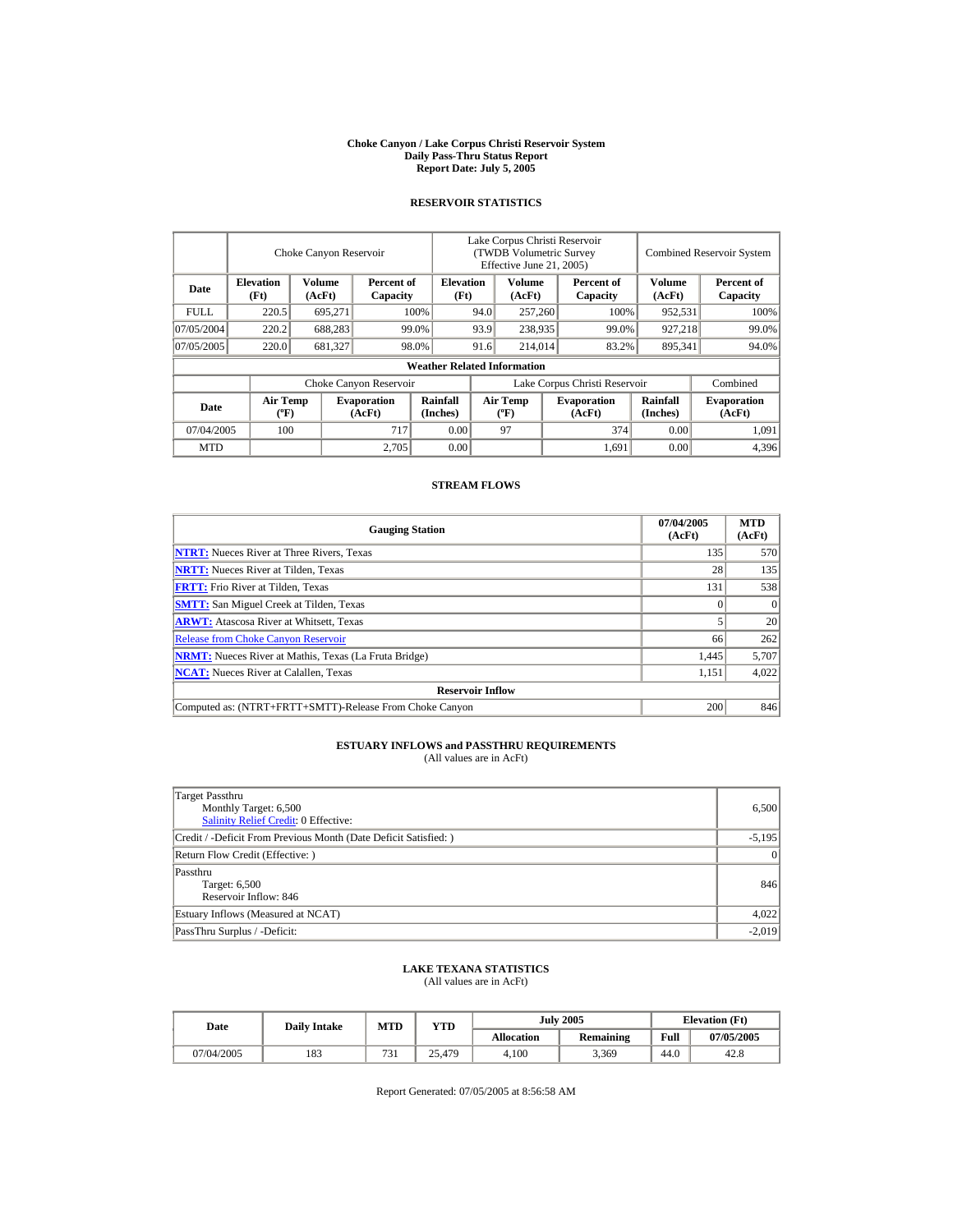#### **Choke Canyon / Lake Corpus Christi Reservoir System Daily Pass-Thru Status Report Report Date: July 6, 2005**

## **RESERVOIR STATISTICS**

|             |                                             | Choke Canyon Reservoir |                              |                                    | Lake Corpus Christi Reservoir<br>(TWDB Volumetric Survey<br>Effective June 21, 2005) |                                  |  |                              |                             | <b>Combined Reservoir System</b> |
|-------------|---------------------------------------------|------------------------|------------------------------|------------------------------------|--------------------------------------------------------------------------------------|----------------------------------|--|------------------------------|-----------------------------|----------------------------------|
| Date        | <b>Elevation</b><br>(Ft)                    | Volume<br>(AcFt)       | Percent of<br>Capacity       | <b>Elevation</b><br>(Ft)           |                                                                                      | Volume<br>(AcFt)                 |  | Percent of<br>Capacity       | Volume<br>(AcFt)            | Percent of<br>Capacity           |
| <b>FULL</b> | 220.5                                       | 695,271                |                              | 100%                               | 94.0                                                                                 | 257,260                          |  | 100%                         | 952,531                     | 100%                             |
| 07/06/2004  | 220.2                                       | 688,540                |                              | 99.0%                              | 94.0                                                                                 | 240,279                          |  | 99.6%                        | 928,819                     | 99.2%                            |
| 07/06/2005  | 219.9                                       | 680,053                |                              | 97.8%                              | 91.5<br>212,974                                                                      |                                  |  | 82.8%                        | 893,027                     | 93.8%                            |
|             |                                             |                        |                              | <b>Weather Related Information</b> |                                                                                      |                                  |  |                              |                             |                                  |
|             |                                             |                        | Choke Canyon Reservoir       |                                    | Lake Corpus Christi Reservoir                                                        |                                  |  |                              |                             | Combined                         |
| Date        | <b>Air Temp</b><br>$({}^{\circ}\mathrm{F})$ |                        | <b>Evaporation</b><br>(AcFt) | Rainfall<br>(Inches)               |                                                                                      | <b>Air Temp</b><br>$(^{\circ}F)$ |  | <b>Evaporation</b><br>(AcFt) | <b>Rainfall</b><br>(Inches) | <b>Evaporation</b><br>(AcFt)     |
| 07/05/2005  | 100                                         |                        | 627                          | 0.00                               |                                                                                      | 99                               |  | 424                          | 0.00                        | 1,051                            |
| <b>MTD</b>  |                                             |                        | 3,332                        | 0.00                               |                                                                                      |                                  |  | 2,115                        | 0.00                        | 5.447                            |

## **STREAM FLOWS**

| <b>Gauging Station</b>                                       | 07/05/2005<br>(AcFt) | <b>MTD</b><br>(AcFt) |
|--------------------------------------------------------------|----------------------|----------------------|
| <b>NTRT:</b> Nueces River at Three Rivers, Texas             | 133                  | 703                  |
| <b>NRTT:</b> Nueces River at Tilden, Texas                   | 24                   | 159                  |
| <b>FRTT:</b> Frio River at Tilden, Texas                     | 125                  | 663                  |
| <b>SMTT:</b> San Miguel Creek at Tilden, Texas               |                      | $\Omega$             |
| <b>ARWT:</b> Atascosa River at Whitsett, Texas               |                      | 25                   |
| <b>Release from Choke Canvon Reservoir</b>                   | 66                   | 328                  |
| <b>NRMT:</b> Nueces River at Mathis, Texas (La Fruta Bridge) | 852                  | 6,558                |
| <b>NCAT:</b> Nueces River at Calallen, Texas                 | 1,018                | 5,040                |
| <b>Reservoir Inflow</b>                                      |                      |                      |
| Computed as: (NTRT+FRTT+SMTT)-Release From Choke Canyon      | 193                  | 1.038                |

# **ESTUARY INFLOWS and PASSTHRU REQUIREMENTS**<br>(All values are in AcFt)

| Target Passthru<br>Monthly Target: 6,500<br><b>Salinity Relief Credit: 0 Effective:</b> | 6.500    |
|-----------------------------------------------------------------------------------------|----------|
| Credit / -Deficit From Previous Month (Date Deficit Satisfied:)                         | $-5,195$ |
| Return Flow Credit (Effective: )                                                        | $\Omega$ |
| Passthru<br>Target: 6,500<br>Reservoir Inflow: 1,038                                    | 1,038    |
| Estuary Inflows (Measured at NCAT)                                                      | 5,040    |
| PassThru Surplus / -Deficit:                                                            | $-1,193$ |

## **LAKE TEXANA STATISTICS**

(All values are in AcFt)

| Date       | <b>Daily Intake</b> | MTD<br><b>VTD</b> |        |                   | <b>July 2005</b> | <b>Elevation</b> (Ft) |            |
|------------|---------------------|-------------------|--------|-------------------|------------------|-----------------------|------------|
|            |                     |                   |        | <b>Allocation</b> | <b>Remaining</b> | Full                  | 07/06/2005 |
| 07/05/2005 | 183                 | 913               | 25.662 | 4.100             | 3,187            | 44.0                  | 42.7       |

Report Generated: 07/06/2005 at 8:45:20 AM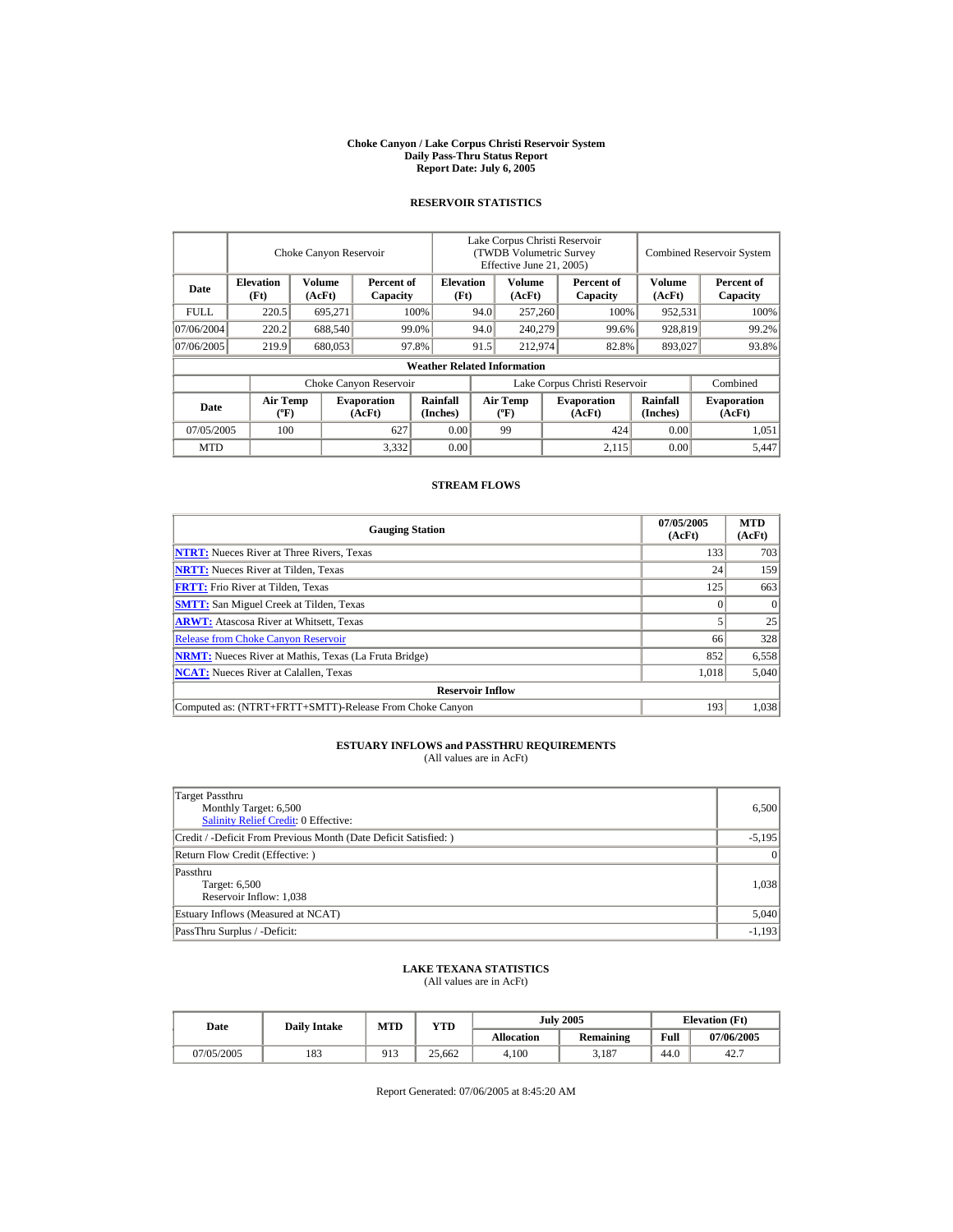#### **Choke Canyon / Lake Corpus Christi Reservoir System Daily Pass-Thru Status Report Report Date: July 7, 2005**

## **RESERVOIR STATISTICS**

|                        | Choke Canyon Reservoir                                                                              |                  |                                  |                                    | Lake Corpus Christi Reservoir<br>(TWDB Volumetric Survey<br>Effective June 21, 2005) |                      |                              |                        |                  | <b>Combined Reservoir System</b> |  |
|------------------------|-----------------------------------------------------------------------------------------------------|------------------|----------------------------------|------------------------------------|--------------------------------------------------------------------------------------|----------------------|------------------------------|------------------------|------------------|----------------------------------|--|
| Date                   | <b>Elevation</b><br>(Ft)                                                                            | Volume<br>(AcFt) | Percent of<br>Capacity           | <b>Elevation</b><br>(Ft)           |                                                                                      | Volume<br>(AcFt)     |                              | Percent of<br>Capacity | Volume<br>(AcFt) | Percent of<br>Capacity           |  |
| FULL.                  | 220.5                                                                                               | 695,271          |                                  | 100%                               | 94.0                                                                                 | 257,260              |                              | 100%                   | 952,531          | 100%                             |  |
| 07/07/2004             | 220.7                                                                                               | 695.271          |                                  | 93.9<br>100.0%                     |                                                                                      | 239,702              |                              | 99.4%                  | 934,973          | 99.8%                            |  |
| 07/07/2005             | 219.9                                                                                               | 679,284          |                                  | 97.7%                              | 91.4                                                                                 | 211,763              |                              | 82.3%                  | 891,047          | 93.5%                            |  |
|                        |                                                                                                     |                  |                                  | <b>Weather Related Information</b> |                                                                                      |                      |                              |                        |                  |                                  |  |
| Choke Canyon Reservoir |                                                                                                     |                  |                                  | Lake Corpus Christi Reservoir      |                                                                                      |                      |                              | Combined               |                  |                                  |  |
| Date                   | Rainfall<br><b>Evaporation</b><br><b>Air Temp</b><br>$({}^{\circ}\mathrm{F})$<br>(AcFt)<br>(Inches) |                  | <b>Air Temp</b><br>$(^{\circ}F)$ |                                    | <b>Evaporation</b><br>(AcFt)                                                         | Rainfall<br>(Inches) | <b>Evaporation</b><br>(AcFt) |                        |                  |                                  |  |
|                        | 716<br>103<br>07/06/2005                                                                            |                  | 0.00                             |                                    | 102                                                                                  |                      | 443                          | 0.00                   | 1,159            |                                  |  |
| <b>MTD</b>             |                                                                                                     |                  | 4,048                            | 0.00                               |                                                                                      |                      |                              | 2,558                  | 0.00             | 6,606                            |  |

## **STREAM FLOWS**

| <b>Gauging Station</b>                                       | 07/06/2005<br>(AcFt) | <b>MTD</b><br>(AcFt) |
|--------------------------------------------------------------|----------------------|----------------------|
| <b>NTRT:</b> Nueces River at Three Rivers, Texas             | 131                  | 834                  |
| <b>NRTT:</b> Nueces River at Tilden, Texas                   | 22                   | 181                  |
| <b>FRTT:</b> Frio River at Tilden, Texas                     | 115                  | 778                  |
| <b>SMTT:</b> San Miguel Creek at Tilden, Texas               |                      | $\Omega$             |
| <b>ARWT:</b> Atascosa River at Whitsett, Texas               |                      | 31                   |
| <b>Release from Choke Canyon Reservoir</b>                   | 66                   | 393                  |
| <b>NRMT:</b> Nueces River at Mathis, Texas (La Fruta Bridge) | 701                  | 7,259                |
| <b>NCAT:</b> Nueces River at Calallen, Texas                 | 617                  | 5,657                |
| <b>Reservoir Inflow</b>                                      |                      |                      |
| Computed as: (NTRT+FRTT+SMTT)-Release From Choke Canyon      | 181                  | 1,219                |

# **ESTUARY INFLOWS and PASSTHRU REQUIREMENTS**<br>(All values are in AcFt)

| Target Passthru<br>Monthly Target: 6,500<br>Salinity Relief Credit: 0 Effective: | 6,500    |
|----------------------------------------------------------------------------------|----------|
| Credit / -Deficit From Previous Month (Date Deficit Satisfied: 07/06/2005)       | $-5,195$ |
| Return Flow Credit (Effective: 07/07/2005)                                       | 500      |
| Passthru<br>Target: 6,500<br>Reservoir Inflow: 1,219                             | 1.219    |
| Estuary Inflows (Measured at NCAT)                                               | 5,657    |
| PassThru Surplus / -Deficit:                                                     | $-257$   |

## **LAKE TEXANA STATISTICS**

(All values are in AcFt)

| Date       | <b>Daily Intake</b> |      | MTD<br>YTD |                   | <b>July 2005</b> | <b>Elevation</b> (Ft) |            |
|------------|---------------------|------|------------|-------------------|------------------|-----------------------|------------|
|            |                     |      |            | <b>Allocation</b> | <b>Remaining</b> | Full                  | 07/07/2005 |
| 07/06/2005 | 183                 | .096 | 25.845     | 4.100             | 3.004            | 44.0                  | 42.6       |

Report Generated: 07/07/2005 at 8:19:50 AM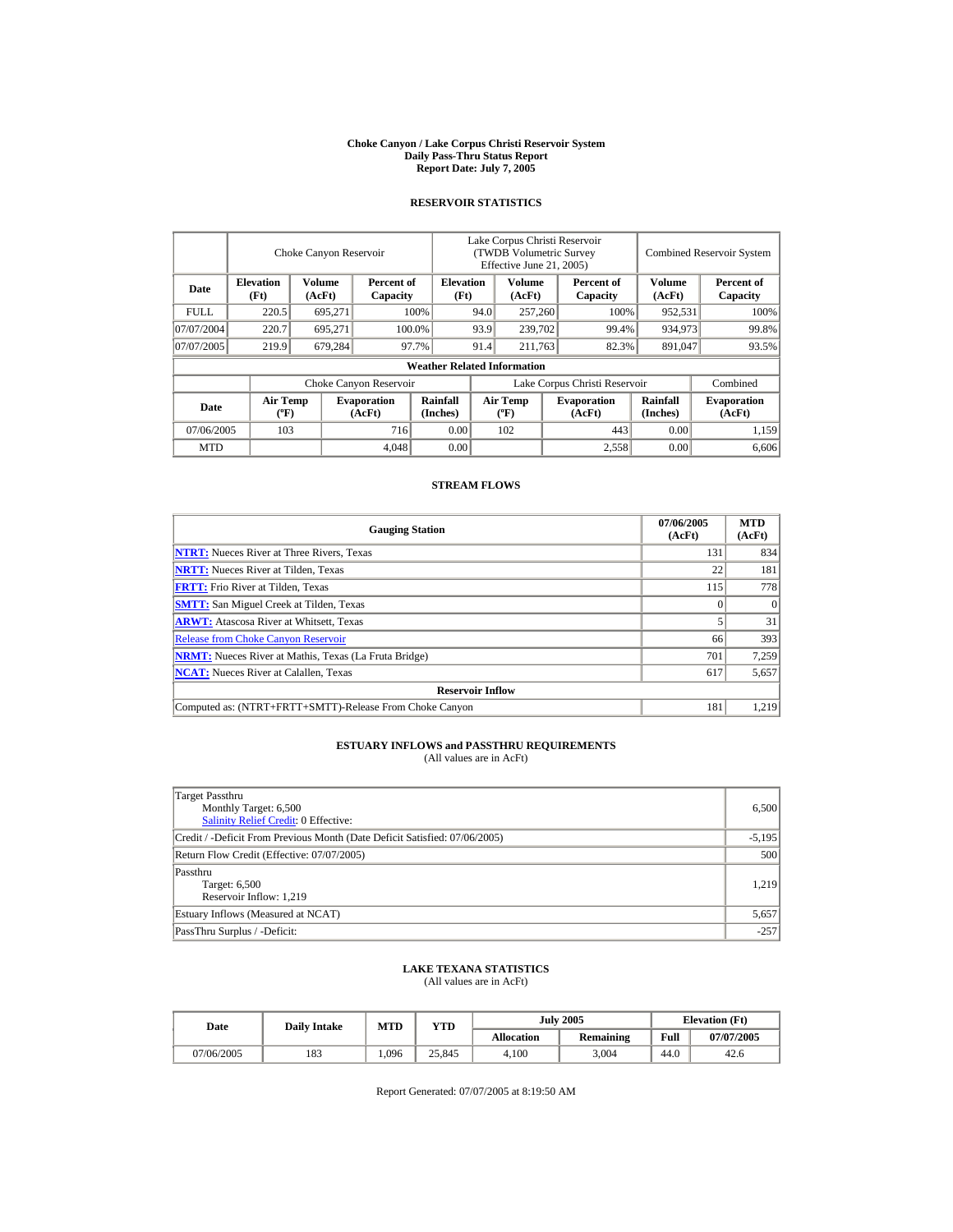#### **Choke Canyon / Lake Corpus Christi Reservoir System Daily Pass-Thru Status Report Report Date: July 8, 2005**

## **RESERVOIR STATISTICS**

|                        | Choke Canyon Reservoir                      |                         |                              |                                    | Lake Corpus Christi Reservoir<br><b>(TWDB Volumetric Survey)</b><br>Effective June 21, 2005) |                                  |  |                              |                             | <b>Combined Reservoir System</b> |  |  |
|------------------------|---------------------------------------------|-------------------------|------------------------------|------------------------------------|----------------------------------------------------------------------------------------------|----------------------------------|--|------------------------------|-----------------------------|----------------------------------|--|--|
| Date                   | <b>Elevation</b><br>(Ft)                    | <b>Volume</b><br>(AcFt) | Percent of<br>Capacity       | <b>Elevation</b><br>(Ft)           |                                                                                              | <b>Volume</b><br>(AcFt)          |  | Percent of<br>Capacity       | Volume<br>(AcFt)            | Percent of<br>Capacity           |  |  |
| <b>FULL</b>            | 220.5                                       | 695,271                 |                              | 100%                               | 94.0                                                                                         | 257,260                          |  | 100%                         | 952,531                     | 100%                             |  |  |
| 07/08/2004             | 221.1                                       | 695.271                 |                              | 100.0%                             | 93.7                                                                                         | 236,065                          |  | 97.9%                        | 931,336                     | 99.4%                            |  |  |
| 07/08/2005             | 219.9                                       | 678,770                 |                              | 97.6%                              | 91.4                                                                                         | 211,072                          |  | 82.0%                        | 889,842                     | 93.4%                            |  |  |
|                        |                                             |                         |                              | <b>Weather Related Information</b> |                                                                                              |                                  |  |                              |                             |                                  |  |  |
| Choke Canyon Reservoir |                                             |                         |                              | Lake Corpus Christi Reservoir      |                                                                                              |                                  |  |                              | Combined                    |                                  |  |  |
| Date                   | <b>Air Temp</b><br>$({}^{\circ}\mathrm{F})$ |                         | <b>Evaporation</b><br>(AcFt) | Rainfall<br>(Inches)               |                                                                                              | <b>Air Temp</b><br>$(^{\circ}F)$ |  | <b>Evaporation</b><br>(AcFt) | <b>Rainfall</b><br>(Inches) | <b>Evaporation</b><br>(AcFt)     |  |  |
| 07/07/2005             | 106                                         |                         | 775                          |                                    | 0.00                                                                                         | 103                              |  | 453                          | 0.00                        | 1,228                            |  |  |
| <b>MTD</b>             |                                             |                         | 4,823                        | 0.00                               |                                                                                              |                                  |  | 3,011                        | 0.00                        | 7.834                            |  |  |

## **STREAM FLOWS**

| <b>Gauging Station</b>                                       | 07/07/2005<br>(AcFt) | <b>MTD</b><br>(AcFt) |
|--------------------------------------------------------------|----------------------|----------------------|
| <b>NTRT:</b> Nueces River at Three Rivers, Texas             | 129                  | 963                  |
| <b>NRTT:</b> Nueces River at Tilden, Texas                   | 19                   | 199                  |
| <b>FRTT:</b> Frio River at Tilden, Texas                     | 103                  | 881                  |
| <b>SMTT:</b> San Miguel Creek at Tilden, Texas               |                      | $\Omega$             |
| <b>ARWT:</b> Atascosa River at Whitsett, Texas               |                      | 36                   |
| <b>Release from Choke Canyon Reservoir</b>                   | 66                   | 459                  |
| <b>NRMT:</b> Nueces River at Mathis, Texas (La Fruta Bridge) | 270                  | 7,529                |
| <b>NCAT:</b> Nueces River at Calallen, Texas                 | 389                  | 6,046                |
| <b>Reservoir Inflow</b>                                      |                      |                      |
| Computed as: (NTRT+FRTT+SMTT)-Release From Choke Canyon      | 167                  | 1.386                |

# **ESTUARY INFLOWS and PASSTHRU REQUIREMENTS**<br>(All values are in AcFt)

| Target Passthru<br>Monthly Target: 6,500<br><b>Salinity Relief Credit: 0 Effective:</b> | 6.500    |
|-----------------------------------------------------------------------------------------|----------|
| Credit / -Deficit From Previous Month (Date Deficit Satisfied: 07/06/2005)              | $-5,195$ |
| Return Flow Credit (Effective: 07/07/2005)                                              | 500      |
| Passthru<br>Target: 6,500<br>Reservoir Inflow: 1,386                                    | 1,386    |
| Estuary Inflows (Measured at NCAT)                                                      | 6,046    |
| PassThru Surplus / -Deficit:                                                            | $-34$    |

## **LAKE TEXANA STATISTICS**

(All values are in AcFt)

| Date       | <b>Daily Intake</b> | <b>MTD</b><br>VTD               |        | <b>July 2005</b> |                  |      | <b>Elevation</b> (Ft) |
|------------|---------------------|---------------------------------|--------|------------------|------------------|------|-----------------------|
|            |                     |                                 |        | Allocation       | <b>Remaining</b> | Full | 07/08/2005            |
| 07/07/2005 | 183                 | 270<br>$\sqrt{1 + \frac{1}{2}}$ | 26.027 | 4.100            | 2.821            | 44.0 | 42.5                  |

Report Generated: 07/08/2005 at 8:14:50 AM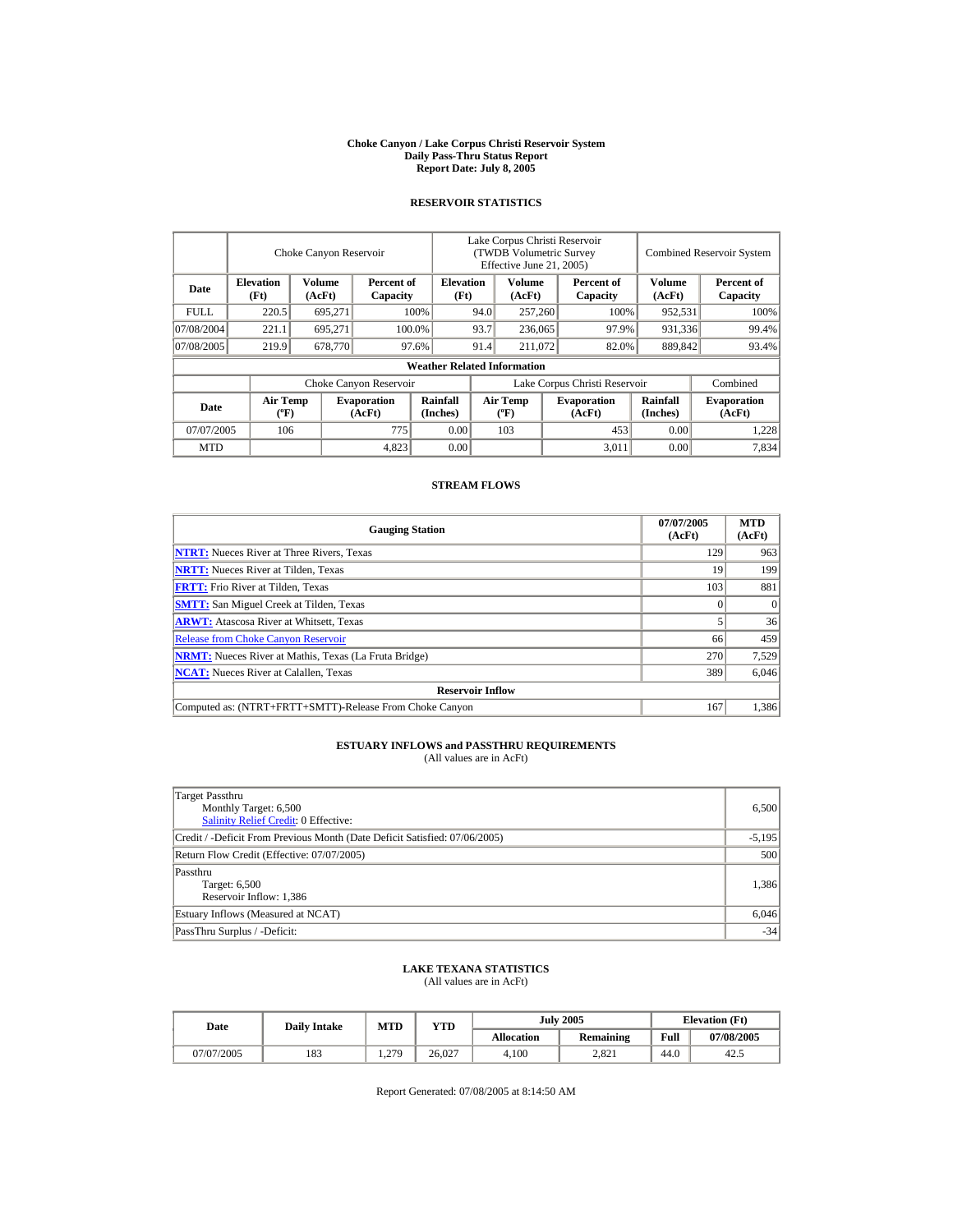#### **Choke Canyon / Lake Corpus Christi Reservoir System Daily Pass-Thru Status Report Report Date: July 9, 2005**

## **RESERVOIR STATISTICS**

|                        | Choke Canyon Reservoir                      |                  |                              |                                    | Lake Corpus Christi Reservoir<br>(TWDB Volumetric Survey<br>Effective June 21, 2005) |                                             |  |                              |                      | <b>Combined Reservoir System</b> |  |  |
|------------------------|---------------------------------------------|------------------|------------------------------|------------------------------------|--------------------------------------------------------------------------------------|---------------------------------------------|--|------------------------------|----------------------|----------------------------------|--|--|
| Date                   | <b>Elevation</b><br>(Ft)                    | Volume<br>(AcFt) | Percent of<br>Capacity       | <b>Elevation</b><br>(Ft)           |                                                                                      | Volume<br>(AcFt)                            |  | Percent of<br>Capacity       | Volume<br>(AcFt)     | Percent of<br>Capacity           |  |  |
| FULL.                  | 220.5                                       | 695,271          |                              | 100%                               | 94.0                                                                                 | 257,260                                     |  | 100%                         | 952,531              | 100%                             |  |  |
| 07/09/2004             | 221.2                                       | 695.271          |                              | 93.8<br>100.0%                     |                                                                                      | 237,403                                     |  | 98.4%                        | 932,674              | 99.6%                            |  |  |
| 07/09/2005             | 219.8                                       | 678,255          |                              | 97.6%                              | 91.4                                                                                 | 211,072                                     |  | 82.0%                        | 889,327              | 93.4%                            |  |  |
|                        |                                             |                  |                              | <b>Weather Related Information</b> |                                                                                      |                                             |  |                              |                      |                                  |  |  |
| Choke Canyon Reservoir |                                             |                  |                              | Lake Corpus Christi Reservoir      |                                                                                      |                                             |  | Combined                     |                      |                                  |  |  |
| Date                   | <b>Air Temp</b><br>$({}^{\circ}\mathrm{F})$ |                  | <b>Evaporation</b><br>(AcFt) | Rainfall<br>(Inches)               |                                                                                      | <b>Air Temp</b><br>$({}^{\circ}\mathbf{F})$ |  | <b>Evaporation</b><br>(AcFt) | Rainfall<br>(Inches) | <b>Evaporation</b><br>(AcFt)     |  |  |
| 07/08/2005             |                                             | 103<br>641       |                              | 0.00                               |                                                                                      | 99                                          |  | 483                          | 0.00                 | 1,124                            |  |  |
| <b>MTD</b>             |                                             |                  | 5,464                        | 0.00                               |                                                                                      |                                             |  | 3,494                        | 0.00                 | 8.958                            |  |  |

## **STREAM FLOWS**

| <b>Gauging Station</b>                                       | 07/08/2005<br>(AcFt) | <b>MTD</b><br>(AcFt) |
|--------------------------------------------------------------|----------------------|----------------------|
| <b>NTRT:</b> Nueces River at Three Rivers, Texas             | 127                  | 1,090                |
| <b>NRTT:</b> Nueces River at Tilden, Texas                   |                      | 216                  |
| <b>FRTT:</b> Frio River at Tilden, Texas                     | 99                   | 981                  |
| <b>SMTT:</b> San Miguel Creek at Tilden, Texas               |                      | $\Omega$             |
| <b>ARWT:</b> Atascosa River at Whitsett, Texas               |                      | 41                   |
| <b>Release from Choke Canyon Reservoir</b>                   | 66                   | 524                  |
| <b>NRMT:</b> Nueces River at Mathis, Texas (La Fruta Bridge) | 274                  | 7,803                |
| <b>NCAT:</b> Nueces River at Calallen, Texas                 | 105                  | 6,152                |
| <b>Reservoir Inflow</b>                                      |                      |                      |
| Computed as: (NTRT+FRTT+SMTT)-Release From Choke Canyon      | 161                  | 1.546                |

# **ESTUARY INFLOWS and PASSTHRU REQUIREMENTS**<br>(All values are in AcFt)

| Target Passthru<br>Monthly Target: 6,500<br>Salinity Relief Credit: 0 Effective: | 6,500    |
|----------------------------------------------------------------------------------|----------|
| Credit / -Deficit From Previous Month (Date Deficit Satisfied: 07/06/2005)       | $-5,195$ |
| Return Flow Credit (Effective: 07/07/2005)                                       | 500      |
| Passthru<br>Target: 6,500<br>Reservoir Inflow: 1,546                             | 1.546    |
| Estuary Inflows (Measured at NCAT)                                               | 6,152    |
| PassThru Surplus / -Deficit:                                                     | $-90$    |

## **LAKE TEXANA STATISTICS**

(All values are in AcFt)

| Date       | <b>Daily Intake</b> | <b>July 2005</b><br>MTD<br>YTD |        |                   | <b>Elevation</b> (Ft) |      |            |
|------------|---------------------|--------------------------------|--------|-------------------|-----------------------|------|------------|
|            |                     |                                |        | <b>Allocation</b> | <b>Remaining</b>      | Full | 07/09/2005 |
| 07/08/2005 | 183                 | .461                           | 26.210 | 4.100             | 2,639                 | 44.0 | 42.5       |

Report Generated: 07/09/2005 at 8:04:38 AM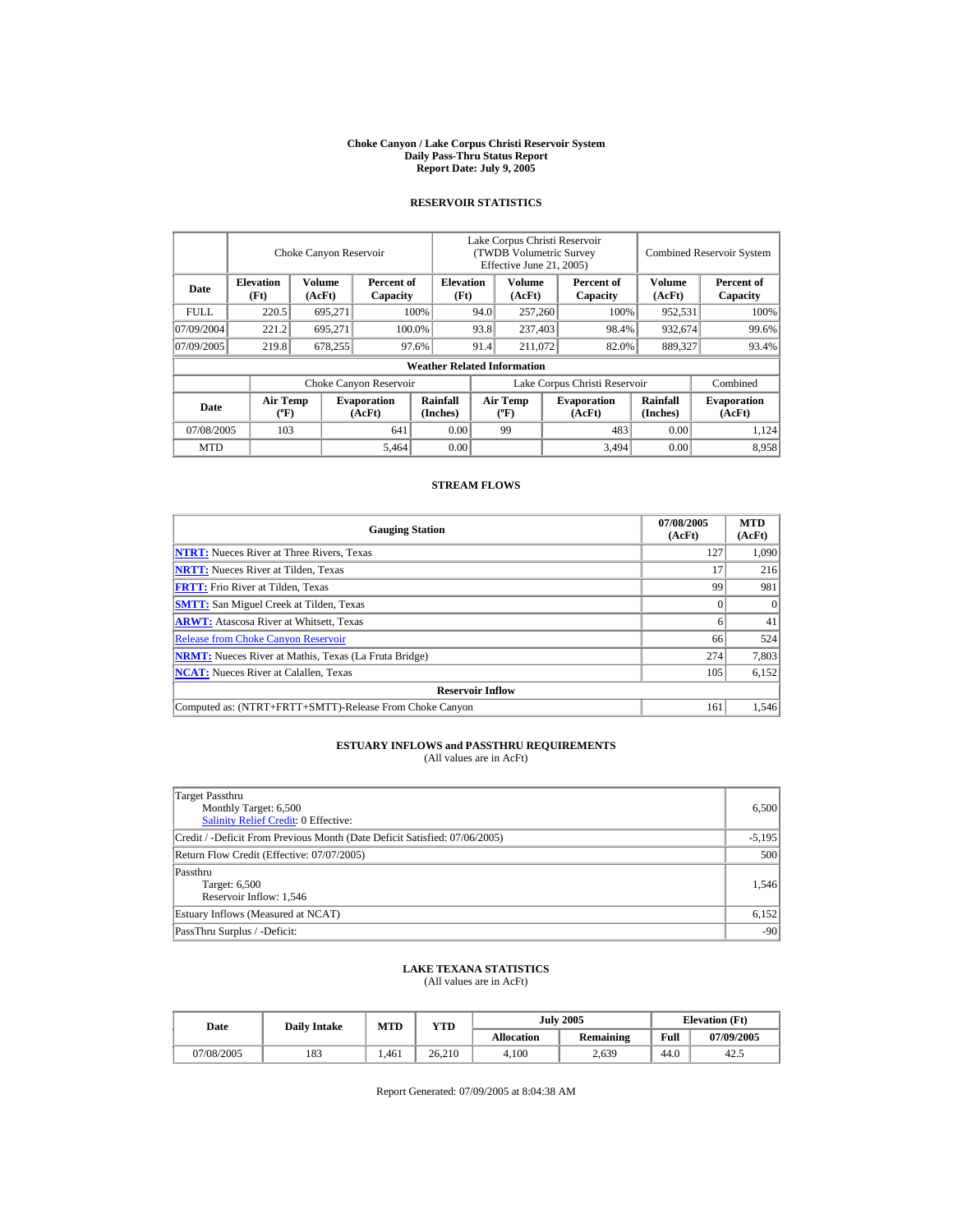#### **Choke Canyon / Lake Corpus Christi Reservoir System Daily Pass-Thru Status Report Report Date: July 10, 2005**

## **RESERVOIR STATISTICS**

|            |                                             | Choke Canyon Reservoir |                              |                                    | Lake Corpus Christi Reservoir<br>(TWDB Volumetric Survey<br>Effective June 21, 2005) |                                             |  |                              | <b>Combined Reservoir System</b> |                              |
|------------|---------------------------------------------|------------------------|------------------------------|------------------------------------|--------------------------------------------------------------------------------------|---------------------------------------------|--|------------------------------|----------------------------------|------------------------------|
| Date       | <b>Elevation</b><br>(Ft)                    | Volume<br>(AcFt)       | Percent of<br>Capacity       | <b>Elevation</b><br>(Ft)           |                                                                                      | Volume<br>(AcFt)                            |  | Percent of<br>Capacity       | Volume<br>(AcFt)                 | Percent of<br>Capacity       |
| FULL.      | 220.5                                       | 695,271                |                              | 100%                               | 94.0                                                                                 | 257,260                                     |  | 100%                         | 952,531                          | 100%                         |
| 07/10/2004 | 221.2                                       | 695.271                |                              | 100.0%                             | 94.0                                                                                 | 241,241                                     |  | 100.0%                       | 936,512                          | 100.0%                       |
| 07/10/2005 | 219.8                                       | 677.741                |                              | 97.5%                              | 91.4                                                                                 | 210,554                                     |  | 81.8%                        | 888,295                          | 93.3%                        |
|            |                                             |                        |                              | <b>Weather Related Information</b> |                                                                                      |                                             |  |                              |                                  |                              |
|            |                                             |                        | Choke Canyon Reservoir       |                                    | Lake Corpus Christi Reservoir                                                        |                                             |  |                              | Combined                         |                              |
| Date       | <b>Air Temp</b><br>$({}^{\circ}\mathrm{F})$ |                        | <b>Evaporation</b><br>(AcFt) | Rainfall<br>(Inches)               |                                                                                      | <b>Air Temp</b><br>$({}^{\circ}\mathbf{F})$ |  | <b>Evaporation</b><br>(AcFt) | Rainfall<br>(Inches)             | <b>Evaporation</b><br>(AcFt) |
| 07/09/2005 | 101                                         |                        | 625                          | 0.00                               |                                                                                      | 100                                         |  | 392                          | 0.00                             | 1,017                        |
| <b>MTD</b> |                                             |                        | 6,089                        | 0.00                               |                                                                                      |                                             |  | 3,886                        | 0.00                             | 9.975                        |

## **STREAM FLOWS**

| <b>Gauging Station</b>                                       | 07/09/2005<br>(AcFt) | <b>MTD</b><br>(AcFt) |
|--------------------------------------------------------------|----------------------|----------------------|
| <b>NTRT:</b> Nueces River at Three Rivers, Texas             | 123                  | 1,213                |
| <b>NRTT:</b> Nueces River at Tilden, Texas                   | 14 <sub>1</sub>      | 230                  |
| <b>FRTT:</b> Frio River at Tilden, Texas                     | 91                   | 1,072                |
| <b>SMTT:</b> San Miguel Creek at Tilden, Texas               |                      | $\Omega$             |
| <b>ARWT:</b> Atascosa River at Whitsett, Texas               |                      | 47                   |
| <b>Release from Choke Canyon Reservoir</b>                   | 66                   | 590                  |
| <b>NRMT:</b> Nueces River at Mathis, Texas (La Fruta Bridge) | 314                  | 8,117                |
| <b>NCAT:</b> Nueces River at Calallen, Texas                 | 81                   | 6,233                |
| <b>Reservoir Inflow</b>                                      |                      |                      |
| Computed as: (NTRT+FRTT+SMTT)-Release From Choke Canyon      | 149                  | 1,695                |

# **ESTUARY INFLOWS and PASSTHRU REQUIREMENTS**<br>(All values are in AcFt)

| Target Passthru<br>Monthly Target: 6,500<br><b>Salinity Relief Credit: 0 Effective:</b> | 6,500    |
|-----------------------------------------------------------------------------------------|----------|
| Credit / -Deficit From Previous Month (Date Deficit Satisfied: 07/06/2005)              | $-5,195$ |
| Return Flow Credit (Effective: 07/07/2005)                                              | 500      |
| Passthru<br>Target: 6,500<br>Reservoir Inflow: 1,695                                    | 1,695    |
| Estuary Inflows (Measured at NCAT)                                                      | 6,233    |
| PassThru Surplus / -Deficit:                                                            | $-157$   |

## **LAKE TEXANA STATISTICS**

(All values are in AcFt)

| Date       | <b>Daily Intake</b> | <b>MTD</b> | VTD    |            | <b>July 2005</b> | <b>Elevation</b> (Ft) |            |
|------------|---------------------|------------|--------|------------|------------------|-----------------------|------------|
|            |                     |            |        | Allocation | <b>Remaining</b> | Full                  | 07/10/2005 |
| 07/09/2005 | 183                 | .644       | 26,393 | 4.100      | 2.456            | 44.0                  | 42.5       |

Report Generated: 07/10/2005 at 7:59:41 AM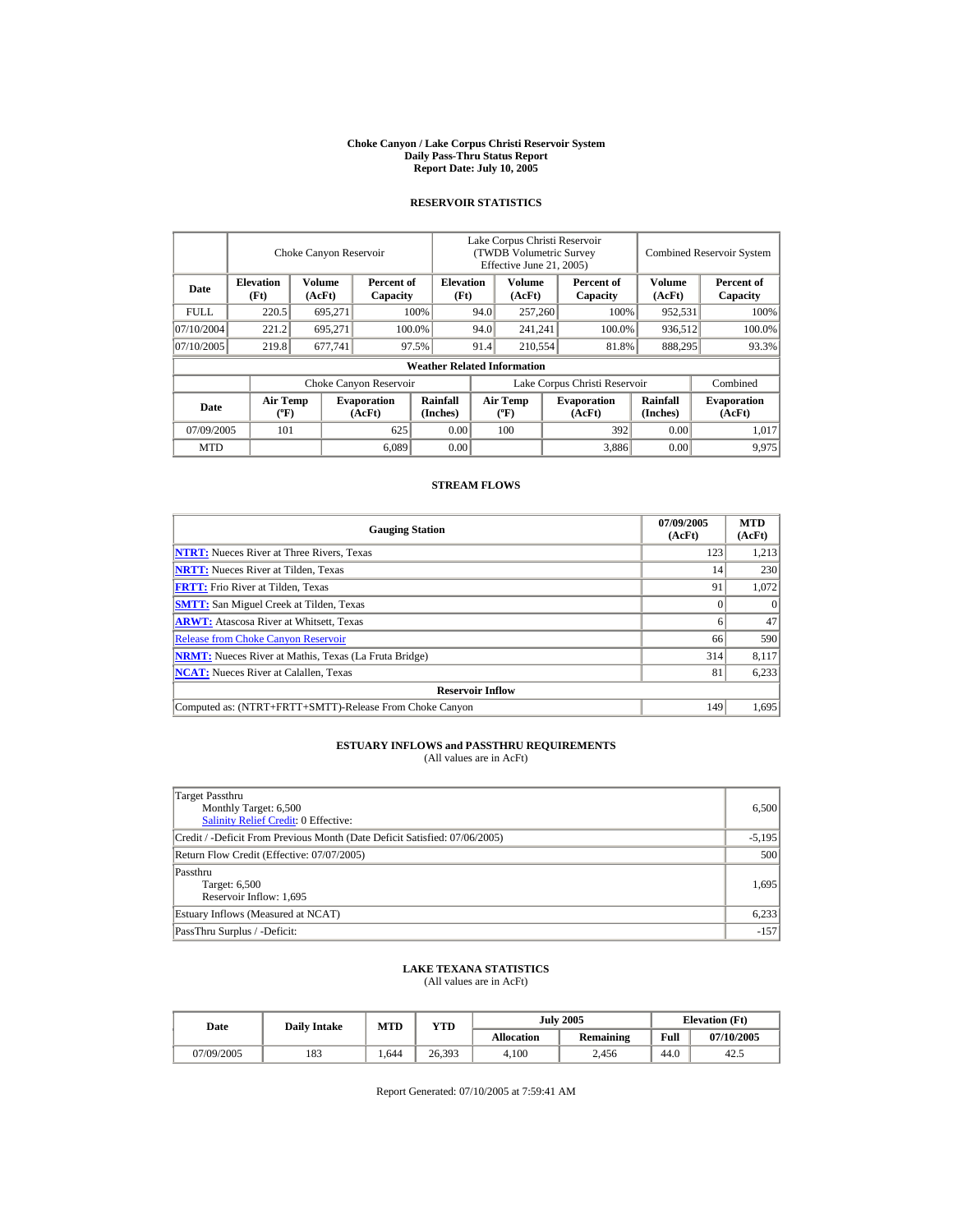#### **Choke Canyon / Lake Corpus Christi Reservoir System Daily Pass-Thru Status Report Report Date: July 11, 2005**

## **RESERVOIR STATISTICS**

|            |                                             | Choke Canyon Reservoir |                              |                                    | Lake Corpus Christi Reservoir<br>(TWDB Volumetric Survey<br>Effective June 21, 2005) |                                          |  |                               |                             | <b>Combined Reservoir System</b> |
|------------|---------------------------------------------|------------------------|------------------------------|------------------------------------|--------------------------------------------------------------------------------------|------------------------------------------|--|-------------------------------|-----------------------------|----------------------------------|
| Date       | <b>Elevation</b><br>(Ft)                    | Volume<br>(AcFt)       | Percent of<br>Capacity       | <b>Elevation</b><br>(Ft)           |                                                                                      | Volume<br>(AcFt)                         |  | Percent of<br>Capacity        | <b>Volume</b><br>(AcFt)     | Percent of<br>Capacity           |
| FULL.      | 220.5                                       | 695,271                |                              | 100%                               | 94.0                                                                                 | 257,260                                  |  | 100%                          | 952,531                     | 100%                             |
| 07/11/2004 | 221.0                                       | 695.271                |                              | 100.0%                             | 94.0                                                                                 | 241,241                                  |  | 100.0%                        | 936,512                     | 100.0%                           |
| 07/11/2005 | 219.8                                       | 677,227                |                              | 97.4%                              | 91.3                                                                                 | 209.691                                  |  | 81.5%                         | 886,918                     | 93.1%                            |
|            |                                             |                        |                              | <b>Weather Related Information</b> |                                                                                      |                                          |  |                               |                             |                                  |
|            |                                             |                        | Choke Canyon Reservoir       |                                    |                                                                                      |                                          |  | Lake Corpus Christi Reservoir |                             | Combined                         |
| Date       | <b>Air Temp</b><br>$({}^{\circ}\mathrm{F})$ |                        | <b>Evaporation</b><br>(AcFt) | <b>Rainfall</b><br>(Inches)        |                                                                                      | <b>Air Temp</b><br>$({}^{\circ}{\rm F})$ |  | <b>Evaporation</b><br>(AcFt)  | <b>Rainfall</b><br>(Inches) | <b>Evaporation</b><br>(AcFt)     |
| 07/10/2005 | 99                                          |                        | 581                          | 0.00                               |                                                                                      | 97                                       |  | 301                           | 0.00                        | 882                              |
| <b>MTD</b> |                                             |                        | 6,670                        | 0.00                               |                                                                                      |                                          |  | 4,187                         | 0.00                        | 10.857                           |

## **STREAM FLOWS**

| <b>Gauging Station</b>                                       | 07/10/2005<br>(AcFt) | <b>MTD</b><br>(AcFt) |
|--------------------------------------------------------------|----------------------|----------------------|
| <b>NTRT:</b> Nueces River at Three Rivers, Texas             | 121                  | 1,334                |
| <b>NRTT:</b> Nueces River at Tilden, Texas                   | 12                   | 243                  |
| <b>FRTT:</b> Frio River at Tilden, Texas                     | 89                   | 1,161                |
| <b>SMTT:</b> San Miguel Creek at Tilden, Texas               |                      | $\Omega$             |
| <b>ARWT:</b> Atascosa River at Whitsett, Texas               |                      | 53                   |
| <b>Release from Choke Canyon Reservoir</b>                   | 66                   | 655                  |
| <b>NRMT:</b> Nueces River at Mathis, Texas (La Fruta Bridge) | 268                  | 8,385                |
| <b>NCAT:</b> Nueces River at Calallen, Texas                 | 111                  | 6,344                |
| <b>Reservoir Inflow</b>                                      |                      |                      |
| Computed as: (NTRT+FRTT+SMTT)-Release From Choke Canyon      | 145                  | 1.840                |

# **ESTUARY INFLOWS and PASSTHRU REQUIREMENTS**<br>(All values are in AcFt)

| Target Passthru<br>Monthly Target: 6,500<br>Salinity Relief Credit: 0 Effective: | 6,500    |
|----------------------------------------------------------------------------------|----------|
| Credit / -Deficit From Previous Month (Date Deficit Satisfied: 07/06/2005)       | $-5,195$ |
| Return Flow Credit (Effective: 07/07/2005)                                       | 500      |
| Passthru<br>Target: 6,500<br>Reservoir Inflow: 1,840                             | 1,840    |
| Estuary Inflows (Measured at NCAT)                                               | 6,344    |
| PassThru Surplus / -Deficit:                                                     | $-191$   |

## **LAKE TEXANA STATISTICS**

(All values are in AcFt)

|  | Date       | <b>Daily Intake</b> | MTD   | YTD    |                   | <b>July 2005</b> | <b>Elevation</b> (Ft) |            |
|--|------------|---------------------|-------|--------|-------------------|------------------|-----------------------|------------|
|  |            |                     |       |        | <b>Allocation</b> | <b>Remaining</b> | Full                  | 07/11/2005 |
|  | 07/10/2005 | 183                 | 1.827 | 26,575 | 4.100             | 2.273            | 44.0                  | 42.5       |

Report Generated: 07/11/2005 at 8:06:33 AM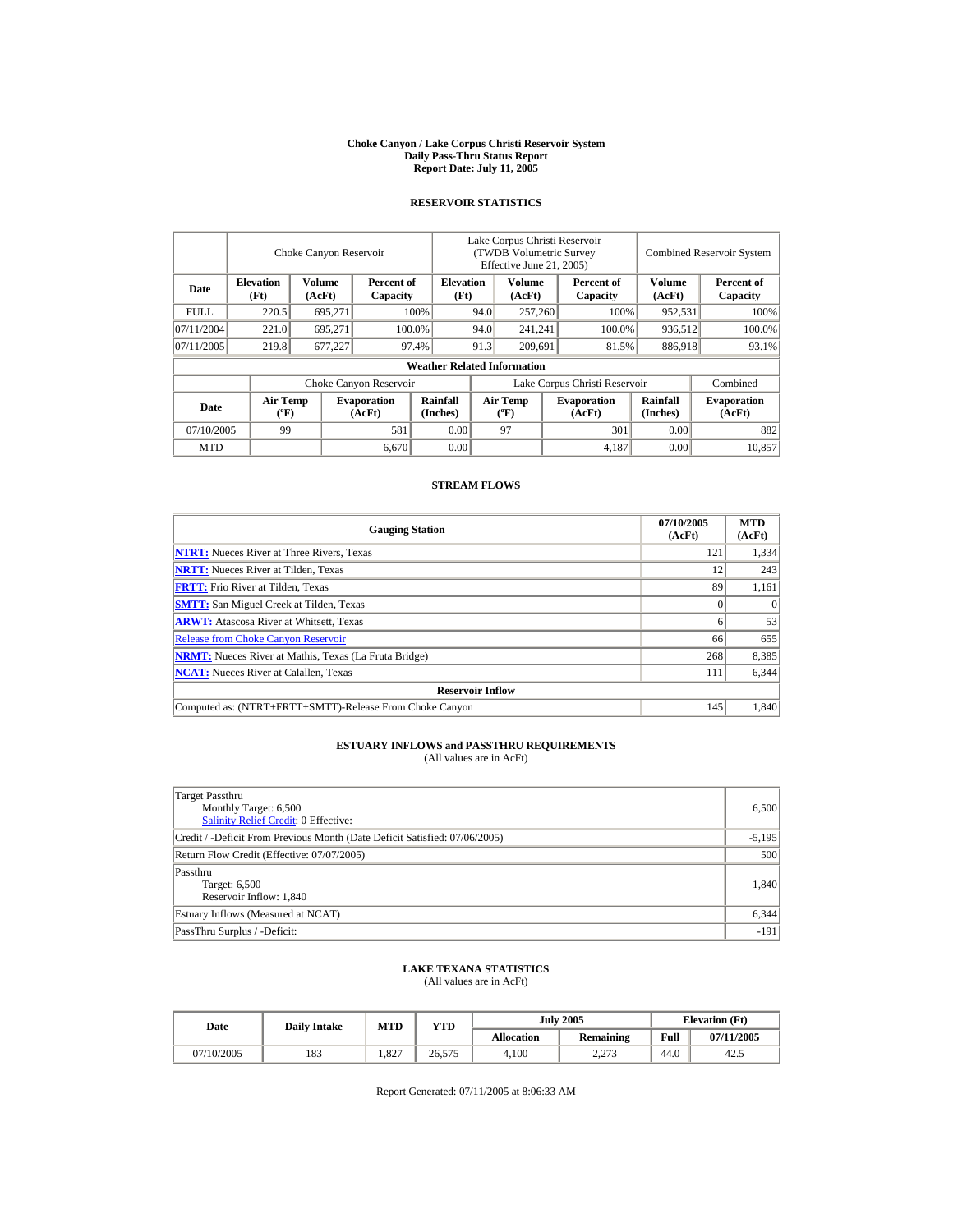#### **Choke Canyon / Lake Corpus Christi Reservoir System Daily Pass-Thru Status Report Report Date: July 12, 2005**

## **RESERVOIR STATISTICS**

|            |                                             | Choke Canyon Reservoir |                              |                                    | Lake Corpus Christi Reservoir<br>(TWDB Volumetric Survey<br>Effective June 21, 2005) |                                          |  |                              |                             | <b>Combined Reservoir System</b> |
|------------|---------------------------------------------|------------------------|------------------------------|------------------------------------|--------------------------------------------------------------------------------------|------------------------------------------|--|------------------------------|-----------------------------|----------------------------------|
| Date       | <b>Elevation</b><br>(Ft)                    | Volume<br>(AcFt)       | Percent of<br>Capacity       | <b>Elevation</b><br>(Ft)           |                                                                                      | Volume<br>(AcFt)                         |  | Percent of<br>Capacity       | <b>Volume</b><br>(AcFt)     | Percent of<br>Capacity           |
| FULL.      | 220.5                                       | 695,271                |                              | 100%                               | 94.0                                                                                 | 257,260                                  |  | 100%                         | 952,531                     | 100%                             |
| 07/12/2004 | 220.8                                       | 695,271                |                              | 100.0%                             | 94.0                                                                                 | 241,241                                  |  | 100.0%                       | 936,512                     | 100.0%                           |
| 07/12/2005 | 219.8                                       | 676,717                |                              | 97.3%                              | 91.3                                                                                 | 209,002                                  |  | 81.2%                        | 885,719                     | 93.0%                            |
|            |                                             |                        |                              | <b>Weather Related Information</b> |                                                                                      |                                          |  |                              |                             |                                  |
|            |                                             |                        | Choke Canyon Reservoir       |                                    | Lake Corpus Christi Reservoir                                                        |                                          |  |                              |                             | Combined                         |
| Date       | <b>Air Temp</b><br>$({}^{\circ}\mathrm{F})$ |                        | <b>Evaporation</b><br>(AcFt) | <b>Rainfall</b><br>(Inches)        |                                                                                      | <b>Air Temp</b><br>$({}^{\circ}{\rm F})$ |  | <b>Evaporation</b><br>(AcFt) | <b>Rainfall</b><br>(Inches) | <b>Evaporation</b><br>(AcFt)     |
| 07/11/2005 | 101                                         |                        | 595                          | 0.00                               |                                                                                      | 98                                       |  | 371                          | 0.00                        | 966                              |
| <b>MTD</b> |                                             |                        | 7,265                        | 0.00                               |                                                                                      |                                          |  | 4,558                        | 0.00                        | 11.823                           |

## **STREAM FLOWS**

| <b>Gauging Station</b>                                       | 07/11/2005<br>(AcFt) | <b>MTD</b><br>(AcFt) |
|--------------------------------------------------------------|----------------------|----------------------|
| <b>NTRT:</b> Nueces River at Three Rivers, Texas             | 121                  | 1,455                |
| <b>NRTT:</b> Nueces River at Tilden, Texas                   |                      | 245                  |
| <b>FRTT:</b> Frio River at Tilden, Texas                     | 87                   | 1,249                |
| <b>SMTT:</b> San Miguel Creek at Tilden, Texas               |                      | $\Omega$             |
| <b>ARWT:</b> Atascosa River at Whitsett, Texas               |                      | 60                   |
| <b>Release from Choke Canyon Reservoir</b>                   | 66                   | 721                  |
| <b>NRMT:</b> Nueces River at Mathis, Texas (La Fruta Bridge) | 260                  | 8,645                |
| <b>NCAT:</b> Nueces River at Calallen. Texas                 | 75                   | 6,419                |
| <b>Reservoir Inflow</b>                                      |                      |                      |
| Computed as: (NTRT+FRTT+SMTT)-Release From Choke Canyon      | 143                  | 1.983                |

# **ESTUARY INFLOWS and PASSTHRU REQUIREMENTS**<br>(All values are in AcFt)

| Target Passthru<br>Monthly Target: 6,500<br><b>Salinity Relief Credit: 0 Effective:</b> | 6,500    |
|-----------------------------------------------------------------------------------------|----------|
| Credit / -Deficit From Previous Month (Date Deficit Satisfied: 07/06/2005)              | $-5,195$ |
| Return Flow Credit (Effective: 07/07/2005)                                              | 500      |
| Passthru<br>Target: 6,500<br>Reservoir Inflow: 1,983                                    | 1,983    |
| Estuary Inflows (Measured at NCAT)                                                      | 6,419    |
| PassThru Surplus / -Deficit:                                                            | $-259$   |

## **LAKE TEXANA STATISTICS**

(All values are in AcFt)

| Date       | <b>Daily Intake</b> | <b>MTD</b> | VTD    |            | <b>July 2005</b> | <b>Elevation</b> (Ft) |            |
|------------|---------------------|------------|--------|------------|------------------|-----------------------|------------|
|            |                     |            |        | Allocation | <b>Remaining</b> | Full                  | 07/12/2005 |
| 07/11/2005 | 182                 | 2.009      | 26,757 | 4.100      | 2,091            | 44.0                  | 42.4       |

Report Generated: 07/12/2005 at 8:14:56 AM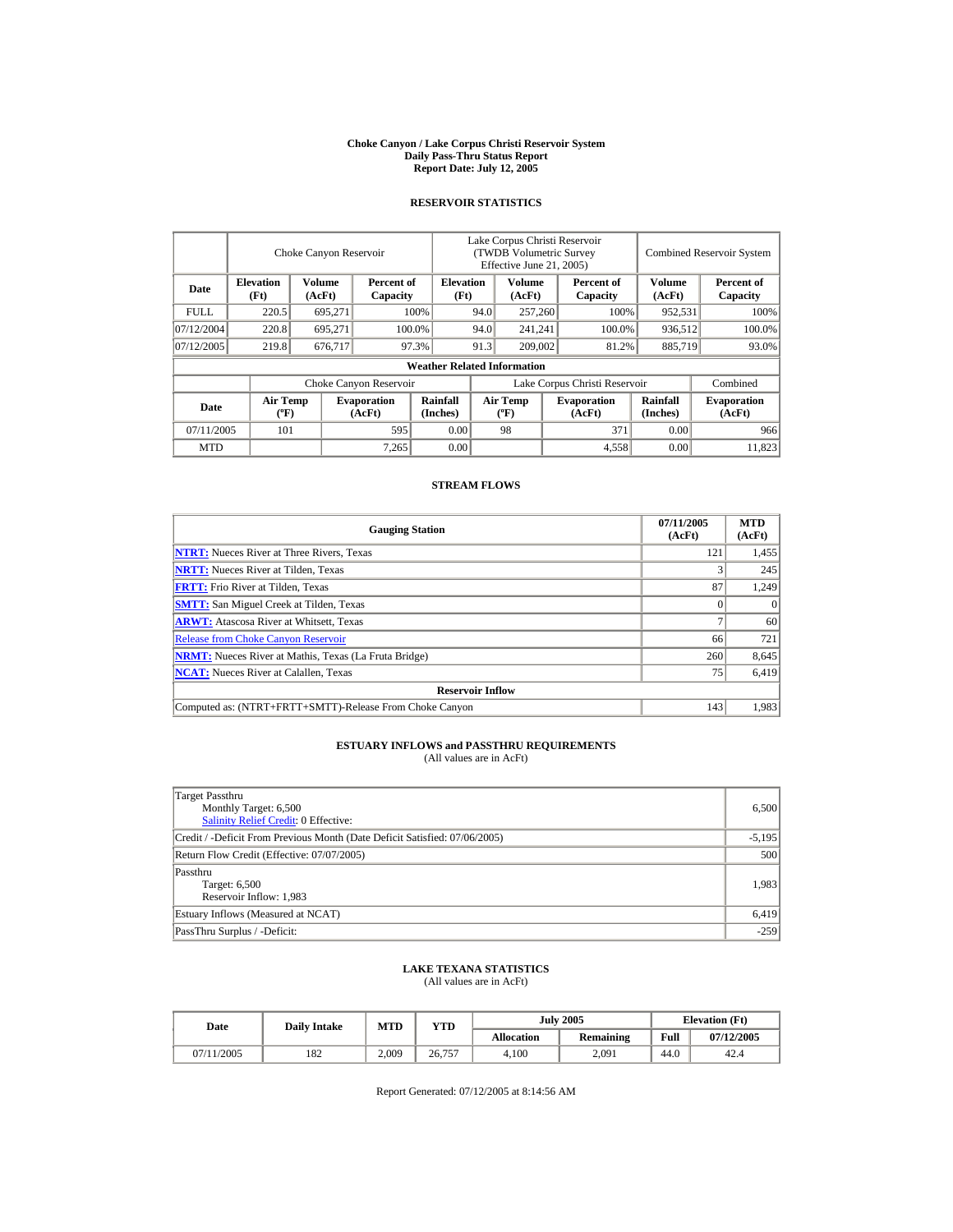#### **Choke Canyon / Lake Corpus Christi Reservoir System Daily Pass-Thru Status Report Report Date: July 13, 2005**

## **RESERVOIR STATISTICS**

|             | Choke Canyon Reservoir                      |                  |                              |                                    | Lake Corpus Christi Reservoir<br>(TWDB Volumetric Survey<br>Effective June 21, 2005) |                                  |  |                              |                      | <b>Combined Reservoir System</b> |  |  |
|-------------|---------------------------------------------|------------------|------------------------------|------------------------------------|--------------------------------------------------------------------------------------|----------------------------------|--|------------------------------|----------------------|----------------------------------|--|--|
| Date        | <b>Elevation</b><br>(Ft)                    | Volume<br>(AcFt) | Percent of<br>Capacity       | <b>Elevation</b><br>(Ft)           |                                                                                      | Volume<br>(AcFt)                 |  | Percent of<br>Capacity       | Volume<br>(AcFt)     | Percent of<br>Capacity           |  |  |
| <b>FULL</b> | 220.5                                       | 695,271          |                              | 100%                               | 94.0                                                                                 | 257,260                          |  | 100%                         | 952,531              | 100%                             |  |  |
| 07/13/2004  | 220.6                                       | 695.271          |                              | 100.0%                             | 94.0                                                                                 | 241,241                          |  | 100.0%                       | 936,512              | 100.0%                           |  |  |
| 07/13/2005  | 219.8                                       | 676,208          |                              | 97.3%                              | 91.3                                                                                 | 208,658                          |  | 81.1%                        | 884,866              | 92.9%                            |  |  |
|             |                                             |                  |                              | <b>Weather Related Information</b> |                                                                                      |                                  |  |                              |                      |                                  |  |  |
|             |                                             |                  | Choke Canyon Reservoir       |                                    | Lake Corpus Christi Reservoir                                                        |                                  |  |                              |                      | Combined                         |  |  |
| Date        | <b>Air Temp</b><br>$({}^{\circ}\mathrm{F})$ |                  | <b>Evaporation</b><br>(AcFt) | Rainfall<br>(Inches)               |                                                                                      | <b>Air Temp</b><br>$(^{\circ}F)$ |  | <b>Evaporation</b><br>(AcFt) | Rainfall<br>(Inches) | <b>Evaporation</b><br>(AcFt)     |  |  |
| 07/12/2005  | 102                                         |                  | 669                          | 0.00                               |                                                                                      | 98                               |  | 421                          | 0.33                 | 1,090                            |  |  |
| <b>MTD</b>  |                                             |                  | 7,934                        | 0.00                               |                                                                                      |                                  |  | 4,979                        | 0.33                 | 12.913                           |  |  |

## **STREAM FLOWS**

| <b>Gauging Station</b>                                       | 07/12/2005<br>(AcFt) | <b>MTD</b><br>(AcFt) |
|--------------------------------------------------------------|----------------------|----------------------|
| <b>NTRT:</b> Nueces River at Three Rivers, Texas             | 127                  | 1,582                |
| <b>NRTT:</b> Nueces River at Tilden, Texas                   |                      | 246                  |
| <b>FRTT:</b> Frio River at Tilden, Texas                     | 83                   | 1,332                |
| <b>SMTT:</b> San Miguel Creek at Tilden, Texas               |                      | $\Omega$             |
| <b>ARWT:</b> Atascosa River at Whitsett, Texas               |                      | 68                   |
| <b>Release from Choke Canyon Reservoir</b>                   | 66                   | 786                  |
| <b>NRMT:</b> Nueces River at Mathis, Texas (La Fruta Bridge) | 262                  | 8,907                |
| <b>NCAT:</b> Nueces River at Calallen, Texas                 | 77                   | 6,497                |
| <b>Reservoir Inflow</b>                                      |                      |                      |
| Computed as: (NTRT+FRTT+SMTT)-Release From Choke Canyon      | 145                  | 2.128                |

# **ESTUARY INFLOWS and PASSTHRU REQUIREMENTS**<br>(All values are in AcFt)

| Target Passthru<br>Monthly Target: 6,500<br><b>Salinity Relief Credit: 0 Effective:</b> | 6,500    |
|-----------------------------------------------------------------------------------------|----------|
| Credit / -Deficit From Previous Month (Date Deficit Satisfied: 07/06/2005)              | $-5,195$ |
| Return Flow Credit (Effective: 07/07/2005)                                              | 500      |
| Passthru<br>Target: 6,500<br>Reservoir Inflow: 2,128                                    | 2,128    |
| Estuary Inflows (Measured at NCAT)                                                      | 6,497    |
| PassThru Surplus / -Deficit:                                                            | $-326$   |

## **LAKE TEXANA STATISTICS**

(All values are in AcFt)

|  | Date       | <b>Daily Intake</b> | MTD               | YTD    |                   | <b>July 2005</b> | <b>Elevation</b> (Ft) |            |
|--|------------|---------------------|-------------------|--------|-------------------|------------------|-----------------------|------------|
|  |            |                     |                   |        | <b>Allocation</b> | <b>Remaining</b> | Full                  | 07/13/2005 |
|  | 07/12/2005 | 182                 | 2.19 <sup>1</sup> | 26.940 | 4.100             | .909             | 44.0                  | 42.3       |

Report Generated: 07/13/2005 at 8:39:41 AM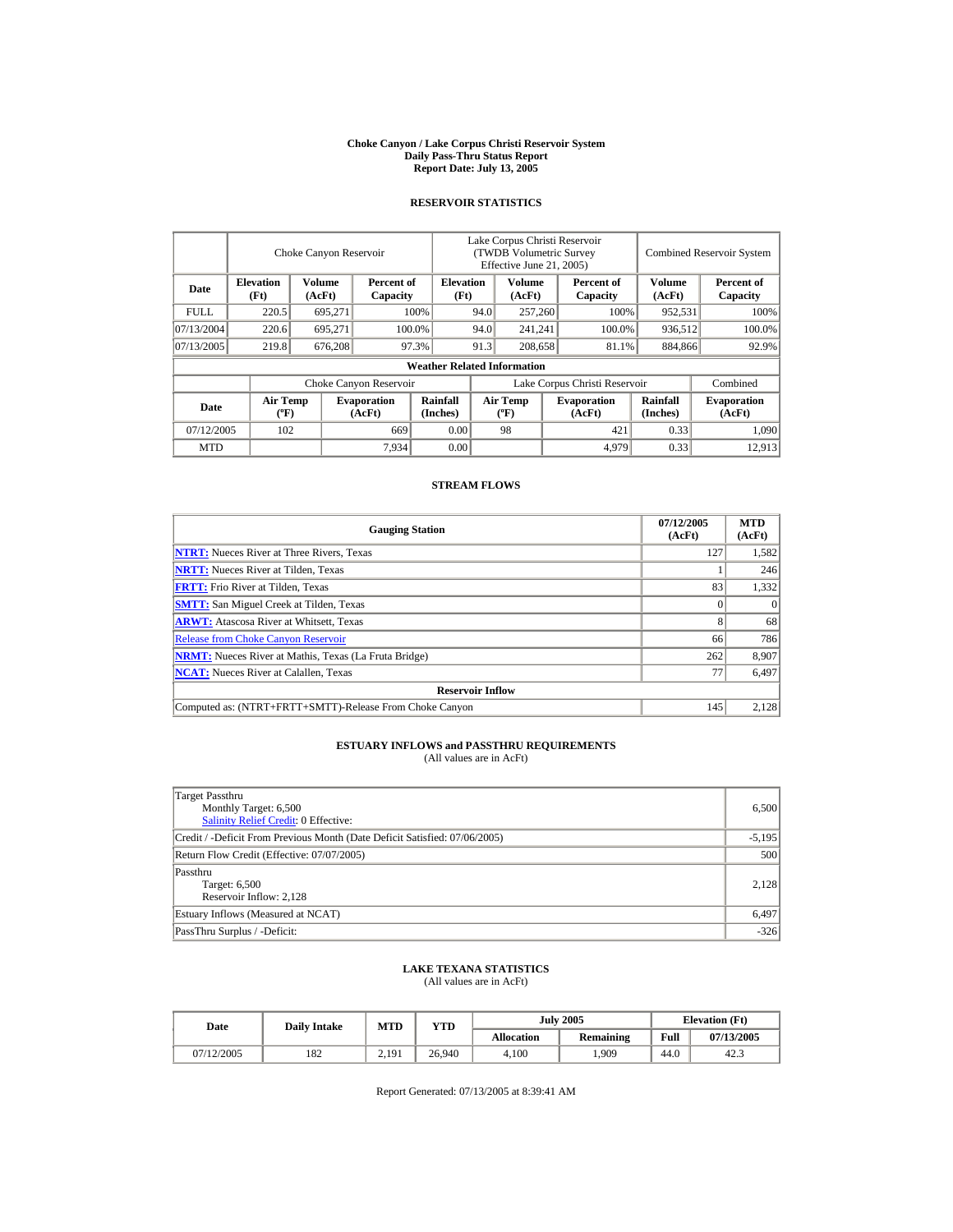#### **Choke Canyon / Lake Corpus Christi Reservoir System Daily Pass-Thru Status Report Report Date: July 14, 2005**

## **RESERVOIR STATISTICS**

|            | Choke Canyon Reservoir                      |                  |                              |                                    | Lake Corpus Christi Reservoir<br>(TWDB Volumetric Survey<br>Effective June 21, 2005) |                                  |  |                              | <b>Combined Reservoir System</b> |                              |  |
|------------|---------------------------------------------|------------------|------------------------------|------------------------------------|--------------------------------------------------------------------------------------|----------------------------------|--|------------------------------|----------------------------------|------------------------------|--|
| Date       | <b>Elevation</b><br>(Ft)                    | Volume<br>(AcFt) | Percent of<br>Capacity       | <b>Elevation</b><br>(Ft)           |                                                                                      | Volume<br>(AcFt)                 |  | Percent of<br>Capacity       | Volume<br>(AcFt)                 | Percent of<br>Capacity       |  |
| FULL.      | 220.5                                       | 695,271          |                              | 100%                               | 94.0                                                                                 | 257,260                          |  | 100%                         | 952,531                          | 100%                         |  |
| 07/14/2004 | 220.5                                       | 695.271          |                              | 100.0%                             | 94.0                                                                                 | 241,241                          |  | 100.0%                       | 936,512                          | 100.0%                       |  |
| 07/14/2005 | 219.7                                       | 674,934          |                              | 97.1%                              | 91.2                                                                                 | 207,797                          |  | 80.8%                        | 882,731                          | 92.7%                        |  |
|            |                                             |                  |                              | <b>Weather Related Information</b> |                                                                                      |                                  |  |                              |                                  |                              |  |
|            |                                             |                  | Choke Canyon Reservoir       |                                    | Lake Corpus Christi Reservoir                                                        |                                  |  |                              |                                  | Combined                     |  |
| Date       | <b>Air Temp</b><br>$({}^{\circ}\mathrm{F})$ |                  | <b>Evaporation</b><br>(AcFt) | Rainfall<br>(Inches)               |                                                                                      | <b>Air Temp</b><br>$(^{\circ}F)$ |  | <b>Evaporation</b><br>(AcFt) | Rainfall<br>(Inches)             | <b>Evaporation</b><br>(AcFt) |  |
| 07/13/2005 | 102                                         |                  | 594                          | 0.00                               |                                                                                      | 98                               |  | 301                          | 0.14                             | 895                          |  |
| <b>MTD</b> |                                             |                  | 8,528                        | 0.00                               |                                                                                      |                                  |  | 5,280                        | 0.47                             | 13,808                       |  |

## **STREAM FLOWS**

| <b>Gauging Station</b>                                       | 07/13/2005<br>(AcFt) | <b>MTD</b><br>(AcFt) |
|--------------------------------------------------------------|----------------------|----------------------|
| <b>NTRT:</b> Nueces River at Three Rivers, Texas             | 125                  | 1,707                |
| <b>NRTT:</b> Nueces River at Tilden, Texas                   | 19                   | 266                  |
| <b>FRTT:</b> Frio River at Tilden, Texas                     | 79                   | 1,411                |
| <b>SMTT:</b> San Miguel Creek at Tilden, Texas               |                      | $\Omega$             |
| <b>ARWT:</b> Atascosa River at Whitsett, Texas               |                      | 71                   |
| <b>Release from Choke Canyon Reservoir</b>                   | 66                   | 852                  |
| <b>NRMT:</b> Nueces River at Mathis, Texas (La Fruta Bridge) | 274                  | 9,181                |
| <b>NCAT:</b> Nueces River at Calallen, Texas                 | 44                   | 6,541                |
| <b>Reservoir Inflow</b>                                      |                      |                      |
| Computed as: (NTRT+FRTT+SMTT)-Release From Choke Canyon      | 139                  | 2,267                |

# **ESTUARY INFLOWS and PASSTHRU REQUIREMENTS**<br>(All values are in AcFt)

| Target Passthru<br>Monthly Target: 6,500<br><b>Salinity Relief Credit: 0 Effective:</b> | 6,500    |
|-----------------------------------------------------------------------------------------|----------|
| Credit / -Deficit From Previous Month (Date Deficit Satisfied: 07/06/2005)              | $-5,195$ |
| Return Flow Credit (Effective: 07/07/2005)                                              | 500      |
| Passthru<br>Target: 6,500<br>Reservoir Inflow: 2,267                                    | 2,267    |
| Estuary Inflows (Measured at NCAT)                                                      | 6,541    |
| PassThru Surplus / -Deficit:                                                            | $-421$   |

## **LAKE TEXANA STATISTICS**

(All values are in AcFt)

| Date       | <b>Daily Intake</b> | <b>MTD</b>  | VTD    |            | <b>July 2005</b> | <b>Elevation</b> (Ft) |            |
|------------|---------------------|-------------|--------|------------|------------------|-----------------------|------------|
|            |                     |             |        | Allocation | <b>Remaining</b> | Full                  | 07/14/2005 |
| 07/13/2005 | 182                 | 272<br>ل ال | 27.122 | 4.100      | 727<br>1.721     | 44.0                  | 42.3       |

Report Generated: 07/14/2005 at 8:42:51 AM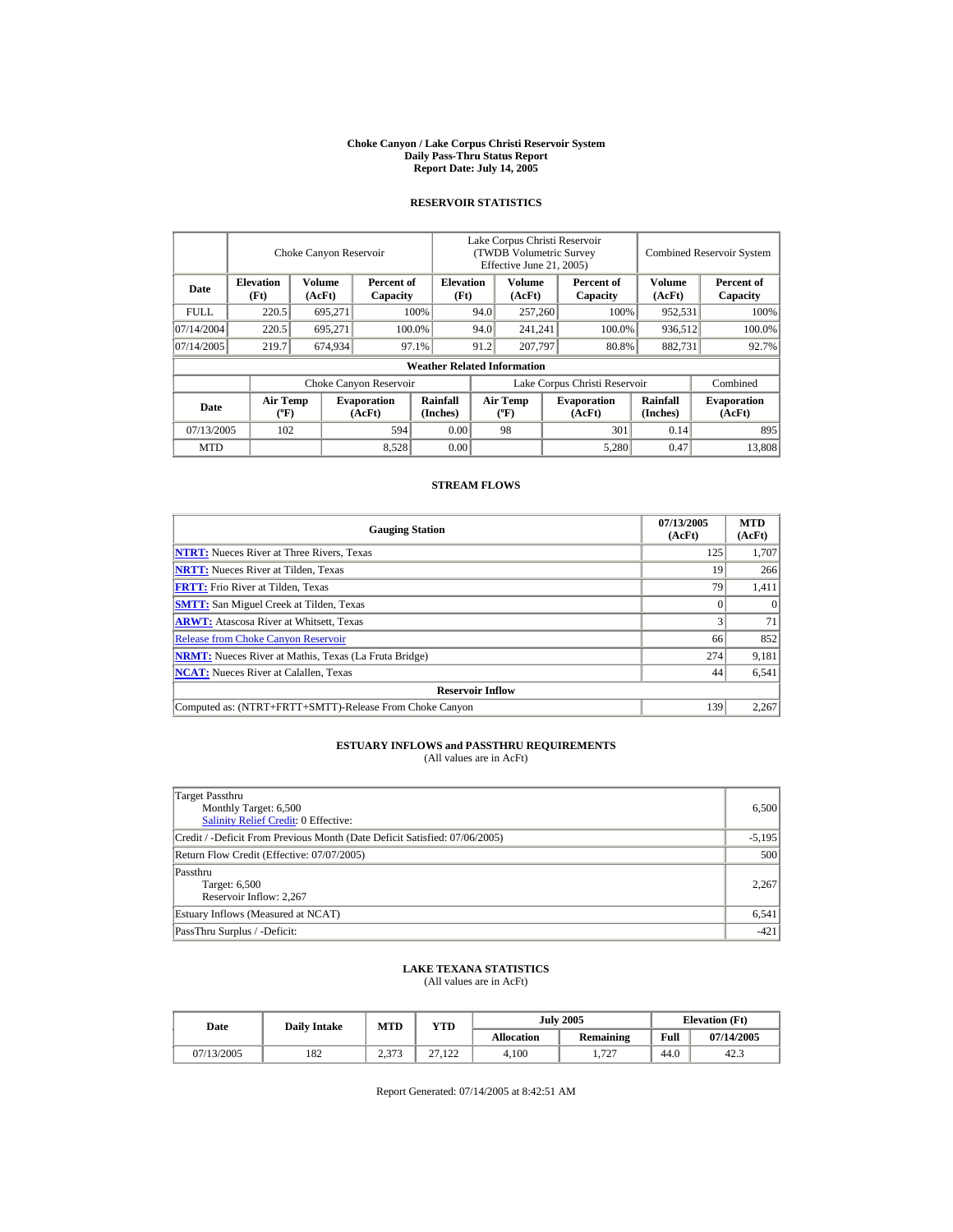#### **Choke Canyon / Lake Corpus Christi Reservoir System Daily Pass-Thru Status Report Report Date: July 15, 2005**

## **RESERVOIR STATISTICS**

|             |                                             | Choke Canyon Reservoir |                              |                                    | Lake Corpus Christi Reservoir<br>(TWDB Volumetric Survey<br>Effective June 21, 2005) |                                  |  |                              | <b>Combined Reservoir System</b> |                              |
|-------------|---------------------------------------------|------------------------|------------------------------|------------------------------------|--------------------------------------------------------------------------------------|----------------------------------|--|------------------------------|----------------------------------|------------------------------|
| Date        | <b>Elevation</b><br>(Ft)                    | Volume<br>(AcFt)       | Percent of<br>Capacity       | <b>Elevation</b><br>(Ft)           |                                                                                      | Volume<br>(AcFt)                 |  | Percent of<br>Capacity       | Volume<br>(AcFt)                 | Percent of<br>Capacity       |
| <b>FULL</b> | 220.5                                       | 695,271                |                              | 100%                               | 94.0                                                                                 | 257,260                          |  | 100%                         | 952,531                          | 100%                         |
| 07/15/2004  | 220.5                                       | 695.271                |                              | 100.0%                             | 94.0                                                                                 | 241,241                          |  | 100.0%                       | 936,512                          | 100.0%                       |
| 07/15/2005  | 219.9                                       | 678,770                |                              | 97.6%                              | 91.4<br>210,209                                                                      |                                  |  | 81.7%                        | 888,979                          | 93.3%                        |
|             |                                             |                        |                              | <b>Weather Related Information</b> |                                                                                      |                                  |  |                              |                                  |                              |
|             |                                             |                        | Choke Canyon Reservoir       |                                    | Lake Corpus Christi Reservoir                                                        |                                  |  |                              |                                  | Combined                     |
| Date        | <b>Air Temp</b><br>$({}^{\circ}\mathrm{F})$ |                        | <b>Evaporation</b><br>(AcFt) | Rainfall<br>(Inches)               |                                                                                      | <b>Air Temp</b><br>$(^{\circ}F)$ |  | <b>Evaporation</b><br>(AcFt) | Rainfall<br>(Inches)             | <b>Evaporation</b><br>(AcFt) |
| 07/14/2005  | 103                                         |                        | 447                          | 3.95                               |                                                                                      | 101                              |  | 402                          | 0.48                             | 849                          |
| <b>MTD</b>  |                                             |                        | 8,975                        | 3.95                               |                                                                                      |                                  |  | 5,682                        | 0.95                             | 14.657                       |

## **STREAM FLOWS**

| <b>Gauging Station</b>                                       | 07/14/2005<br>(AcFt) | <b>MTD</b><br>(AcFt) |
|--------------------------------------------------------------|----------------------|----------------------|
| <b>NTRT:</b> Nueces River at Three Rivers, Texas             | 131                  | 1,838                |
| <b>NRTT:</b> Nueces River at Tilden, Texas                   | 20                   | 286                  |
| <b>FRTT:</b> Frio River at Tilden, Texas                     | 79                   | 1,491                |
| <b>SMTT:</b> San Miguel Creek at Tilden, Texas               |                      | $\Omega$             |
| <b>ARWT:</b> Atascosa River at Whitsett, Texas               |                      | 76                   |
| <b>Release from Choke Canyon Reservoir</b>                   | 66                   | 917                  |
| <b>NRMT:</b> Nueces River at Mathis, Texas (La Fruta Bridge) | 294                  | 9,474                |
| <b>NCAT:</b> Nueces River at Calallen. Texas                 | 93                   | 6,634                |
| <b>Reservoir Inflow</b>                                      |                      |                      |
| Computed as: (NTRT+FRTT+SMTT)-Release From Choke Canyon      | 145                  | 2.412                |

# **ESTUARY INFLOWS and PASSTHRU REQUIREMENTS**<br>(All values are in AcFt)

| Target Passthru<br>Monthly Target: 6,500<br><b>Salinity Relief Credit: 0 Effective:</b> | 6,500    |
|-----------------------------------------------------------------------------------------|----------|
| Credit / -Deficit From Previous Month (Date Deficit Satisfied: 07/06/2005)              | $-5,195$ |
| Return Flow Credit (Effective: 07/07/2005)                                              | 500      |
| Passthru<br>Target: 6,500<br>Reservoir Inflow: 2,412                                    | 2.412    |
| Estuary Inflows (Measured at NCAT)                                                      | 6,634    |
| PassThru Surplus / -Deficit:                                                            | $-473$   |

## **LAKE TEXANA STATISTICS**

(All values are in AcFt)

| Date       | <b>Daily Intake</b> | <b>MTD</b>       | <b>VTD</b> |            | <b>July 2005</b> | <b>Elevation</b> (Ft) |            |
|------------|---------------------|------------------|------------|------------|------------------|-----------------------|------------|
|            |                     |                  |            | Allocation | <b>Remaining</b> | Full                  | 07/15/2005 |
| 07/14/2005 | 182                 | 255<br>ے کہ کہ ک | 27,303     | 4.100      | . .545           | 44.0                  | 42.3       |

Report Generated: 07/15/2005 at 8:24:51 AM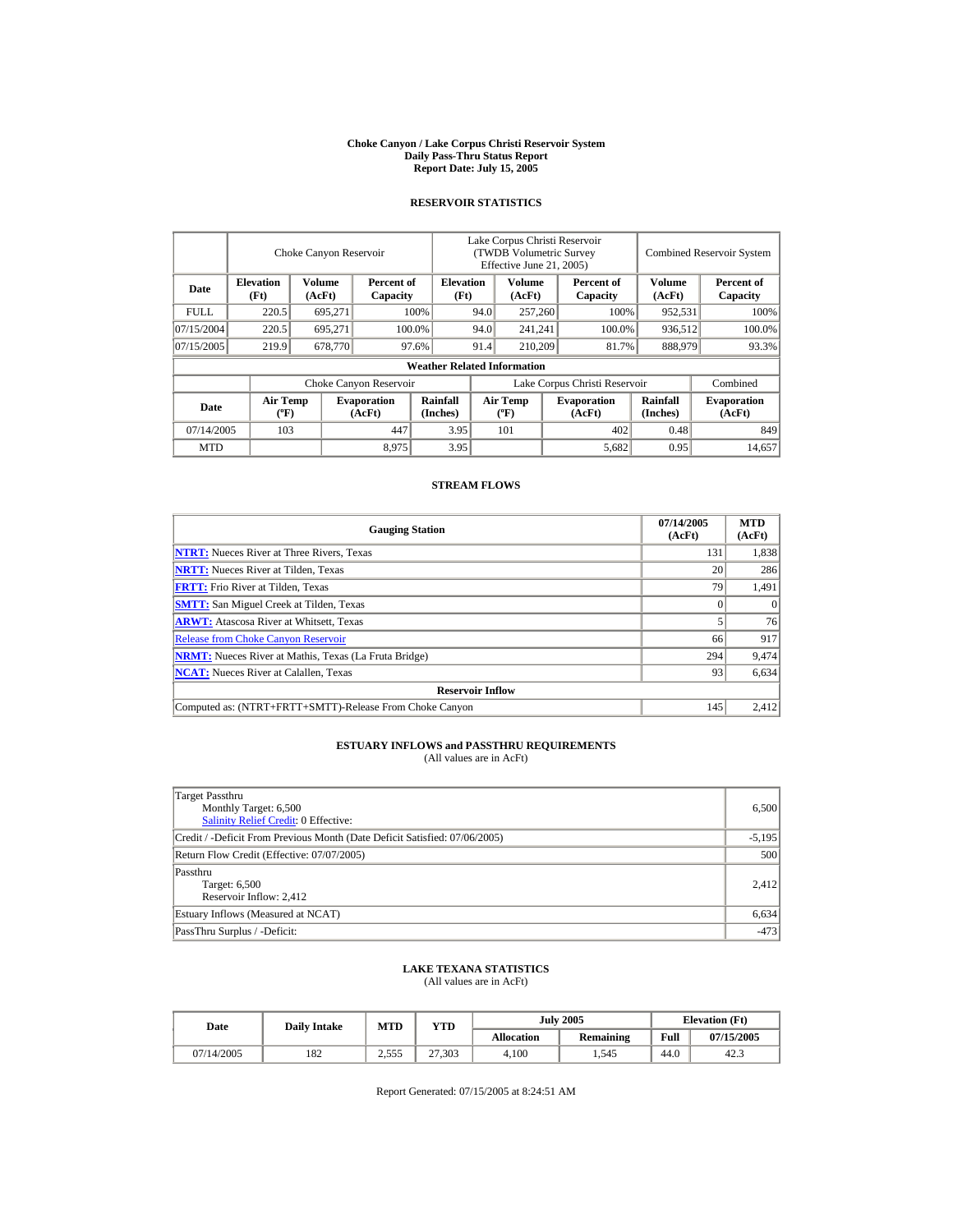#### **Choke Canyon / Lake Corpus Christi Reservoir System Daily Pass-Thru Status Report Report Date: July 16, 2005**

## **RESERVOIR STATISTICS**

|                                               | Choke Canyon Reservoir   |                  |                              |                                    | Lake Corpus Christi Reservoir<br>(TWDB Volumetric Survey<br>Effective June 21, 2005) |                                          |     |                              |                             | <b>Combined Reservoir System</b> |  |
|-----------------------------------------------|--------------------------|------------------|------------------------------|------------------------------------|--------------------------------------------------------------------------------------|------------------------------------------|-----|------------------------------|-----------------------------|----------------------------------|--|
| Date                                          | <b>Elevation</b><br>(Ft) | Volume<br>(AcFt) | Percent of<br>Capacity       | <b>Elevation</b><br>(Ft)           |                                                                                      | Volume<br>(AcFt)                         |     | Percent of<br>Capacity       | Volume<br>(AcFt)            | Percent of<br>Capacity           |  |
| <b>FULL</b>                                   | 220.5                    | 695,271          |                              | 100%                               | 94.0                                                                                 | 257,260                                  |     | 100%                         | 952,531                     | 100%                             |  |
| 07/16/2004                                    | 220.5                    | 695.271          |                              | 100.0%                             | 94.0                                                                                 | 241,241                                  |     | 100.0%                       | 936,512                     | 100.0%                           |  |
| 07/16/2005                                    | 219.9                    | 679,027          |                              | 97.7%                              | 91.5                                                                                 | 213.147                                  |     | 82.9%                        | 892,174                     | 93.7%                            |  |
|                                               |                          |                  |                              | <b>Weather Related Information</b> |                                                                                      |                                          |     |                              |                             |                                  |  |
|                                               |                          |                  | Choke Canyon Reservoir       |                                    | Lake Corpus Christi Reservoir                                                        |                                          |     |                              |                             | Combined                         |  |
| <b>Air Temp</b><br>Date<br>$({}^o\mathrm{F})$ |                          |                  | <b>Evaporation</b><br>(AcFt) | <b>Rainfall</b><br>(Inches)        |                                                                                      | <b>Air Temp</b><br>$({}^{\circ}{\rm F})$ |     | <b>Evaporation</b><br>(AcFt) | <b>Rainfall</b><br>(Inches) | <b>Evaporation</b><br>(AcFt)     |  |
| 07/15/2005                                    | 373<br>93                |                  | 0.35                         |                                    | 89                                                                                   |                                          | 231 | 0.75                         | 604                         |                                  |  |
| <b>MTD</b>                                    |                          |                  | 9,348                        | 4.30                               |                                                                                      |                                          |     | 5,913                        | 1.70                        | 15.261                           |  |

## **STREAM FLOWS**

| <b>Gauging Station</b>                                       | 07/15/2005<br>(AcFt) | <b>MTD</b><br>(AcFt) |
|--------------------------------------------------------------|----------------------|----------------------|
| <b>NTRT:</b> Nueces River at Three Rivers, Texas             | 516                  | 2,354                |
| <b>NRTT:</b> Nueces River at Tilden, Texas                   | 28                   | 313                  |
| <b>FRTT:</b> Frio River at Tilden, Texas                     | 91                   | 1,582                |
| <b>SMTT:</b> San Miguel Creek at Tilden, Texas               |                      | $\Omega$             |
| <b>ARWT:</b> Atascosa River at Whitsett, Texas               |                      | 83                   |
| <b>Release from Choke Canyon Reservoir</b>                   | 66                   | 983                  |
| <b>NRMT:</b> Nueces River at Mathis, Texas (La Fruta Bridge) | 268                  | 9,742                |
| <b>NCAT:</b> Nueces River at Calallen. Texas                 | 145                  | 6,779                |
| <b>Reservoir Inflow</b>                                      |                      |                      |
| Computed as: (NTRT+FRTT+SMTT)-Release From Choke Canyon      | 542                  | 2.954                |

# **ESTUARY INFLOWS and PASSTHRU REQUIREMENTS**<br>(All values are in AcFt)

| Target Passthru<br>Monthly Target: 6,500<br><b>Salinity Relief Credit: 0 Effective:</b> | 6,500    |
|-----------------------------------------------------------------------------------------|----------|
| Credit / -Deficit From Previous Month (Date Deficit Satisfied: 07/06/2005)              | $-5,195$ |
| Return Flow Credit (Effective: 07/07/2005)                                              | 500      |
| Passthru<br>Target: 6,500<br>Reservoir Inflow: 2,954                                    | 2,954    |
| Estuary Inflows (Measured at NCAT)                                                      | 6,779    |
| PassThru Surplus / -Deficit:                                                            | $-870$   |

## **LAKE TEXANA STATISTICS**

(All values are in AcFt)

| Date       | <b>Daily Intake</b> | MTD   | YTD    |                   | <b>July 2005</b> | <b>Elevation</b> (Ft) |            |
|------------|---------------------|-------|--------|-------------------|------------------|-----------------------|------------|
|            |                     |       |        | <b>Allocation</b> | <b>Remaining</b> | Full                  | 07/16/2005 |
| 07/15/2005 | 184                 | 2.739 | 27.488 | 4.100             | . 361            | 44.0                  | 42.6       |

Report Generated: 07/16/2005 at 9:12:18 AM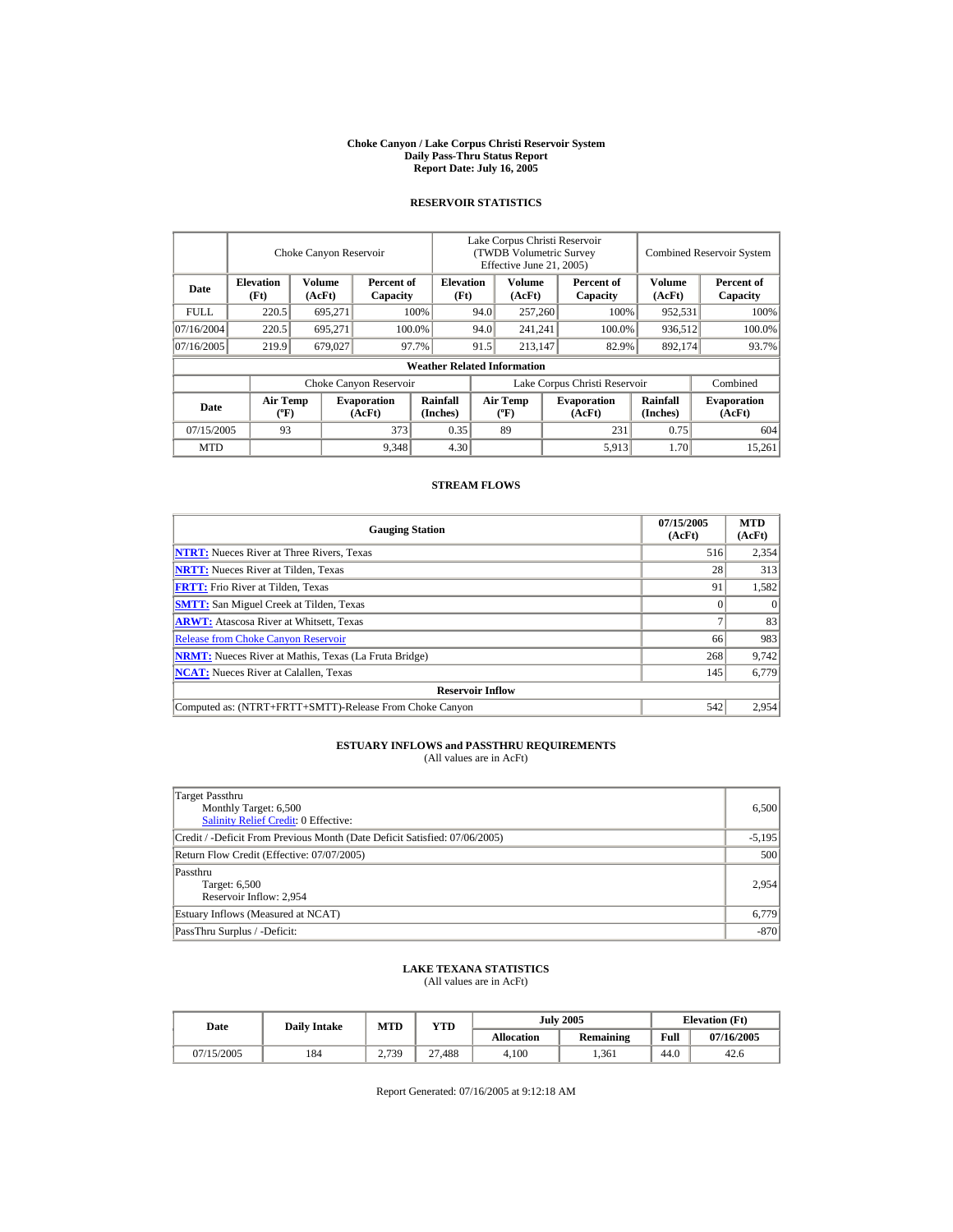#### **Choke Canyon / Lake Corpus Christi Reservoir System Daily Pass-Thru Status Report Report Date: July 17, 2005**

## **RESERVOIR STATISTICS**

|             | Choke Canyon Reservoir                      |                  |                              |                                                                                          | Lake Corpus Christi Reservoir<br>(TWDB Volumetric Survey<br>Effective June 21, 2005) |                  |                             |                              | <b>Combined Reservoir System</b> |                        |  |
|-------------|---------------------------------------------|------------------|------------------------------|------------------------------------------------------------------------------------------|--------------------------------------------------------------------------------------|------------------|-----------------------------|------------------------------|----------------------------------|------------------------|--|
| Date        | <b>Elevation</b><br>(Ft)                    | Volume<br>(AcFt) | Percent of<br>Capacity       | <b>Elevation</b><br>(Ft)                                                                 |                                                                                      | Volume<br>(AcFt) |                             | Percent of<br>Capacity       | Volume<br>(AcFt)                 | Percent of<br>Capacity |  |
| <b>FULL</b> | 220.5                                       | 695,271          |                              | 100%                                                                                     | 94.0                                                                                 | 257,260          |                             | 100%                         | 952,531                          | 100%                   |  |
| 07/17/2004  | 220.5                                       | 695.271          |                              | 100.0%                                                                                   | 94.0                                                                                 | 241,241          |                             | 100.0%                       | 936,512                          | 100.0%                 |  |
| 07/17/2005  | 219.9                                       | 680,817          |                              | 97.9%                                                                                    | 91.8                                                                                 | 217.140          |                             | 84.4%                        | 897,957                          | 94.3%                  |  |
|             |                                             |                  |                              | <b>Weather Related Information</b>                                                       |                                                                                      |                  |                             |                              |                                  |                        |  |
|             |                                             |                  | Choke Canyon Reservoir       |                                                                                          | Lake Corpus Christi Reservoir                                                        |                  |                             |                              |                                  | Combined               |  |
| Date        | <b>Air Temp</b><br>$({}^{\circ}\mathrm{F})$ |                  | <b>Evaporation</b><br>(AcFt) | Rainfall<br><b>Air Temp</b><br><b>Evaporation</b><br>(Inches)<br>$(^{\circ}F)$<br>(AcFt) |                                                                                      |                  | <b>Rainfall</b><br>(Inches) | <b>Evaporation</b><br>(AcFt) |                                  |                        |  |
| 07/16/2005  | 89<br>299                                   |                  | 2.00                         |                                                                                          | 89                                                                                   |                  | 233                         | 0.12                         | 532                              |                        |  |
| <b>MTD</b>  |                                             |                  | 9,647                        | 6.30                                                                                     |                                                                                      |                  |                             | 6,146                        | 1.82                             | 15.793                 |  |

## **STREAM FLOWS**

| <b>Gauging Station</b>                                       | 07/16/2005<br>(AcFt) | <b>MTD</b><br>(AcFt) |
|--------------------------------------------------------------|----------------------|----------------------|
| <b>NTRT:</b> Nueces River at Three Rivers, Texas             | 2.045                | 4,399                |
| <b>NRTT:</b> Nueces River at Tilden, Texas                   | 50                   | 363                  |
| <b>FRTT:</b> Frio River at Tilden, Texas                     | 103                  | 1,685                |
| <b>SMTT:</b> San Miguel Creek at Tilden, Texas               |                      | $\Omega$             |
| <b>ARWT:</b> Atascosa River at Whitsett, Texas               | 16                   | 99                   |
| <b>Release from Choke Canyon Reservoir</b>                   | 66                   | 1,048                |
| <b>NRMT:</b> Nueces River at Mathis, Texas (La Fruta Bridge) | 183                  | 9,925                |
| <b>NCAT:</b> Nueces River at Calallen, Texas                 | 238                  | 7,017                |
| <b>Reservoir Inflow</b>                                      |                      |                      |
| Computed as: (NTRT+FRTT+SMTT)-Release From Choke Canyon      | 2.082                | 5,036                |

# **ESTUARY INFLOWS and PASSTHRU REQUIREMENTS**<br>(All values are in AcFt)

| Target Passthru<br>Monthly Target: 6,500<br><b>Salinity Relief Credit: 0 Effective:</b> | 6,500    |
|-----------------------------------------------------------------------------------------|----------|
| Credit / -Deficit From Previous Month (Date Deficit Satisfied: 07/06/2005)              | $-5,195$ |
| Return Flow Credit (Effective: 07/07/2005)                                              | 500      |
| Passthru<br>Target: 6,500<br>Reservoir Inflow: 5,036                                    | 5,036    |
| Estuary Inflows (Measured at NCAT)                                                      | 7,017    |
| PassThru Surplus / -Deficit:                                                            | $-2.714$ |

## **LAKE TEXANA STATISTICS**

(All values are in AcFt)

| Date       | <b>Daily Intake</b> | MTD   | YTD    |                   | <b>July 2005</b> | <b>Elevation</b> (Ft) |            |
|------------|---------------------|-------|--------|-------------------|------------------|-----------------------|------------|
|            |                     |       |        | <b>Allocation</b> | <b>Remaining</b> | Full                  | 07/17/2005 |
| 07/16/2005 | 187                 | 2.926 | 27.674 | 4.100             | 1.174            | 44.0                  | 42.6       |

Report Generated: 07/17/2005 at 8:20:17 AM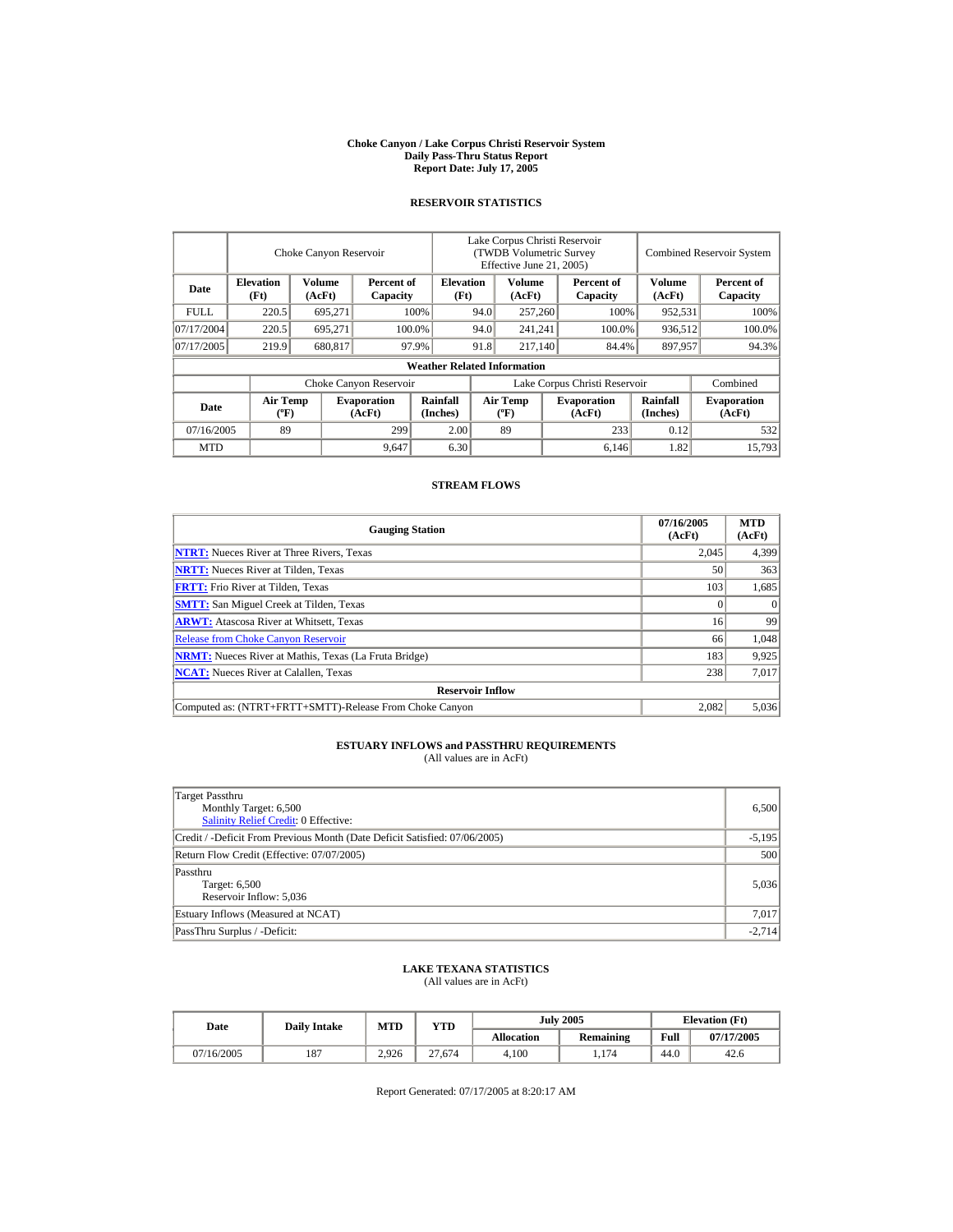#### **Choke Canyon / Lake Corpus Christi Reservoir System Daily Pass-Thru Status Report Report Date: July 18, 2005**

## **RESERVOIR STATISTICS**

|                                                     | Choke Canyon Reservoir   |                  |                              |                                    | Lake Corpus Christi Reservoir<br>(TWDB Volumetric Survey<br>Effective June 21, 2005) |                                  |  |                              |                      | <b>Combined Reservoir System</b> |  |
|-----------------------------------------------------|--------------------------|------------------|------------------------------|------------------------------------|--------------------------------------------------------------------------------------|----------------------------------|--|------------------------------|----------------------|----------------------------------|--|
| Date                                                | <b>Elevation</b><br>(Ft) | Volume<br>(AcFt) | Percent of<br>Capacity       | <b>Elevation</b><br>(Ft)           |                                                                                      | Volume<br>(AcFt)                 |  | Percent of<br>Capacity       | Volume<br>(AcFt)     | Percent of<br>Capacity           |  |
| FULL.                                               | 220.5                    | 695,271          |                              | 100%                               | 94.0                                                                                 | 257,260                          |  | 100%                         | 952,531              | 100%                             |  |
| 07/18/2004                                          | 220.5                    | 695.271          |                              | 100.0%                             | 94.0                                                                                 | 241,241                          |  | 100.0%                       | 936,512              | 100.0%                           |  |
| 07/18/2005                                          | 220.0                    | 681,327          |                              | 98.0%                              | 91.8                                                                                 | 218,708                          |  | 85.0%                        | 900,035              | 94.5%                            |  |
|                                                     |                          |                  |                              | <b>Weather Related Information</b> |                                                                                      |                                  |  |                              |                      |                                  |  |
|                                                     |                          |                  | Choke Canyon Reservoir       |                                    | Lake Corpus Christi Reservoir                                                        |                                  |  |                              |                      | Combined                         |  |
| <b>Air Temp</b><br>Date<br>$({}^{\circ}\mathrm{F})$ |                          |                  | <b>Evaporation</b><br>(AcFt) | Rainfall<br>(Inches)               |                                                                                      | <b>Air Temp</b><br>$(^{\circ}F)$ |  | <b>Evaporation</b><br>(AcFt) | Rainfall<br>(Inches) | <b>Evaporation</b><br>(AcFt)     |  |
| 07/17/2005                                          |                          | 418<br>94        |                              | 0.00                               |                                                                                      | 93                               |  | 274                          | 0.01                 | 692                              |  |
| <b>MTD</b>                                          |                          |                  | 10.065                       | 6.30                               |                                                                                      |                                  |  | 6.420                        | 1.83                 | 16.485                           |  |

## **STREAM FLOWS**

| <b>Gauging Station</b>                                       | 07/17/2005<br>(AcFt) | <b>MTD</b><br>(AcFt) |
|--------------------------------------------------------------|----------------------|----------------------|
| <b>NTRT:</b> Nueces River at Three Rivers, Texas             | 2.084                | 6,483                |
| <b>NRTT:</b> Nueces River at Tilden, Texas                   | 286                  | 649                  |
| <b>FRTT:</b> Frio River at Tilden, Texas                     | 105                  | 1,790                |
| <b>SMTT:</b> San Miguel Creek at Tilden, Texas               |                      | $\Omega$             |
| <b>ARWT:</b> Atascosa River at Whitsett, Texas               | 123                  | 222                  |
| <b>Release from Choke Canyon Reservoir</b>                   | 66                   | 1.114                |
| <b>NRMT:</b> Nueces River at Mathis, Texas (La Fruta Bridge) | 143                  | 10,068               |
| <b>NCAT:</b> Nueces River at Calallen, Texas                 | 155                  | 7,172                |
| <b>Reservoir Inflow</b>                                      |                      |                      |
| Computed as: (NTRT+FRTT+SMTT)-Release From Choke Canyon      | 2.124                | 7,160                |

# **ESTUARY INFLOWS and PASSTHRU REQUIREMENTS**<br>(All values are in AcFt)

| Target Passthru<br>Monthly Target: 6,500<br><b>Salinity Relief Credit: 0 Effective:</b> | 6,500    |
|-----------------------------------------------------------------------------------------|----------|
| Credit / -Deficit From Previous Month (Date Deficit Satisfied: 07/06/2005)              | $-5,195$ |
| Return Flow Credit (Effective: 07/07/2005)                                              | 500      |
| Passthru<br>Target: 6,500<br>Reservoir Inflow: 7,160                                    | 6,500    |
| Estuary Inflows (Measured at NCAT)                                                      | 7,172    |
| PassThru Surplus / -Deficit:                                                            | $-4,023$ |

## **LAKE TEXANA STATISTICS**

(All values are in AcFt)

| Date       | <b>Daily Intake</b> | MTD   | YTD    |                   | <b>July 2005</b> | <b>Elevation</b> (Ft) |            |
|------------|---------------------|-------|--------|-------------------|------------------|-----------------------|------------|
|            |                     |       |        | <b>Allocation</b> | <b>Remaining</b> | Full                  | 07/18/2005 |
| 07/17/2005 | 187                 | 3.113 | 27,861 | 4.100             | 987              | 44.0                  | 42.6       |

Report Generated: 07/18/2005 at 8:17:07 AM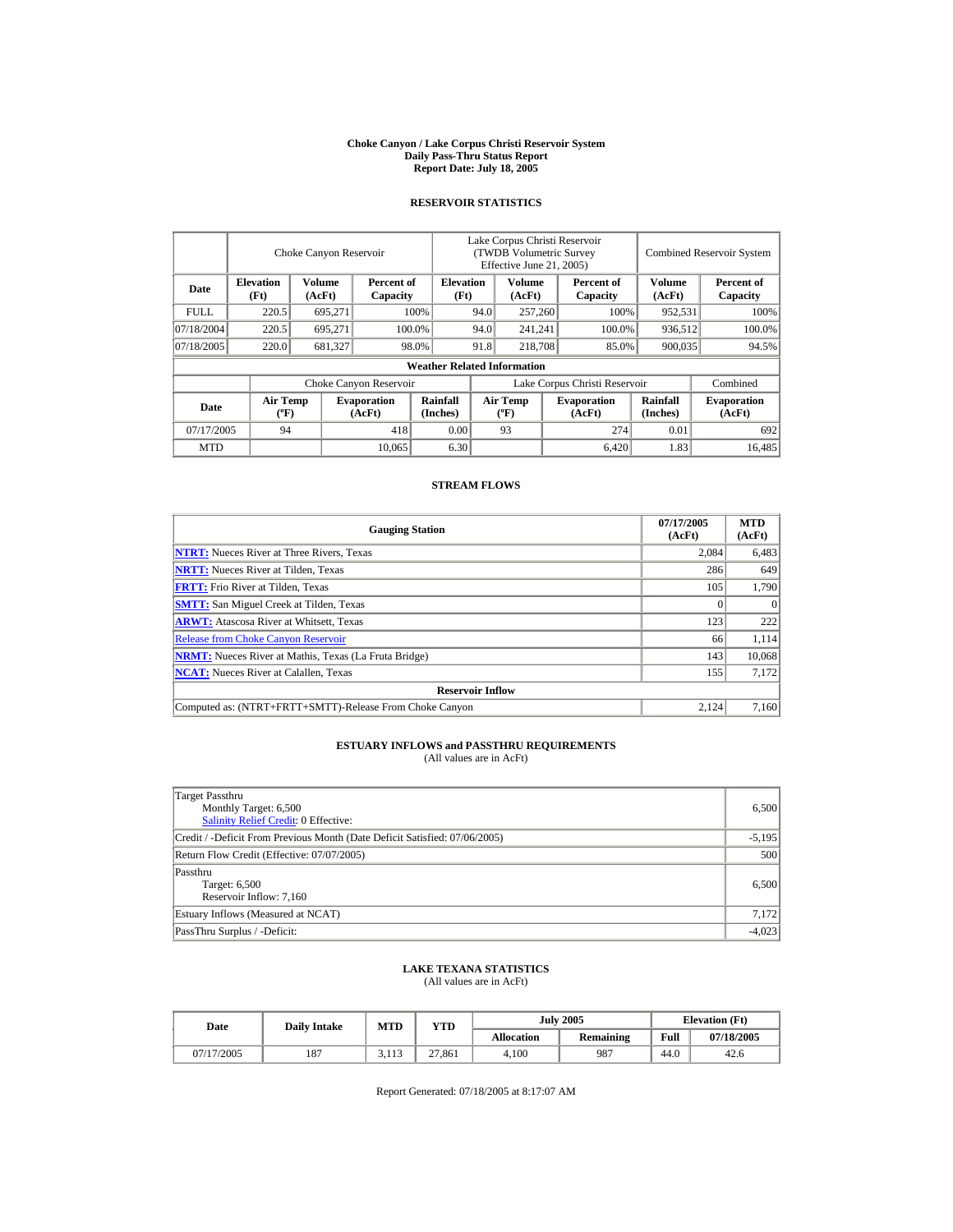#### **Choke Canyon / Lake Corpus Christi Reservoir System Daily Pass-Thru Status Report Report Date: July 19, 2005**

## **RESERVOIR STATISTICS**

|             | Choke Canyon Reservoir                                                 |         |                              |                                    | Lake Corpus Christi Reservoir<br>(TWDB Volumetric Survey<br>Effective June 21, 2005) |                                  |                        |                              |                             | <b>Combined Reservoir System</b> |  |
|-------------|------------------------------------------------------------------------|---------|------------------------------|------------------------------------|--------------------------------------------------------------------------------------|----------------------------------|------------------------|------------------------------|-----------------------------|----------------------------------|--|
| Date        | <b>Elevation</b><br>Volume<br>Percent of<br>(Ft)<br>(AcFt)<br>Capacity |         | <b>Elevation</b><br>(Ft)     |                                    | Volume<br>(AcFt)                                                                     |                                  | Percent of<br>Capacity | Volume<br>(AcFt)             | Percent of<br>Capacity      |                                  |  |
| <b>FULL</b> | 220.5                                                                  | 695,271 |                              | 100%                               | 94.0                                                                                 | 257,260                          |                        | 100%                         | 952,531                     | 100%                             |  |
| 07/19/2004  | 220.6                                                                  | 695,271 |                              | 100.0%                             | 94.0                                                                                 | 241,241                          |                        | 100.0%                       | 936,512                     | 100.0%                           |  |
| 07/19/2005  | 220.0                                                                  | 681,327 |                              | 98.0%                              | 91.9                                                                                 | 219.231                          |                        | 85.2%                        | 900,558                     | 94.5%                            |  |
|             |                                                                        |         |                              | <b>Weather Related Information</b> |                                                                                      |                                  |                        |                              |                             |                                  |  |
|             |                                                                        |         | Choke Canyon Reservoir       |                                    | Lake Corpus Christi Reservoir                                                        |                                  |                        |                              | Combined                    |                                  |  |
| Date        | <b>Air Temp</b><br>$({}^{\circ}\mathrm{F})$                            |         | <b>Evaporation</b><br>(AcFt) | Rainfall<br>(Inches)               |                                                                                      | <b>Air Temp</b><br>$(^{\circ}F)$ |                        | <b>Evaporation</b><br>(AcFt) | <b>Rainfall</b><br>(Inches) | <b>Evaporation</b><br>(AcFt)     |  |
| 07/18/2005  | 95                                                                     |         | 523                          | 0.00                               |                                                                                      | 95                               |                        | 335                          | 0.01                        | 858                              |  |
| <b>MTD</b>  |                                                                        |         | 10.588                       | 6.30                               |                                                                                      |                                  |                        | 6,755                        | 1.84                        | 17.343                           |  |

## **STREAM FLOWS**

| <b>Gauging Station</b>                                       | 07/18/2005<br>(AcFt) | <b>MTD</b><br>(AcFt) |
|--------------------------------------------------------------|----------------------|----------------------|
| <b>NTRT:</b> Nueces River at Three Rivers, Texas             | 580                  | 7,063                |
| <b>NRTT:</b> Nueces River at Tilden, Texas                   | 929                  | 1,578                |
| <b>FRTT:</b> Frio River at Tilden, Texas                     | 101                  | 1,892                |
| <b>SMTT:</b> San Miguel Creek at Tilden, Texas               |                      | $\Omega$             |
| <b>ARWT:</b> Atascosa River at Whitsett, Texas               | 131                  | 353                  |
| <b>Release from Choke Canyon Reservoir</b>                   | 66                   | 1,179                |
| <b>NRMT:</b> Nueces River at Mathis, Texas (La Fruta Bridge) | 197                  | 10,264               |
| <b>NCAT:</b> Nueces River at Calallen, Texas                 | 32                   | 7,204                |
| <b>Reservoir Inflow</b>                                      |                      |                      |
| Computed as: (NTRT+FRTT+SMTT)-Release From Choke Canyon      | 615                  | 7,775                |

# **ESTUARY INFLOWS and PASSTHRU REQUIREMENTS**<br>(All values are in AcFt)

| Target Passthru<br>Monthly Target: 6,500<br><b>Salinity Relief Credit: 0 Effective:</b> | 6,500    |
|-----------------------------------------------------------------------------------------|----------|
| Credit / -Deficit From Previous Month (Date Deficit Satisfied: 07/06/2005)              | $-5,195$ |
| Return Flow Credit (Effective: 07/07/2005)                                              | 500      |
| Passthru<br>Target: 6,500<br>Reservoir Inflow: 7,775                                    | 6,500    |
| Estuary Inflows (Measured at NCAT)                                                      | 7,204    |
| PassThru Surplus / -Deficit:                                                            | $-3,991$ |

## **LAKE TEXANA STATISTICS**

(All values are in AcFt)

|  | Date       | <b>Daily Intake</b> | MTD   | YTD    |                   | <b>July 2005</b> | <b>Elevation</b> (Ft) |            |
|--|------------|---------------------|-------|--------|-------------------|------------------|-----------------------|------------|
|  |            |                     |       |        | <b>Allocation</b> | <b>Remaining</b> | Full                  | 07/19/2005 |
|  | 07/18/2005 | 186                 | 3,299 | 28.047 | 4.100             | 801              | 44.0                  | 43.8       |

Report Generated: 07/19/2005 at 8:45:18 AM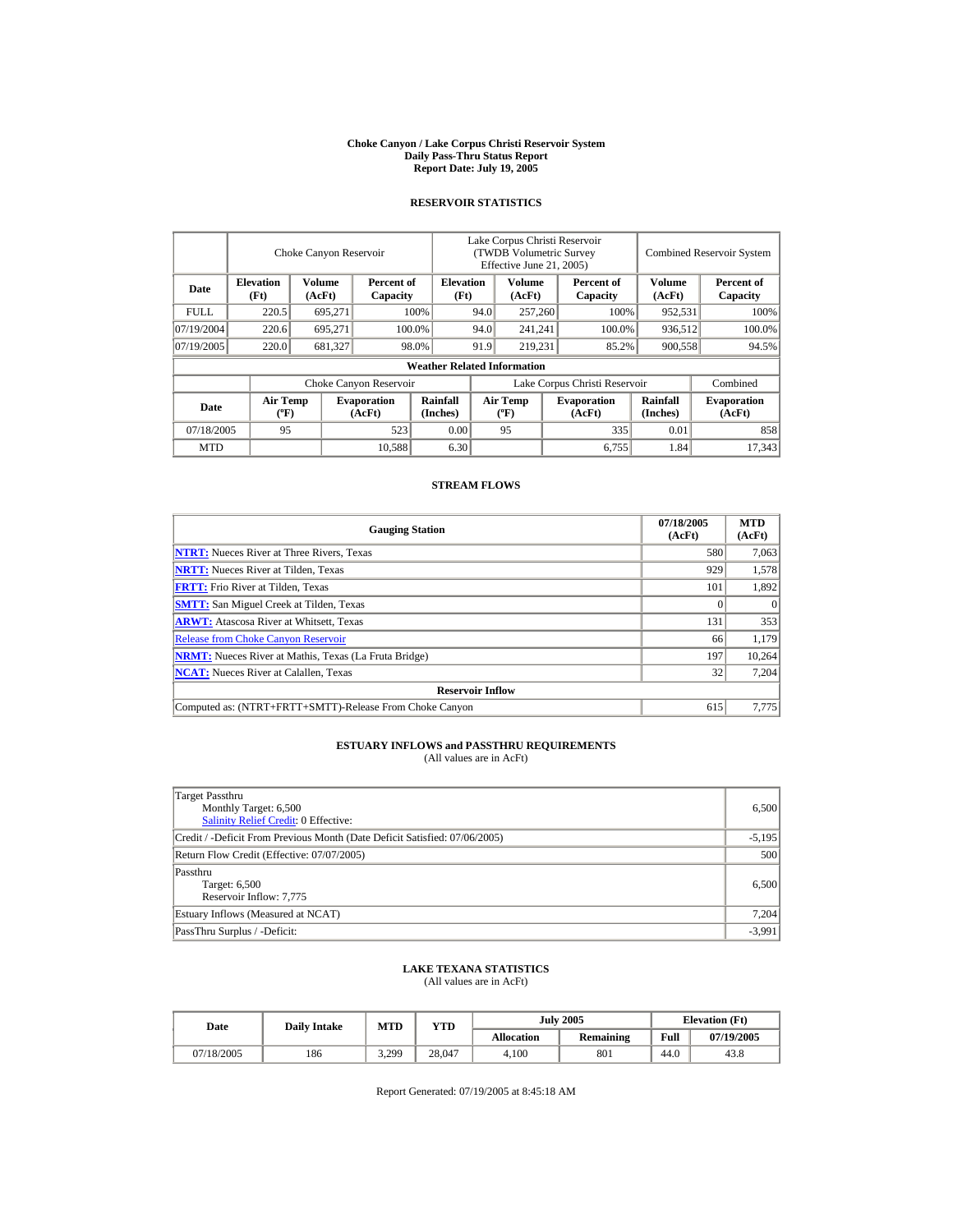#### **Choke Canyon / Lake Corpus Christi Reservoir System Daily Pass-Thru Status Report Report Date: July 20, 2005**

## **RESERVOIR STATISTICS**

|             | Choke Canyon Reservoir   |                         |                              |                                    | Lake Corpus Christi Reservoir<br>(TWDB Volumetric Survey<br>Effective June 21, 2005) |                                |                  |                              |                      | <b>Combined Reservoir System</b> |  |  |
|-------------|--------------------------|-------------------------|------------------------------|------------------------------------|--------------------------------------------------------------------------------------|--------------------------------|------------------|------------------------------|----------------------|----------------------------------|--|--|
| Date        | <b>Elevation</b><br>(Ft) | <b>Volume</b><br>(AcFt) | Percent of<br>Capacity       |                                    | <b>Elevation</b><br>(Ft)                                                             | Volume<br>(AcFt)               |                  | Percent of<br>Capacity       | Volume<br>(AcFt)     | Percent of<br>Capacity           |  |  |
| <b>FULL</b> | 220.5                    | 695.271                 |                              | 100%                               | 94.0                                                                                 | 257,260                        |                  | 100%                         | 952,531              | 100%                             |  |  |
| 07/20/2004  | 220.6                    | 695.271                 |                              | 100.0%                             | 94.0                                                                                 | 241.241                        |                  | 100.0%                       | 936.512              | 100.0%                           |  |  |
| 07/20/2005  | 219.9                    | 680,817                 |                              | 91.9<br>97.9%                      |                                                                                      |                                | 220,279<br>85.6% |                              | 901,096              | 94.6%                            |  |  |
|             |                          |                         |                              | <b>Weather Related Information</b> |                                                                                      |                                |                  |                              |                      |                                  |  |  |
|             |                          |                         | Choke Canyon Reservoir       |                                    | Lake Corpus Christi Reservoir                                                        |                                |                  |                              | Combined             |                                  |  |  |
| Date        | <b>Air Temp</b><br>(°F)  |                         | <b>Evaporation</b><br>(AcFt) | Rainfall<br>(Inches)               |                                                                                      | <b>Air Temp</b><br>$({}^o\!F)$ |                  | <b>Evaporation</b><br>(AcFt) | Rainfall<br>(Inches) | <b>Evaporation</b><br>(AcFt)     |  |  |
| 07/19/2005  | 95                       |                         | 418                          | 0.13                               |                                                                                      | 94                             |                  | 285                          | 0.52                 | 703                              |  |  |
| <b>MTD</b>  |                          |                         | 11,006                       | 6.43                               |                                                                                      |                                |                  | 7.040                        | 2.36                 | 18,046                           |  |  |

### **STREAM FLOWS**

| <b>Gauging Station</b>                                       | 07/19/2005<br>(AcFt) | <b>MTD</b><br>(AcFt) |
|--------------------------------------------------------------|----------------------|----------------------|
| <b>NTRT:</b> Nueces River at Three Rivers, Texas             | 1,046                | 8.109                |
| <b>NRTT:</b> Nueces River at Tilden, Texas                   | 472                  | 2,050                |
| <b>FRTT:</b> Frio River at Tilden, Texas                     | 105                  | 1,997                |
| <b>SMTT:</b> San Miguel Creek at Tilden, Texas               |                      | $\Omega$             |
| <b>ARWT:</b> Atascosa River at Whitsett, Texas               | 52                   | 405                  |
| <b>Release from Choke Canyon Reservoir</b>                   | 66                   | 1.245                |
| <b>NRMT:</b> Nueces River at Mathis, Texas (La Fruta Bridge) | 278                  | 10,542               |
| <b>NCAT:</b> Nueces River at Calallen. Texas                 | 60                   | 7,263                |
| <b>Reservoir Inflow</b>                                      |                      |                      |
| Computed as: (NTRT+FRTT+SMTT)-Release From Choke Canyon      | 1.086                | 8.861                |

## **ESTUARY INFLOWS and PASSTHRU REQUIREMENTS**<br>(All values are in AcFt)

| Target Passthru<br>Monthly Target: 6,500<br>Salinity Relief Credit: 0 Effective: | 6,500    |
|----------------------------------------------------------------------------------|----------|
| Credit / -Deficit From Previous Month (Date Deficit Satisfied: 07/06/2005)       | $-5,195$ |
| Return Flow Credit (Effective: 07/07/2005)                                       | 500      |
| Passthru<br>Target: 6,500<br>Reservoir Inflow: 8,861                             | 6,500    |
| Estuary Inflows (Measured at NCAT)                                               | 7,263    |
| PassThru Surplus / -Deficit:                                                     | $-3,932$ |

## **LAKE TEXANA STATISTICS** (All values are in AcFt)

| Date       | <b>Daily Intake</b> | <b>MTD</b> | <b>YTD</b> |                   | <b>July 2005</b> | <b>Elevation</b> (Ft) |            |
|------------|---------------------|------------|------------|-------------------|------------------|-----------------------|------------|
|            |                     |            |            | <b>Allocation</b> | <b>Remaining</b> | Full                  | 07/20/2005 |
| 07/19/2005 | 165                 | 3.464      | 28.212     | 4.100             | 636              | 44.0                  | 43.9       |

Report Generated: 07/20/2005 at 8:28:07 AM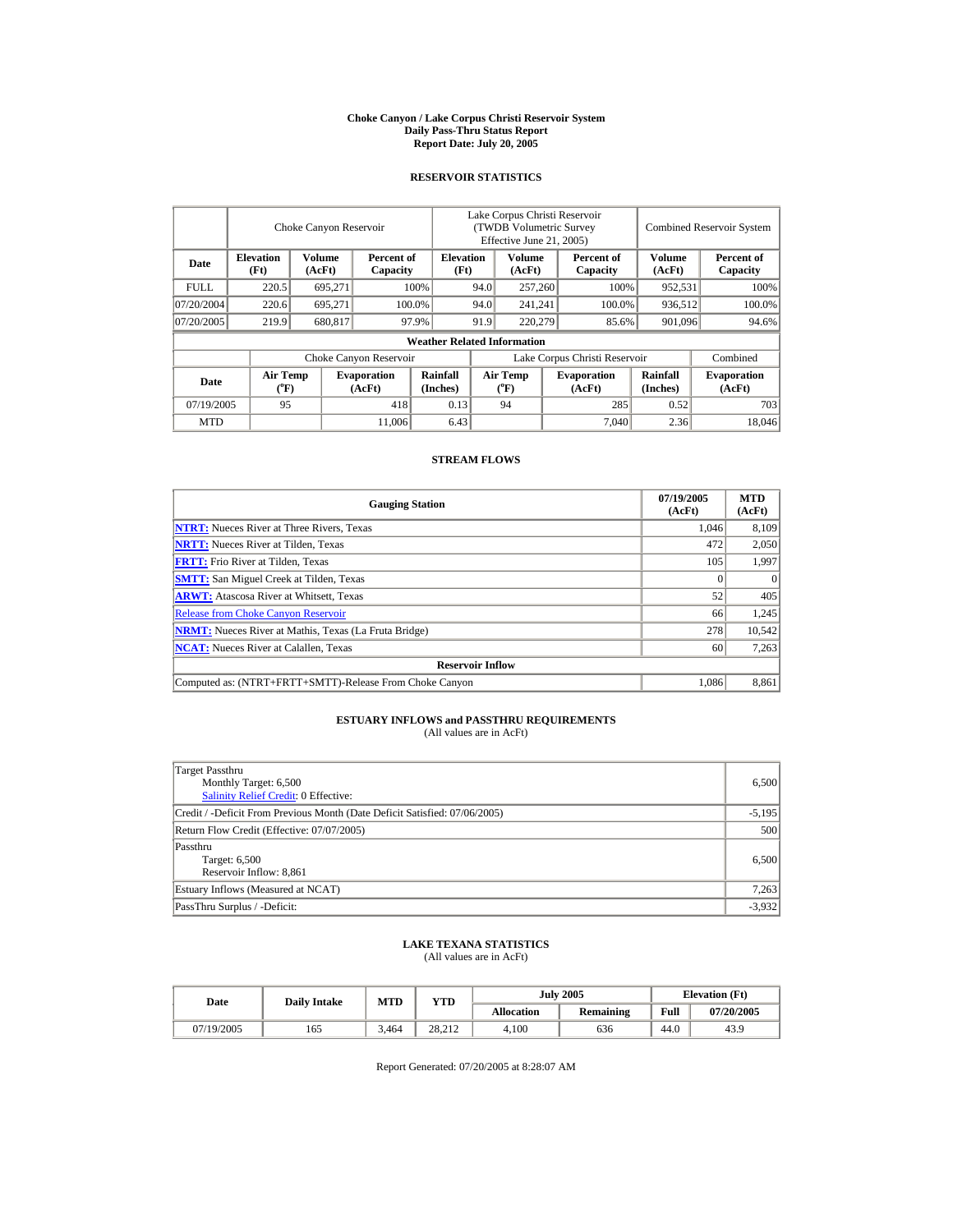#### **Choke Canyon / Lake Corpus Christi Reservoir System Daily Pass-Thru Status Report Report Date: July 21, 2005**

## **RESERVOIR STATISTICS**

|             | Choke Canyon Reservoir         |                         |                              |                                    | Lake Corpus Christi Reservoir<br>(TWDB Volumetric Survey<br>Effective June 21, 2005) |                                    |  |                              |                         | <b>Combined Reservoir System</b> |  |
|-------------|--------------------------------|-------------------------|------------------------------|------------------------------------|--------------------------------------------------------------------------------------|------------------------------------|--|------------------------------|-------------------------|----------------------------------|--|
| Date        | <b>Elevation</b><br>(Ft)       | <b>Volume</b><br>(AcFt) | Percent of<br>Capacity       |                                    | <b>Volume</b><br><b>Elevation</b><br>(AcFt)<br>(Ft)                                  |                                    |  | Percent of<br>Capacity       | <b>Volume</b><br>(AcFt) | Percent of<br>Capacity           |  |
| <b>FULL</b> | 220.5                          | 695.271                 |                              | 100%                               | 94.0                                                                                 | 257,260                            |  | 100%                         | 952,531                 | 100%                             |  |
| 07/21/2004  | 220.6                          | 695.271                 |                              | 100.0%                             | 94.0                                                                                 | 241.241                            |  | 100.0%                       | 936.512                 | 100.0%                           |  |
| 07/21/2005  | 219.9                          | 680,817                 |                              | 97.9%                              | 92.1                                                                                 | 222,379                            |  | 86.4%                        | 903,196                 | 94.8%                            |  |
|             |                                |                         |                              | <b>Weather Related Information</b> |                                                                                      |                                    |  |                              |                         |                                  |  |
|             |                                |                         | Choke Canyon Reservoir       |                                    | Lake Corpus Christi Reservoir                                                        |                                    |  |                              |                         | Combined                         |  |
| Date        | Air Temp<br>$({}^o\mathrm{F})$ |                         | <b>Evaporation</b><br>(AcFt) | Rainfall<br>(Inches)               |                                                                                      | Air Temp<br>$({}^{\circ}\text{F})$ |  | <b>Evaporation</b><br>(AcFt) | Rainfall<br>(Inches)    | <b>Evaporation</b><br>(AcFt)     |  |
| 07/20/2005  | 87                             |                         | 194                          | 0.40                               |                                                                                      | 88                                 |  | 245                          | 0.83                    | 439                              |  |
| <b>MTD</b>  |                                |                         | 11,200                       | 6.83                               |                                                                                      |                                    |  | 7,285                        | 3.19                    | 18,485                           |  |

## **STREAM FLOWS**

| <b>Gauging Station</b>                                       | 07/20/2005<br>(AcFt) | <b>MTD</b><br>(AcFt) |
|--------------------------------------------------------------|----------------------|----------------------|
| <b>NTRT:</b> Nueces River at Three Rivers, Texas             | 673                  | 8,782                |
| <b>NRTT:</b> Nueces River at Tilden, Texas                   | 328                  | 2,378                |
| <b>FRTT:</b> Frio River at Tilden, Texas                     | 101                  | 2,098                |
| <b>SMTT:</b> San Miguel Creek at Tilden, Texas               |                      |                      |
| <b>ARWT:</b> Atascosa River at Whitsett, Texas               | 30                   | 434                  |
| <b>Release from Choke Canyon Reservoir</b>                   | 66                   | 1,310                |
| <b>NRMT:</b> Nueces River at Mathis, Texas (La Fruta Bridge) | 282                  | 10,824               |
| <b>NCAT:</b> Nueces River at Calallen, Texas                 | 189                  | 7,452                |
| <b>Reservoir Inflow</b>                                      |                      |                      |
| Computed as: (NTRT+FRTT+SMTT)-Release From Choke Canyon      | 709                  | 9,570                |

# **ESTUARY INFLOWS and PASSTHRU REQUIREMENTS**<br>(All values are in AcFt)

| Target Passthru<br>Monthly Target: 6,500<br>Salinity Relief Credit: 0 Effective: | 6,500    |
|----------------------------------------------------------------------------------|----------|
| Credit / -Deficit From Previous Month (Date Deficit Satisfied: 07/06/2005)       | $-5,195$ |
| Return Flow Credit (Effective: 07/07/2005)                                       | 500      |
| Passthru<br>Target: 6,500<br>Reservoir Inflow: 9.570                             | 6,500    |
| Estuary Inflows (Measured at NCAT)                                               | 7,452    |
| PassThru Surplus / -Deficit:                                                     | $-3.743$ |

## **LAKE TEXANA STATISTICS** (All values are in AcFt)

| Date       | <b>Daily Intake</b> | <b>MTD</b> | <b>YTD</b> |            | <b>July 2005</b> | <b>Elevation</b> (Ft) |            |
|------------|---------------------|------------|------------|------------|------------------|-----------------------|------------|
|            |                     |            |            | Allocation | Remaining        | Full                  | 07/21/2005 |
| 07/20/2005 | 149                 | 3.613      | 28.361     | 4.100      | 487              | 44.0                  | 43.9       |

Report Generated: 07/21/2005 at 8:23:04 AM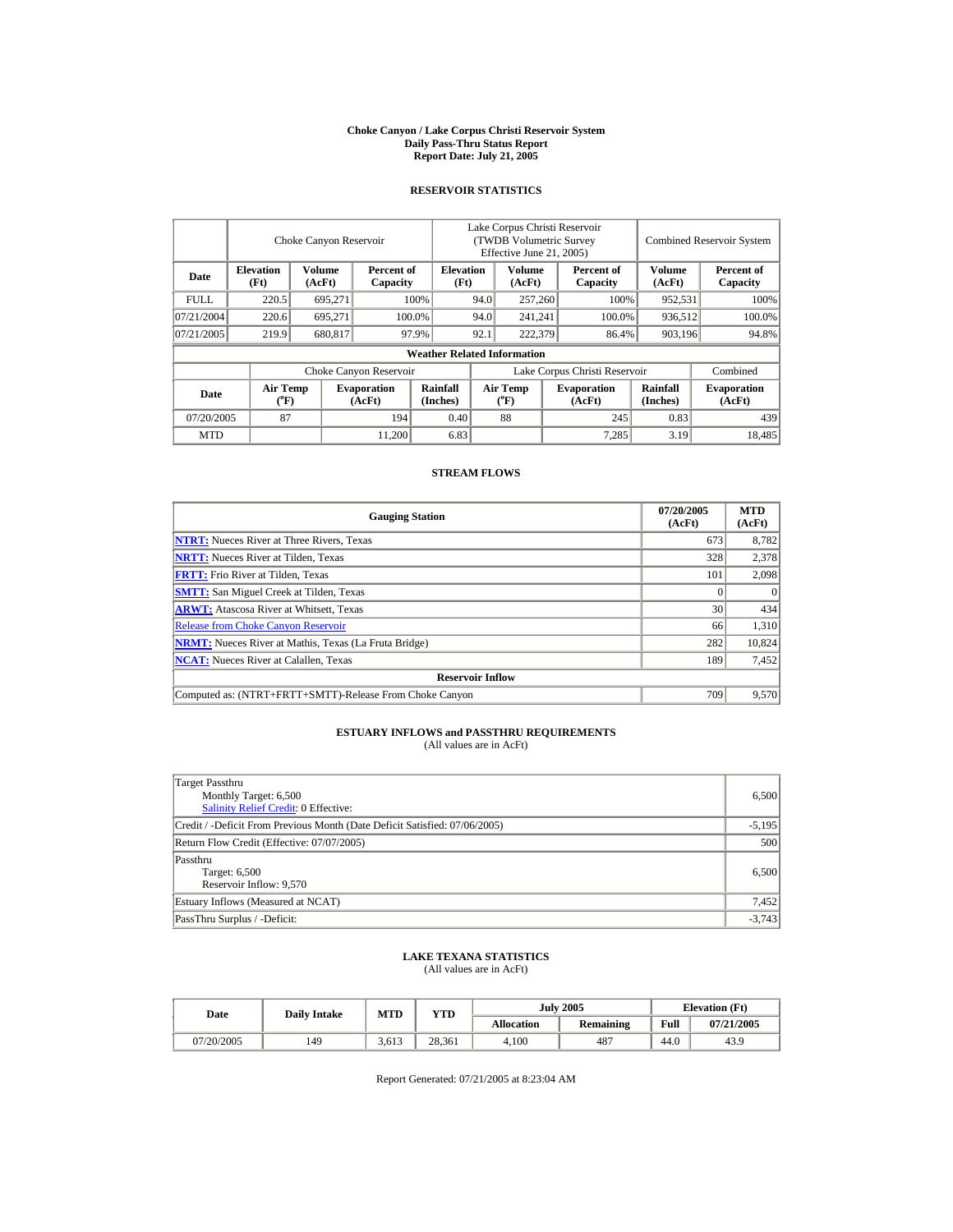#### **Choke Canyon / Lake Corpus Christi Reservoir System Daily Pass-Thru Status Report Report Date: July 22, 2005**

## **RESERVOIR STATISTICS**

|             |                                             | Choke Canyon Reservoir |                              |                                    |      | Lake Corpus Christi Reservoir<br>(TWDB Volumetric Survey<br>Effective June 21, 2005) |         |                               |                             | <b>Combined Reservoir System</b> |
|-------------|---------------------------------------------|------------------------|------------------------------|------------------------------------|------|--------------------------------------------------------------------------------------|---------|-------------------------------|-----------------------------|----------------------------------|
| Date        | <b>Elevation</b><br>(Ft)                    | Volume<br>(AcFt)       | Percent of<br>Capacity       | <b>Elevation</b><br>(Ft)           |      | Volume<br>Percent of<br>(AcFt)<br>Capacity                                           |         | Volume<br>(AcFt)              | Percent of<br>Capacity      |                                  |
| <b>FULL</b> | 220.5                                       | 695,271                |                              | 100%                               | 94.0 | 257,260                                                                              |         | 100%                          | 952,531                     | 100%                             |
| 07/22/2004  | 220.6                                       | 695.271                |                              | 100.0%                             | 94.0 |                                                                                      | 241,241 | 100.0%                        | 936,512                     | 100.0%                           |
| 07/22/2005  | 219.9                                       | 680,308                |                              | 97.8%                              | 92.1 | 222,554                                                                              |         | 86.5%                         | 902,862                     | 94.8%                            |
|             |                                             |                        |                              | <b>Weather Related Information</b> |      |                                                                                      |         |                               |                             |                                  |
|             |                                             |                        | Choke Canyon Reservoir       |                                    |      |                                                                                      |         | Lake Corpus Christi Reservoir |                             | Combined                         |
| Date        | <b>Air Temp</b><br>$({}^{\circ}\mathrm{F})$ |                        | <b>Evaporation</b><br>(AcFt) | Rainfall<br>(Inches)               |      | <b>Air Temp</b><br>$(^{\circ}F)$                                                     |         | <b>Evaporation</b><br>(AcFt)  | <b>Rainfall</b><br>(Inches) | <b>Evaporation</b><br>(AcFt)     |
| 07/21/2005  | 90                                          |                        | 224                          | 0.04                               |      | 92                                                                                   |         | 194                           | 0.00                        | 418                              |
| <b>MTD</b>  |                                             |                        | 11.424                       | 6.87                               |      |                                                                                      |         | 7,479                         | 3.19                        | 18.903                           |

## **STREAM FLOWS**

| <b>Gauging Station</b>                                       | 07/21/2005<br>(AcFt) | <b>MTD</b><br>(AcFt) |
|--------------------------------------------------------------|----------------------|----------------------|
| <b>NTRT:</b> Nueces River at Three Rivers, Texas             | 655                  | 9,437                |
| <b>NRTT:</b> Nueces River at Tilden, Texas                   | 171                  | 2,549                |
| <b>FRTT:</b> Frio River at Tilden, Texas                     | 97                   | 2,195                |
| <b>SMTT:</b> San Miguel Creek at Tilden, Texas               |                      | $\Omega$             |
| <b>ARWT:</b> Atascosa River at Whitsett, Texas               | 19                   | 453                  |
| <b>Release from Choke Canyon Reservoir</b>                   | 66                   | 1,376                |
| <b>NRMT:</b> Nueces River at Mathis, Texas (La Fruta Bridge) | 316                  | 11,140               |
| <b>NCAT:</b> Nueces River at Calallen, Texas                 | 155                  | 7,607                |
| <b>Reservoir Inflow</b>                                      |                      |                      |
| Computed as: (NTRT+FRTT+SMTT)-Release From Choke Canyon      | 687                  | 10,257               |

# **ESTUARY INFLOWS and PASSTHRU REQUIREMENTS**<br>(All values are in AcFt)

| Target Passthru<br>Monthly Target: 6,500<br><b>Salinity Relief Credit: 0 Effective:</b> | 6,500    |
|-----------------------------------------------------------------------------------------|----------|
| Credit / -Deficit From Previous Month (Date Deficit Satisfied: 07/06/2005)              | $-5,195$ |
| Return Flow Credit (Effective: 07/07/2005)                                              | 500      |
| Passthru<br>Target: 6,500<br>Reservoir Inflow: 10,257                                   | 6.500    |
| Estuary Inflows (Measured at NCAT)                                                      | 7,607    |
| PassThru Surplus / -Deficit:                                                            | $-3,588$ |

## **LAKE TEXANA STATISTICS**

(All values are in AcFt)

| Date       | <b>Daily Intake</b> | <b>MTD</b> | VTD    |            | <b>July 2005</b> | <b>Elevation</b> (Ft) |            |  |
|------------|---------------------|------------|--------|------------|------------------|-----------------------|------------|--|
|            |                     |            |        | Allocation | <b>Remaining</b> | Full                  | 07/22/2005 |  |
| 07/21/2005 | 148                 | 3.761      | 28.510 | 4.100      | 339              | 44.0                  | 43.9       |  |

Report Generated: 07/22/2005 at 8:20:50 AM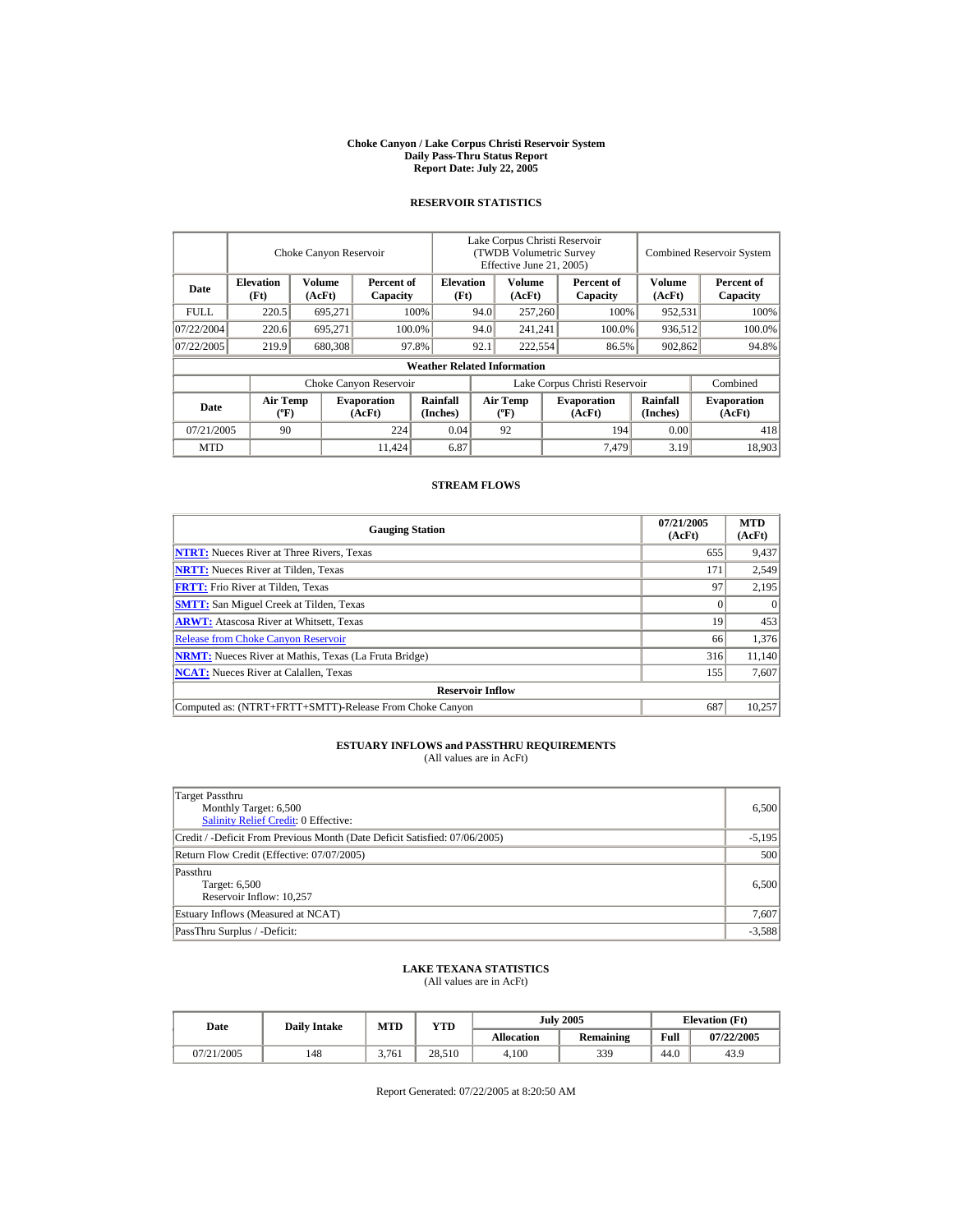#### **Choke Canyon / Lake Corpus Christi Reservoir System Daily Pass-Thru Status Report Report Date: July 23, 2005**

## **RESERVOIR STATISTICS**

|             |                                             | Choke Canyon Reservoir |                              |                                    |      | Lake Corpus Christi Reservoir<br>(TWDB Volumetric Survey<br>Effective June 21, 2005) |         |                               |                             | <b>Combined Reservoir System</b> |
|-------------|---------------------------------------------|------------------------|------------------------------|------------------------------------|------|--------------------------------------------------------------------------------------|---------|-------------------------------|-----------------------------|----------------------------------|
| Date        | <b>Elevation</b><br>(Ft)                    | Volume<br>(AcFt)       | Percent of<br>Capacity       | <b>Elevation</b><br>(Ft)           |      | Volume<br>Percent of<br>(AcFt)<br>Capacity                                           |         | Volume<br>(AcFt)              | Percent of<br>Capacity      |                                  |
| <b>FULL</b> | 220.5                                       | 695,271                |                              | 100%                               | 94.0 | 257,260                                                                              |         | 100%                          | 952,531                     | 100%                             |
| 07/23/2004  | 220.6                                       | 695.271                |                              | 100.0%                             | 94.0 |                                                                                      | 241,241 | 100.0%                        | 936,512                     | 100.0%                           |
| 07/23/2005  | 219.9                                       | 679.798                |                              | 97.8%                              | 92.1 | 222,379                                                                              |         | 86.4%                         | 902,177                     | 94.7%                            |
|             |                                             |                        |                              | <b>Weather Related Information</b> |      |                                                                                      |         |                               |                             |                                  |
|             |                                             |                        | Choke Canyon Reservoir       |                                    |      |                                                                                      |         | Lake Corpus Christi Reservoir |                             | Combined                         |
| Date        | <b>Air Temp</b><br>$({}^{\circ}\mathrm{F})$ |                        | <b>Evaporation</b><br>(AcFt) | Rainfall<br>(Inches)               |      | <b>Air Temp</b><br>$(^{\circ}F)$                                                     |         | <b>Evaporation</b><br>(AcFt)  | <b>Rainfall</b><br>(Inches) | <b>Evaporation</b><br>(AcFt)     |
| 07/22/2005  | 96                                          |                        | 448                          | 0.00                               |      | 94                                                                                   |         | 276                           | 0.02                        | 724                              |
| <b>MTD</b>  |                                             |                        | 11.872                       | 6.87                               |      |                                                                                      |         | 7,755                         | 3.21                        | 19.627                           |

## **STREAM FLOWS**

| <b>Gauging Station</b>                                       | 07/22/2005<br>(AcFt) | <b>MTD</b><br>(AcFt) |
|--------------------------------------------------------------|----------------------|----------------------|
| <b>NTRT:</b> Nueces River at Three Rivers, Texas             | 427                  | 9,863                |
| <b>NRTT:</b> Nueces River at Tilden, Texas                   | 97                   | 2,646                |
| <b>FRTT:</b> Frio River at Tilden, Texas                     | 97                   | 2,293                |
| <b>SMTT:</b> San Miguel Creek at Tilden, Texas               |                      | $\theta$             |
| <b>ARWT:</b> Atascosa River at Whitsett, Texas               | 13                   | 467                  |
| <b>Release from Choke Canyon Reservoir</b>                   | 66                   | 1,441                |
| <b>NRMT:</b> Nueces River at Mathis, Texas (La Fruta Bridge) | 472                  | 11,612               |
| <b>NCAT:</b> Nueces River at Calallen, Texas                 | 224                  | 7,831                |
| <b>Reservoir Inflow</b>                                      |                      |                      |
| Computed as: (NTRT+FRTT+SMTT)-Release From Choke Canyon      | 459                  | 10.715               |

# **ESTUARY INFLOWS and PASSTHRU REQUIREMENTS**<br>(All values are in AcFt)

| Target Passthru<br>Monthly Target: 6,500<br><b>Salinity Relief Credit: 0 Effective:</b> | 6,500    |
|-----------------------------------------------------------------------------------------|----------|
| Credit / -Deficit From Previous Month (Date Deficit Satisfied: 07/06/2005)              | $-5,195$ |
| Return Flow Credit (Effective: 07/07/2005)                                              | 500      |
| Passthru<br>Target: 6,500<br>Reservoir Inflow: 10,715                                   | 6,500    |
| Estuary Inflows (Measured at NCAT)                                                      | 7,831    |
| PassThru Surplus / -Deficit:                                                            | $-3,364$ |

## **LAKE TEXANA STATISTICS**

(All values are in AcFt)

| Date       | <b>Daily Intake</b> | MTD   | YTD    |                   | <b>July 2005</b> | <b>Elevation</b> (Ft) |            |  |
|------------|---------------------|-------|--------|-------------------|------------------|-----------------------|------------|--|
|            |                     |       |        | <b>Allocation</b> | <b>Remaining</b> | Full                  | 07/23/2005 |  |
| 07/22/2005 | 148                 | 3.909 | 28.658 | 4.100             | 191              | 44.0                  | 43.8       |  |

Report Generated: 07/23/2005 at 7:57:52 AM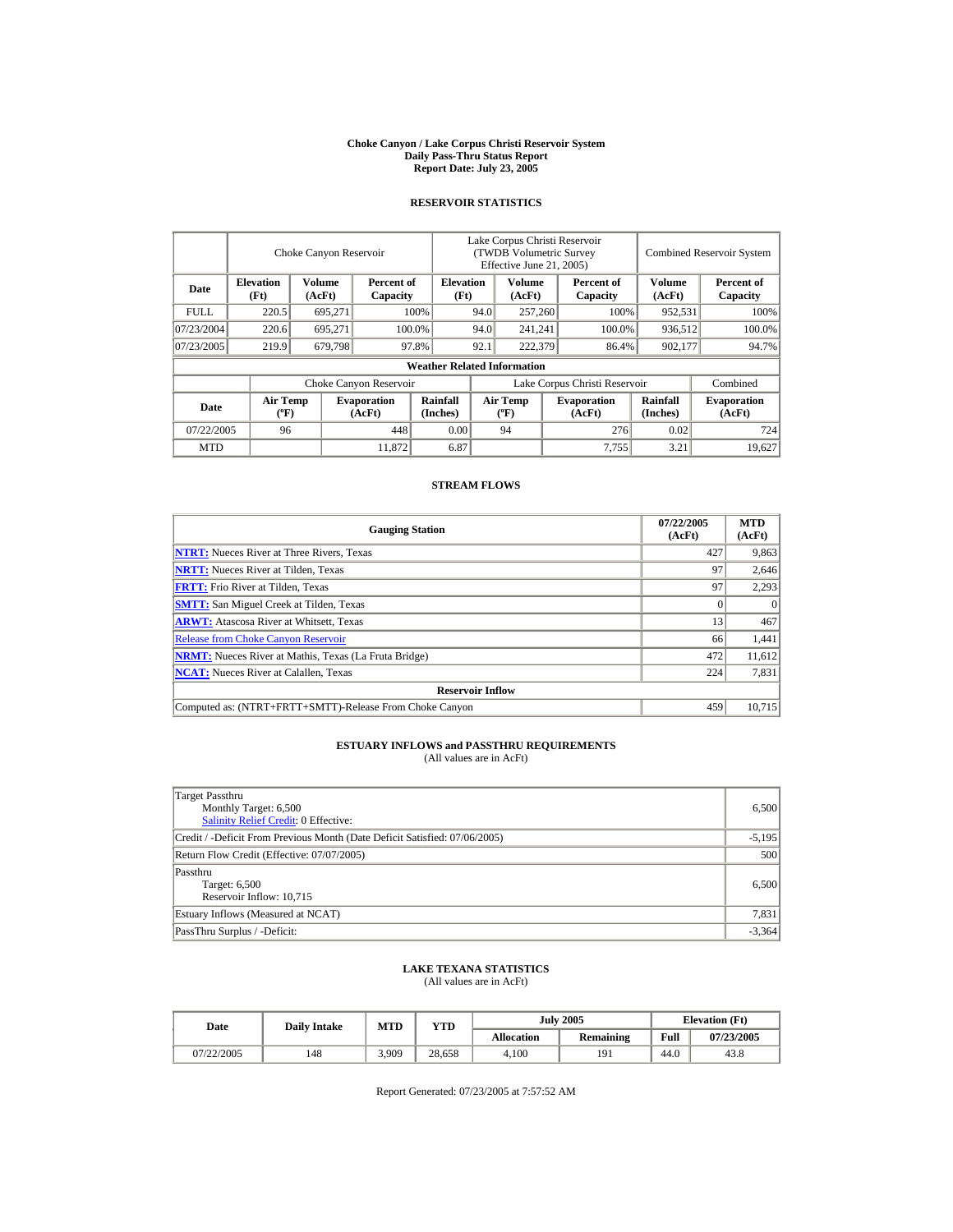#### **Choke Canyon / Lake Corpus Christi Reservoir System Daily Pass-Thru Status Report Report Date: July 24, 2005**

## **RESERVOIR STATISTICS**

|             |                                             | Lake Corpus Christi Reservoir<br>(TWDB Volumetric Survey<br>Choke Canyon Reservoir<br>Effective June 21, 2005) |                              |                                    |      |                                            |         | <b>Combined Reservoir System</b> |                             |                              |
|-------------|---------------------------------------------|----------------------------------------------------------------------------------------------------------------|------------------------------|------------------------------------|------|--------------------------------------------|---------|----------------------------------|-----------------------------|------------------------------|
| Date        | <b>Elevation</b><br>(Ft)                    | Volume<br>(AcFt)                                                                                               | Percent of<br>Capacity       | <b>Elevation</b><br>(Ft)           |      | Volume<br>Percent of<br>(AcFt)<br>Capacity |         | Volume<br>(AcFt)                 | Percent of<br>Capacity      |                              |
| <b>FULL</b> | 220.5                                       | 695,271                                                                                                        |                              | 100%                               | 94.0 | 257,260                                    |         | 100%                             | 952,531                     | 100%                         |
| 07/24/2004  | 220.6                                       | 695.271                                                                                                        |                              | 100.0%                             | 94.0 |                                            | 241,241 | 100.0%                           | 936,512                     | 100.0%                       |
| 07/24/2005  | 219.9                                       | 679,284                                                                                                        |                              | 97.7%                              | 92.0 | 221,853                                    |         | 86.2%<br>901,137                 |                             | 94.6%                        |
|             |                                             |                                                                                                                |                              | <b>Weather Related Information</b> |      |                                            |         |                                  |                             |                              |
|             |                                             |                                                                                                                | Choke Canyon Reservoir       |                                    |      |                                            |         | Lake Corpus Christi Reservoir    |                             | Combined                     |
| Date        | <b>Air Temp</b><br>$({}^{\circ}\mathrm{F})$ |                                                                                                                | <b>Evaporation</b><br>(AcFt) | Rainfall<br>(Inches)               |      | <b>Air Temp</b><br>$(^{\circ}F)$           |         | <b>Evaporation</b><br>(AcFt)     | <b>Rainfall</b><br>(Inches) | <b>Evaporation</b><br>(AcFt) |
| 07/23/2005  | 94                                          |                                                                                                                | 492                          | 0.00                               |      | 94                                         |         | 286                              | 0.00                        | 778                          |
| <b>MTD</b>  |                                             |                                                                                                                | 12,364                       | 6.87                               |      |                                            |         | 8.041                            | 3.21                        | 20,405                       |

## **STREAM FLOWS**

| <b>Gauging Station</b>                                       | 07/23/2005<br>(AcFt) | <b>MTD</b><br>(AcFt) |
|--------------------------------------------------------------|----------------------|----------------------|
| <b>NTRT:</b> Nueces River at Three Rivers, Texas             | 256                  | 10,120               |
| <b>NRTT:</b> Nueces River at Tilden, Texas                   | 403                  | 3,049                |
| <b>FRTT:</b> Frio River at Tilden, Texas                     | 97                   | 2,390                |
| <b>SMTT:</b> San Miguel Creek at Tilden, Texas               |                      | $\Omega$             |
| <b>ARWT:</b> Atascosa River at Whitsett, Texas               |                      | 478                  |
| <b>Release from Choke Canyon Reservoir</b>                   | 66                   | 1,507                |
| <b>NRMT:</b> Nueces River at Mathis, Texas (La Fruta Bridge) | 381                  | 11,993               |
| <b>NCAT:</b> Nueces River at Calallen, Texas                 | 316                  | 8,146                |
| <b>Reservoir Inflow</b>                                      |                      |                      |
| Computed as: (NTRT+FRTT+SMTT)-Release From Choke Canyon      | 288                  | 11.003               |

# **ESTUARY INFLOWS and PASSTHRU REQUIREMENTS**<br>(All values are in AcFt)

| Target Passthru<br>Monthly Target: 6,500<br><b>Salinity Relief Credit: 0 Effective:</b> | 6,500    |
|-----------------------------------------------------------------------------------------|----------|
| Credit / -Deficit From Previous Month (Date Deficit Satisfied: 07/06/2005)              | $-5,195$ |
| Return Flow Credit (Effective: 07/07/2005)                                              | 500      |
| Passthru<br>Target: 6,500<br>Reservoir Inflow: 11,003                                   | 6.500    |
| Estuary Inflows (Measured at NCAT)                                                      | 8,146    |
| PassThru Surplus / -Deficit:                                                            | $-3,049$ |

## **LAKE TEXANA STATISTICS**

(All values are in AcFt)

| Date       | <b>Daily Intake</b> | <b>MTD</b> | YTD    |                   | <b>July 2005</b> | <b>Elevation</b> (Ft) |            |  |
|------------|---------------------|------------|--------|-------------------|------------------|-----------------------|------------|--|
|            |                     |            |        | <b>Allocation</b> | <b>Remaining</b> | Full                  | 07/24/2005 |  |
| 07/23/2005 | 148                 | 4.057      | 28.805 | 4.100             | 43               | 44.0                  | 43.8       |  |

Report Generated: 07/24/2005 at 8:00:26 AM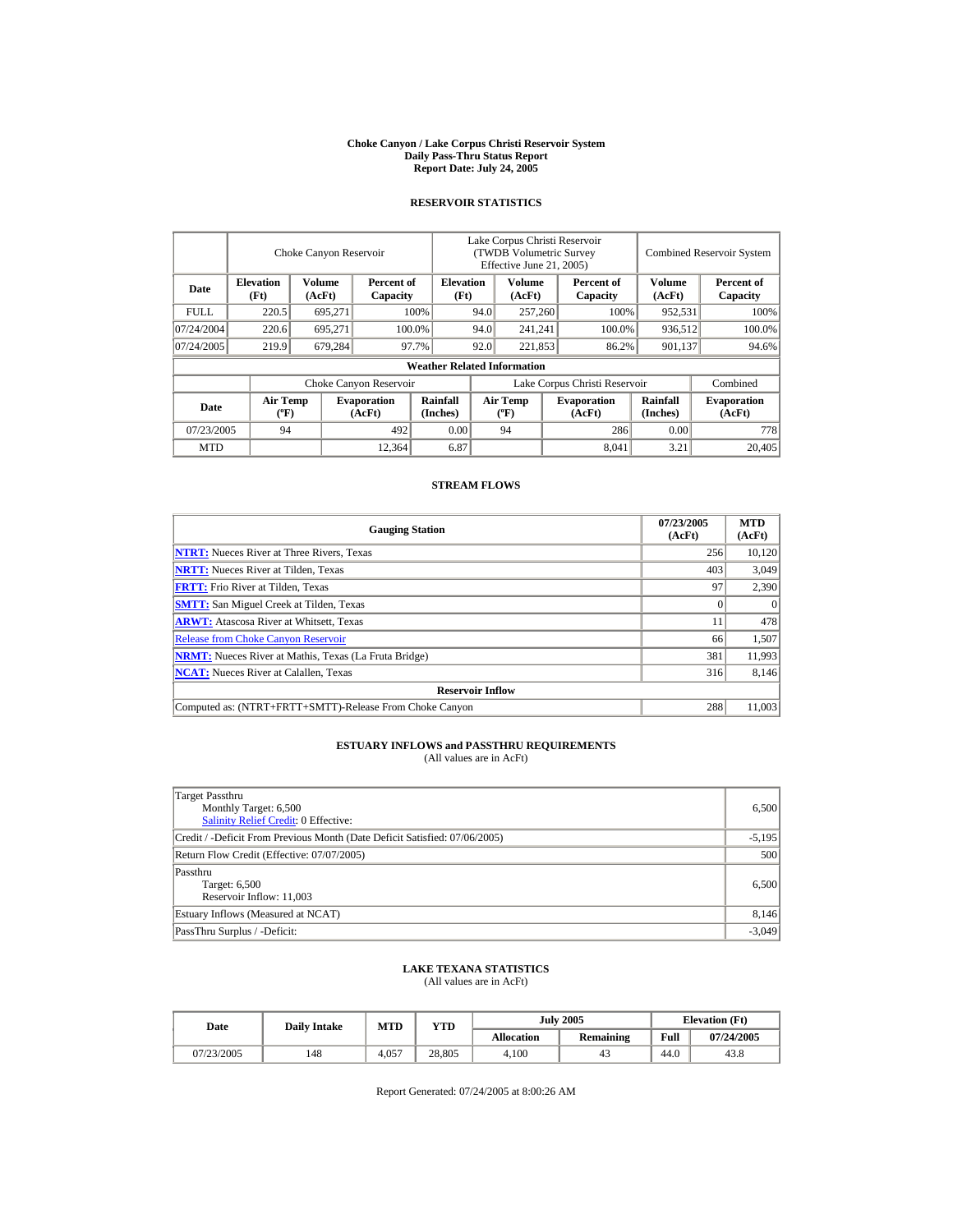#### **Choke Canyon / Lake Corpus Christi Reservoir System Daily Pass-Thru Status Report Report Date: July 25, 2005**

## **RESERVOIR STATISTICS**

|             |                                             | Choke Canyon Reservoir  |                              |                                    |                               | Lake Corpus Christi Reservoir<br><b>(TWDB Volumetric Survey)</b><br>Effective June 21, 2005) |  |                              |                             | <b>Combined Reservoir System</b> |
|-------------|---------------------------------------------|-------------------------|------------------------------|------------------------------------|-------------------------------|----------------------------------------------------------------------------------------------|--|------------------------------|-----------------------------|----------------------------------|
| Date        | <b>Elevation</b><br>(Ft)                    | <b>Volume</b><br>(AcFt) | Percent of<br>Capacity       | <b>Elevation</b><br>(Ft)           |                               | Volume<br>(AcFt)                                                                             |  | Percent of<br>Capacity       | <b>Volume</b><br>(AcFt)     | Percent of<br>Capacity           |
| <b>FULL</b> | 220.5                                       | 695,271                 |                              | 100%                               | 94.0                          | 257,260                                                                                      |  | 100%                         | 952,531                     | 100%                             |
| 07/25/2004  | 220.6                                       | 695.271                 |                              | 100.0%                             | 94.0                          | 241,241                                                                                      |  | 100.0%                       | 936,512                     | 100.0%                           |
| 07/25/2005  | 219.9                                       | 679,027                 |                              | 97.7%                              | 92.0                          | 221,503                                                                                      |  | 86.1%                        | 900,530                     | 94.5%                            |
|             |                                             |                         |                              | <b>Weather Related Information</b> |                               |                                                                                              |  |                              |                             |                                  |
|             |                                             |                         | Choke Canyon Reservoir       |                                    | Lake Corpus Christi Reservoir |                                                                                              |  |                              |                             | Combined                         |
| Date        | <b>Air Temp</b><br>$({}^{\circ}\mathrm{F})$ |                         | <b>Evaporation</b><br>(AcFt) | <b>Rainfall</b><br>(Inches)        |                               | Air Temp<br>$({}^{\circ}{\rm F})$                                                            |  | <b>Evaporation</b><br>(AcFt) | <b>Rainfall</b><br>(Inches) | <b>Evaporation</b><br>(AcFt)     |
| 07/24/2005  | 92                                          |                         | 403                          | 0.00                               |                               | 94                                                                                           |  | 285                          | 0.00                        | 688                              |
| <b>MTD</b>  |                                             |                         | 12.767                       | 6.87                               |                               |                                                                                              |  | 8,326                        | 3.21                        | 21,093                           |

## **STREAM FLOWS**

| <b>Gauging Station</b>                                       | 07/24/2005<br>(AcFt) | <b>MTD</b><br>(AcFt) |
|--------------------------------------------------------------|----------------------|----------------------|
| <b>NTRT:</b> Nueces River at Three Rivers, Texas             | 463                  | 10,582               |
| <b>NRTT:</b> Nueces River at Tilden, Texas                   | 667                  | 3,716                |
| <b>FRTT:</b> Frio River at Tilden, Texas                     | 95                   | 2,485                |
| <b>SMTT:</b> San Miguel Creek at Tilden, Texas               |                      | $\Omega$             |
| <b>ARWT:</b> Atascosa River at Whitsett, Texas               |                      | 487                  |
| <b>Release from Choke Canyon Reservoir</b>                   | 66                   | 1,572                |
| <b>NRMT:</b> Nueces River at Mathis, Texas (La Fruta Bridge) | 381                  | 12,374               |
| <b>NCAT:</b> Nueces River at Calallen. Texas                 | 286                  | 8,432                |
| <b>Reservoir Inflow</b>                                      |                      |                      |
| Computed as: (NTRT+FRTT+SMTT)-Release From Choke Canyon      | 492                  | 11.495               |

# **ESTUARY INFLOWS and PASSTHRU REQUIREMENTS**<br>(All values are in AcFt)

| Target Passthru<br>Monthly Target: 6,500<br><b>Salinity Relief Credit: 0 Effective:</b> | 6,500    |
|-----------------------------------------------------------------------------------------|----------|
| Credit / -Deficit From Previous Month (Date Deficit Satisfied: 07/06/2005)              | $-5,195$ |
| Return Flow Credit (Effective: 07/07/2005)                                              | 500      |
| Passthru<br>Target: 6,500<br>Reservoir Inflow: 11,495                                   | 6,500    |
| Estuary Inflows (Measured at NCAT)                                                      | 8,432    |
| PassThru Surplus / -Deficit:                                                            | $-2,763$ |

## **LAKE TEXANA STATISTICS**

(All values are in AcFt)

| Date       | <b>Daily Intake</b> | MTD   | YTD    |                   | <b>July 2005</b> | <b>Elevation</b> (Ft) |            |  |
|------------|---------------------|-------|--------|-------------------|------------------|-----------------------|------------|--|
|            |                     |       |        | <b>Allocation</b> | <b>Remaining</b> | Full                  | 07/25/2005 |  |
| 07/24/2005 | 147                 | 4.204 | 28.953 | 4.100             | $-104$           | 44.0                  | 43.8       |  |

Report Generated: 07/25/2005 at 8:20:23 AM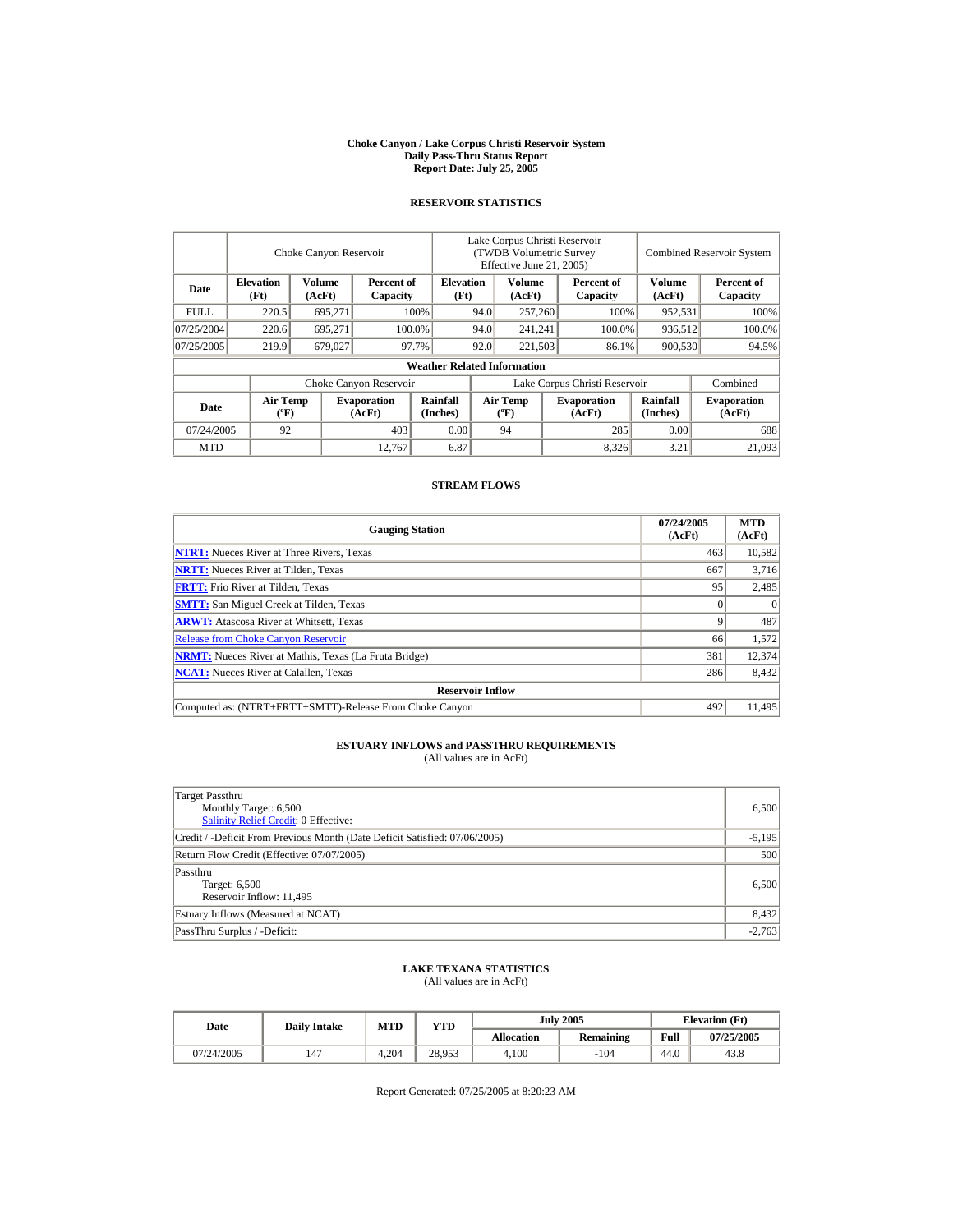#### **Choke Canyon / Lake Corpus Christi Reservoir System Daily Pass-Thru Status Report Report Date: July 26, 2005**

## **RESERVOIR STATISTICS**

|                                 | Choke Canyon Reservoir                      |                  | Lake Corpus Christi Reservoir<br>(TWDB Volumetric Survey<br>Effective June 21, 2005) |                                    |                               |                                  |     | <b>Combined Reservoir System</b> |                             |                              |
|---------------------------------|---------------------------------------------|------------------|--------------------------------------------------------------------------------------|------------------------------------|-------------------------------|----------------------------------|-----|----------------------------------|-----------------------------|------------------------------|
| Date                            | <b>Elevation</b><br>(Ft)                    | Volume<br>(AcFt) | Percent of<br>Capacity                                                               | <b>Elevation</b><br>(Ft)           |                               | Volume<br>(AcFt)                 |     | Percent of<br>Capacity           | Volume<br>(AcFt)            | Percent of<br>Capacity       |
| <b>FULL</b>                     | 220.5                                       | 695,271          |                                                                                      | 100%                               | 94.0                          | 257,260                          |     | 100%                             | 952,531                     | 100%                         |
| 07/26/2004                      | 220.6                                       | 695,271          |                                                                                      | 100.0%                             | 94.0                          | 241,241                          |     | 100.0%                           | 936,512                     | 100.0%                       |
| 07/26/2005                      | 219.9                                       | 678,513          |                                                                                      | 97.6%                              | 92.0                          | 221,153                          |     | 86.0%                            | 899,666                     | 94.5%                        |
|                                 |                                             |                  |                                                                                      | <b>Weather Related Information</b> |                               |                                  |     |                                  |                             |                              |
|                                 |                                             |                  | Choke Canyon Reservoir                                                               |                                    | Lake Corpus Christi Reservoir |                                  |     |                                  | Combined                    |                              |
| Date                            | <b>Air Temp</b><br>$({}^{\circ}\mathrm{F})$ |                  | <b>Evaporation</b><br>(AcFt)                                                         | Rainfall<br>(Inches)               |                               | <b>Air Temp</b><br>$(^{\circ}F)$ |     | <b>Evaporation</b><br>(AcFt)     | <b>Rainfall</b><br>(Inches) | <b>Evaporation</b><br>(AcFt) |
| 0.00<br>93<br>522<br>07/25/2005 |                                             |                  | 93                                                                                   |                                    | 316                           | 0.00                             | 838 |                                  |                             |                              |
| <b>MTD</b>                      |                                             |                  | 13.289                                                                               | 6.87                               |                               |                                  |     | 8.642                            | 3.21                        | 21.931                       |

## **STREAM FLOWS**

| <b>Gauging Station</b>                                       | 07/25/2005<br>(AcFt) | <b>MTD</b><br>(AcFt) |
|--------------------------------------------------------------|----------------------|----------------------|
| <b>NTRT:</b> Nueces River at Three Rivers, Texas             | 711                  | 11,293               |
| <b>NRTT:</b> Nueces River at Tilden, Texas                   | 941                  | 4,657                |
| <b>FRTT:</b> Frio River at Tilden, Texas                     | 93                   | 2,579                |
| <b>SMTT:</b> San Miguel Creek at Tilden, Texas               |                      | $\Omega$             |
| <b>ARWT:</b> Atascosa River at Whitsett, Texas               | 12                   | 500                  |
| <b>Release from Choke Canyon Reservoir</b>                   | 66                   | 1,638                |
| <b>NRMT:</b> Nueces River at Mathis, Texas (La Fruta Bridge) | 363                  | 12,738               |
| <b>NCAT:</b> Nueces River at Calallen. Texas                 | 278                  | 8,710                |
| <b>Reservoir Inflow</b>                                      |                      |                      |
| Computed as: (NTRT+FRTT+SMTT)-Release From Choke Canyon      | 738                  | 12.234               |

# **ESTUARY INFLOWS and PASSTHRU REQUIREMENTS**<br>(All values are in AcFt)

| Target Passthru<br>Monthly Target: 6,500<br><b>Salinity Relief Credit: 0 Effective:</b> | 6,500    |
|-----------------------------------------------------------------------------------------|----------|
| Credit / -Deficit From Previous Month (Date Deficit Satisfied: 07/06/2005)              | $-5,195$ |
| Return Flow Credit (Effective: 07/07/2005)                                              | 500      |
| Passthru<br>Target: 6,500<br>Reservoir Inflow: 12,234                                   | 6,500    |
| Estuary Inflows (Measured at NCAT)                                                      | 8,710    |
| PassThru Surplus / -Deficit:                                                            | $-2,485$ |

## **LAKE TEXANA STATISTICS**

(All values are in AcFt)

| Date       | <b>Daily Intake</b> | MTD   | YTD    |                   | <b>July 2005</b> | <b>Elevation</b> (Ft) |            |
|------------|---------------------|-------|--------|-------------------|------------------|-----------------------|------------|
|            |                     |       |        | <b>Allocation</b> | <b>Remaining</b> | Full                  | 07/26/2005 |
| 07/25/2005 | 148                 | 4.352 | 29.100 | 4.100             | $-252$           | 44.0                  | 43.8       |

Report Generated: 07/26/2005 at 8:38:04 AM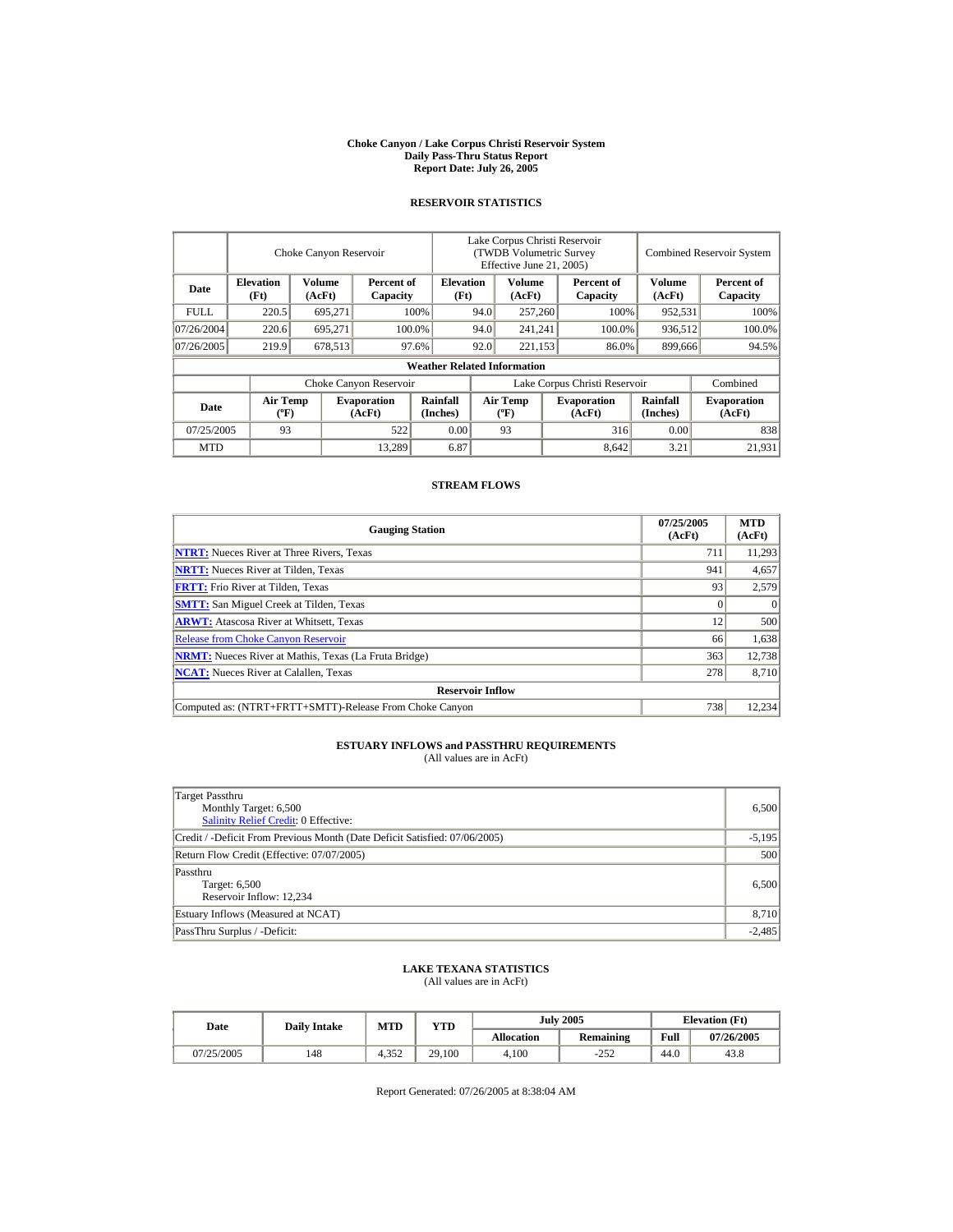#### **Choke Canyon / Lake Corpus Christi Reservoir System Daily Pass-Thru Status Report Report Date: July 27, 2005**

## **RESERVOIR STATISTICS**

|             |                                             | Choke Canyon Reservoir |                              |                                    |                               | Lake Corpus Christi Reservoir<br>(TWDB Volumetric Survey<br>Effective June 21, 2005) |     |                              |                             | <b>Combined Reservoir System</b> |
|-------------|---------------------------------------------|------------------------|------------------------------|------------------------------------|-------------------------------|--------------------------------------------------------------------------------------|-----|------------------------------|-----------------------------|----------------------------------|
| Date        | <b>Elevation</b><br>(Ft)                    | Volume<br>(AcFt)       | Percent of<br>Capacity       | <b>Elevation</b><br>(Ft)           |                               | Volume<br>(AcFt)                                                                     |     | Percent of<br>Capacity       | Volume<br>(AcFt)            | Percent of<br>Capacity           |
| <b>FULL</b> | 220.5                                       | 695,271                |                              | 100%                               | 94.0                          | 257,260                                                                              |     | 100%                         | 952,531                     | 100%                             |
| 07/27/2004  | 220.6                                       | 695,271                |                              | 100.0%                             | 94.0                          | 241,241                                                                              |     | 100.0%                       | 936,512                     | 100.0%                           |
| 07/27/2005  | 219.9                                       | 678,513                |                              | 97.6%                              | 92.0                          | 221,328                                                                              |     | 86.0%                        | 899,841                     | 94.5%                            |
|             |                                             |                        |                              | <b>Weather Related Information</b> |                               |                                                                                      |     |                              |                             |                                  |
|             |                                             |                        | Choke Canyon Reservoir       |                                    | Lake Corpus Christi Reservoir |                                                                                      |     |                              |                             | Combined                         |
| Date        | <b>Air Temp</b><br>$({}^{\circ}\mathrm{F})$ |                        | <b>Evaporation</b><br>(AcFt) | <b>Rainfall</b><br>(Inches)        |                               | Air Temp<br>$({}^{\circ}{\rm F})$                                                    |     | <b>Evaporation</b><br>(AcFt) | <b>Rainfall</b><br>(Inches) | <b>Evaporation</b><br>(AcFt)     |
|             | 447<br>07/26/2005<br>94                     |                        | 0.00                         |                                    | 95                            |                                                                                      | 418 | 0.00                         | 865                         |                                  |
| <b>MTD</b>  |                                             |                        | 13.736                       | 6.87                               |                               |                                                                                      |     | 9,060                        | 3.21                        | 22,796                           |

## **STREAM FLOWS**

| <b>Gauging Station</b>                                       | 07/26/2005<br>(AcFt) | <b>MTD</b><br>(AcFt) |
|--------------------------------------------------------------|----------------------|----------------------|
| <b>NTRT:</b> Nueces River at Three Rivers, Texas             | 951                  | 12,243               |
| <b>NRTT:</b> Nueces River at Tilden, Texas                   | 1.070                | 5,727                |
| <b>FRTT:</b> Frio River at Tilden, Texas                     | 91                   | 2,670                |
| <b>SMTT:</b> San Miguel Creek at Tilden, Texas               |                      | $\Omega$             |
| <b>ARWT:</b> Atascosa River at Whitsett, Texas               | 12                   | 511                  |
| <b>Release from Choke Canyon Reservoir</b>                   | 66                   | 1,703                |
| <b>NRMT:</b> Nueces River at Mathis, Texas (La Fruta Bridge) | 472                  | 13,210               |
| <b>NCAT:</b> Nueces River at Calallen, Texas                 | 228                  | 8,938                |
| <b>Reservoir Inflow</b>                                      |                      |                      |
| Computed as: (NTRT+FRTT+SMTT)-Release From Choke Canyon      | 977                  | 13,210               |

# **ESTUARY INFLOWS and PASSTHRU REQUIREMENTS**<br>(All values are in AcFt)

| Target Passthru<br>Monthly Target: 6,500<br><b>Salinity Relief Credit: 0 Effective:</b> | 6,500    |
|-----------------------------------------------------------------------------------------|----------|
| Credit / -Deficit From Previous Month (Date Deficit Satisfied: 07/06/2005)              | $-5,195$ |
| Return Flow Credit (Effective: 07/07/2005)                                              | 500      |
| Passthru<br>Target: 6,500<br>Reservoir Inflow: 13,210                                   | 6,500    |
| Estuary Inflows (Measured at NCAT)                                                      | 8,938    |
| PassThru Surplus / -Deficit:                                                            | $-2,257$ |

## **LAKE TEXANA STATISTICS**

(All values are in AcFt)

| Date       | <b>Daily Intake</b> | MTD   | YTD    |                   | <b>July 2005</b> | <b>Elevation</b> (Ft) |            |
|------------|---------------------|-------|--------|-------------------|------------------|-----------------------|------------|
|            |                     |       |        | <b>Allocation</b> | <b>Remaining</b> | Full                  | 07/27/2005 |
| 07/26/2005 | 147                 | 4.499 | 29.248 | 4.100             | $-399$           | 44.0                  | 43.8       |

Report Generated: 07/27/2005 at 8:13:01 AM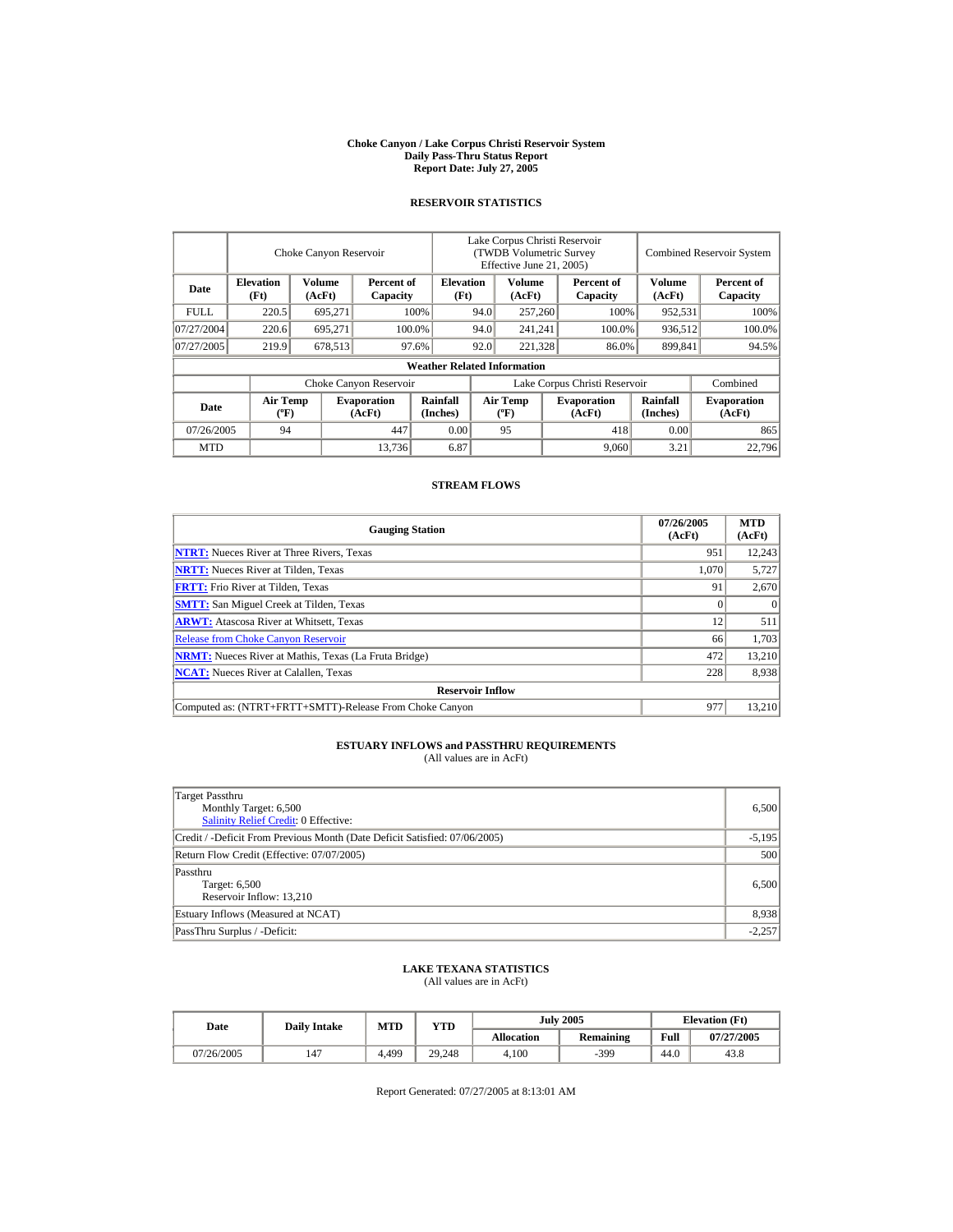#### **Choke Canyon / Lake Corpus Christi Reservoir System Daily Pass-Thru Status Report Report Date: July 28, 2005**

## **RESERVOIR STATISTICS**

|                         |                                             | Choke Canyon Reservoir |                              | Lake Corpus Christi Reservoir<br>(TWDB Volumetric Survey<br>Effective June 21, 2005) |                               |                                             |         |                              | <b>Combined Reservoir System</b> |                              |  |
|-------------------------|---------------------------------------------|------------------------|------------------------------|--------------------------------------------------------------------------------------|-------------------------------|---------------------------------------------|---------|------------------------------|----------------------------------|------------------------------|--|
| Date                    | <b>Elevation</b><br>(Ft)                    | Volume<br>(AcFt)       | Percent of<br>Capacity       | <b>Elevation</b><br>(Ft)                                                             |                               | Volume<br>(AcFt)                            |         | Percent of<br>Capacity       | Volume<br>(AcFt)                 | Percent of<br>Capacity       |  |
| FULL.                   | 220.5                                       | 695.271                |                              | 100%                                                                                 | 94.0                          | 257,260                                     |         | 100%                         | 952,531                          | 100%                         |  |
| 07/28/2004              | 220.6                                       | 695.271                |                              | 100.0%                                                                               | 94.0                          |                                             | 241.241 | 100.0%                       | 936,512                          | 100.0%                       |  |
| 07/28/2005              | 219.8                                       | 677,998                |                              | 97.5%                                                                                | 92.0                          | 221,503                                     |         | 86.1%                        | 899,501                          | 94.4%                        |  |
|                         |                                             |                        |                              | <b>Weather Related Information</b>                                                   |                               |                                             |         |                              |                                  |                              |  |
|                         |                                             |                        | Choke Canyon Reservoir       |                                                                                      | Lake Corpus Christi Reservoir |                                             |         |                              | Combined                         |                              |  |
| Date                    | <b>Air Temp</b><br>$({}^{\circ}\mathrm{F})$ |                        | <b>Evaporation</b><br>(AcFt) | Rainfall<br>(Inches)                                                                 |                               | <b>Air Temp</b><br>$({}^{\circ}\mathbf{F})$ |         | <b>Evaporation</b><br>(AcFt) | Rainfall<br>(Inches)             | <b>Evaporation</b><br>(AcFt) |  |
| 07/27/2005<br>95<br>402 |                                             | 0.00                   |                              | 96                                                                                   |                               | 275                                         | 0.00    | 677                          |                                  |                              |  |
| <b>MTD</b>              |                                             |                        | 14,138                       | 6.87                                                                                 |                               |                                             |         | 9,335                        | 3.21                             | 23,473                       |  |

## **STREAM FLOWS**

| <b>Gauging Station</b>                                       | 07/27/2005<br>(AcFt) | <b>MTD</b><br>(AcFt) |
|--------------------------------------------------------------|----------------------|----------------------|
| <b>NTRT:</b> Nueces River at Three Rivers, Texas             | 1,084                | 13,327               |
| <b>NRTT:</b> Nueces River at Tilden, Texas                   | 576                  | 6,302                |
| <b>FRTT:</b> Frio River at Tilden, Texas                     | 87                   | 2,757                |
| <b>SMTT:</b> San Miguel Creek at Tilden, Texas               |                      | $\Omega$             |
| <b>ARWT:</b> Atascosa River at Whitsett, Texas               |                      | 523                  |
| <b>Release from Choke Canyon Reservoir</b>                   | 66                   | 1.769                |
| <b>NRMT:</b> Nueces River at Mathis, Texas (La Fruta Bridge) | 486                  | 13,697               |
| <b>NCAT:</b> Nueces River at Calallen. Texas                 | 371                  | 9,310                |
| <b>Reservoir Inflow</b>                                      |                      |                      |
| Computed as: (NTRT+FRTT+SMTT)-Release From Choke Canyon      | 1.106                | 14.316               |

# **ESTUARY INFLOWS and PASSTHRU REQUIREMENTS**<br>(All values are in AcFt)

| Target Passthru<br>Monthly Target: 6,500<br><b>Salinity Relief Credit: 0 Effective:</b> | 6,500    |
|-----------------------------------------------------------------------------------------|----------|
| Credit / -Deficit From Previous Month (Date Deficit Satisfied: 07/06/2005)              | $-5,195$ |
| Return Flow Credit (Effective: 07/07/2005)                                              | 500      |
| Passthru<br>Target: 6,500<br>Reservoir Inflow: 14,316                                   | 6,500    |
| Estuary Inflows (Measured at NCAT)                                                      | 9,310    |
| PassThru Surplus / -Deficit:                                                            | $-1,885$ |

## **LAKE TEXANA STATISTICS**

(All values are in AcFt)

| Date       | <b>Daily Intake</b> | <b>MTD</b> | VTD    |            | <b>July 2005</b> | <b>Elevation</b> (Ft) |            |
|------------|---------------------|------------|--------|------------|------------------|-----------------------|------------|
|            |                     |            |        | Allocation | <b>Remaining</b> | Full                  | 07/28/2005 |
| 07/27/2005 | 163                 | 4.662      | 29.410 | 4.100      | $-562$           | 44.0                  | 43.8       |

Report Generated: 07/28/2005 at 8:06:33 AM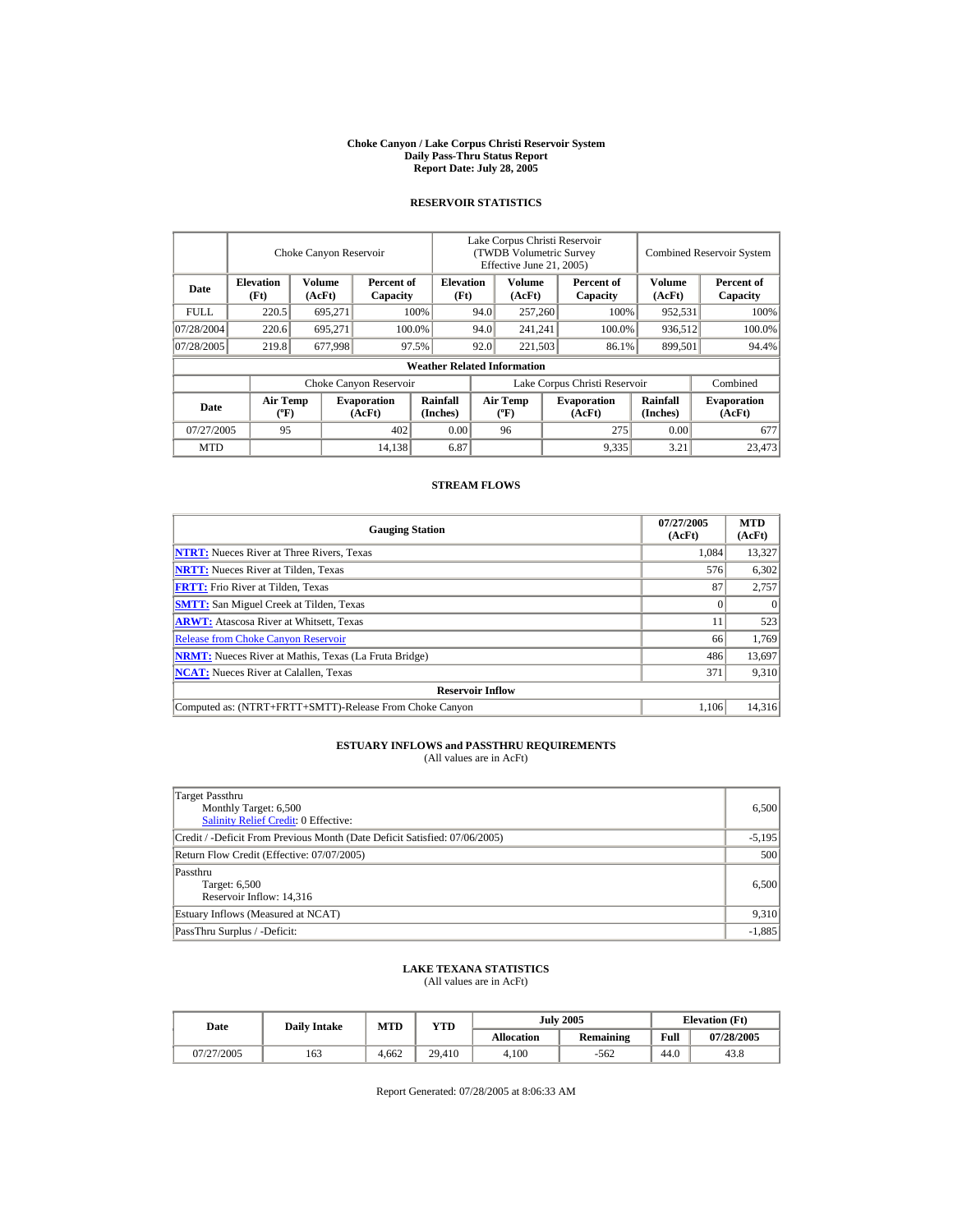#### **Choke Canyon / Lake Corpus Christi Reservoir System Daily Pass-Thru Status Report Report Date: July 29, 2005**

## **RESERVOIR STATISTICS**

|                                                                                |                                             | Choke Canyon Reservoir   |                              | Lake Corpus Christi Reservoir<br>(TWDB Volumetric Survey<br>Effective June 21, 2005) |                               |                                  |                  |                              | <b>Combined Reservoir System</b> |                              |  |
|--------------------------------------------------------------------------------|---------------------------------------------|--------------------------|------------------------------|--------------------------------------------------------------------------------------|-------------------------------|----------------------------------|------------------|------------------------------|----------------------------------|------------------------------|--|
| <b>Elevation</b><br>Volume<br>Percent of<br>Date<br>(Ft)<br>(AcFt)<br>Capacity |                                             | <b>Elevation</b><br>(Ft) |                              | Volume<br>(AcFt)                                                                     |                               | Percent of<br>Capacity           | Volume<br>(AcFt) | Percent of<br>Capacity       |                                  |                              |  |
| <b>FULL</b>                                                                    | 220.5                                       | 695,271                  |                              | 100%                                                                                 | 94.0                          | 257,260                          |                  | 100%                         | 952,531                          | 100%                         |  |
| 07/29/2004                                                                     | 220.6                                       | 695.271                  |                              | 100.0%                                                                               | 94.0                          |                                  | 241,241          | 100.0%                       | 936,512                          | 100.0%                       |  |
| 07/29/2005                                                                     | 219.8                                       | 677,741                  |                              | 97.5%                                                                                | 92.0                          | 221,328                          |                  | 86.0%                        | 899,069                          | 94.4%                        |  |
|                                                                                |                                             |                          |                              | <b>Weather Related Information</b>                                                   |                               |                                  |                  |                              |                                  |                              |  |
|                                                                                |                                             |                          | Choke Canyon Reservoir       |                                                                                      | Lake Corpus Christi Reservoir |                                  |                  |                              | Combined                         |                              |  |
| Date                                                                           | <b>Air Temp</b><br>$({}^{\circ}\mathrm{F})$ |                          | <b>Evaporation</b><br>(AcFt) | Rainfall<br>(Inches)                                                                 |                               | <b>Air Temp</b><br>$(^{\circ}F)$ |                  | <b>Evaporation</b><br>(AcFt) | <b>Rainfall</b><br>(Inches)      | <b>Evaporation</b><br>(AcFt) |  |
| 447<br>07/28/2005<br>95                                                        |                                             | 0.00                     |                              | 94                                                                                   |                               | 204                              | 0.00             | 651                          |                                  |                              |  |
| <b>MTD</b>                                                                     |                                             |                          | 14,585                       | 6.87                                                                                 |                               |                                  |                  | 9,539                        | 3.21                             | 24.124                       |  |

## **STREAM FLOWS**

| <b>Gauging Station</b>                                       | 07/28/2005<br>(AcFt) | <b>MTD</b><br>(AcFt) |
|--------------------------------------------------------------|----------------------|----------------------|
| <b>NTRT:</b> Nueces River at Three Rivers, Texas             | 705                  | 14,032               |
| <b>NRTT:</b> Nueces River at Tilden, Texas                   | 240                  | 6,542                |
| <b>FRTT:</b> Frio River at Tilden, Texas                     | 87                   | 2,845                |
| <b>SMTT:</b> San Miguel Creek at Tilden, Texas               |                      | $\Omega$             |
| <b>ARWT:</b> Atascosa River at Whitsett, Texas               |                      | 534                  |
| <b>Release from Choke Canyon Reservoir</b>                   | 66                   | 1,834                |
| <b>NRMT:</b> Nueces River at Mathis, Texas (La Fruta Bridge) | 538                  | 14,234               |
| <b>NCAT:</b> Nueces River at Calallen, Texas                 | 361                  | 9,671                |
| <b>Reservoir Inflow</b>                                      |                      |                      |
| Computed as: (NTRT+FRTT+SMTT)-Release From Choke Canyon      | 727                  | 15,042               |

# **ESTUARY INFLOWS and PASSTHRU REQUIREMENTS**<br>(All values are in AcFt)

| Target Passthru<br>Monthly Target: 6,500<br><b>Salinity Relief Credit: 0 Effective:</b> | 6,500    |
|-----------------------------------------------------------------------------------------|----------|
| Credit / -Deficit From Previous Month (Date Deficit Satisfied: 07/06/2005)              | $-5,195$ |
| Return Flow Credit (Effective: 07/07/2005)                                              | 500      |
| Passthru<br>Target: 6,500<br>Reservoir Inflow: 15,042                                   | 6,500    |
| Estuary Inflows (Measured at NCAT)                                                      | 9,671    |
| PassThru Surplus / -Deficit:                                                            | $-1,524$ |

## **LAKE TEXANA STATISTICS**

(All values are in AcFt)

| Date       | <b>Daily Intake</b> | MTD   | YTD    |                   | <b>July 2005</b> | <b>Elevation</b> (Ft) |            |  |
|------------|---------------------|-------|--------|-------------------|------------------|-----------------------|------------|--|
|            |                     |       |        | <b>Allocation</b> | <b>Remaining</b> | Full                  | 07/29/2005 |  |
| 07/28/2005 | 185                 | 4.846 | 29.595 | 4.100             | $-746$           | 44.0                  | 43.9       |  |

Report Generated: 07/29/2005 at 8:09:42 AM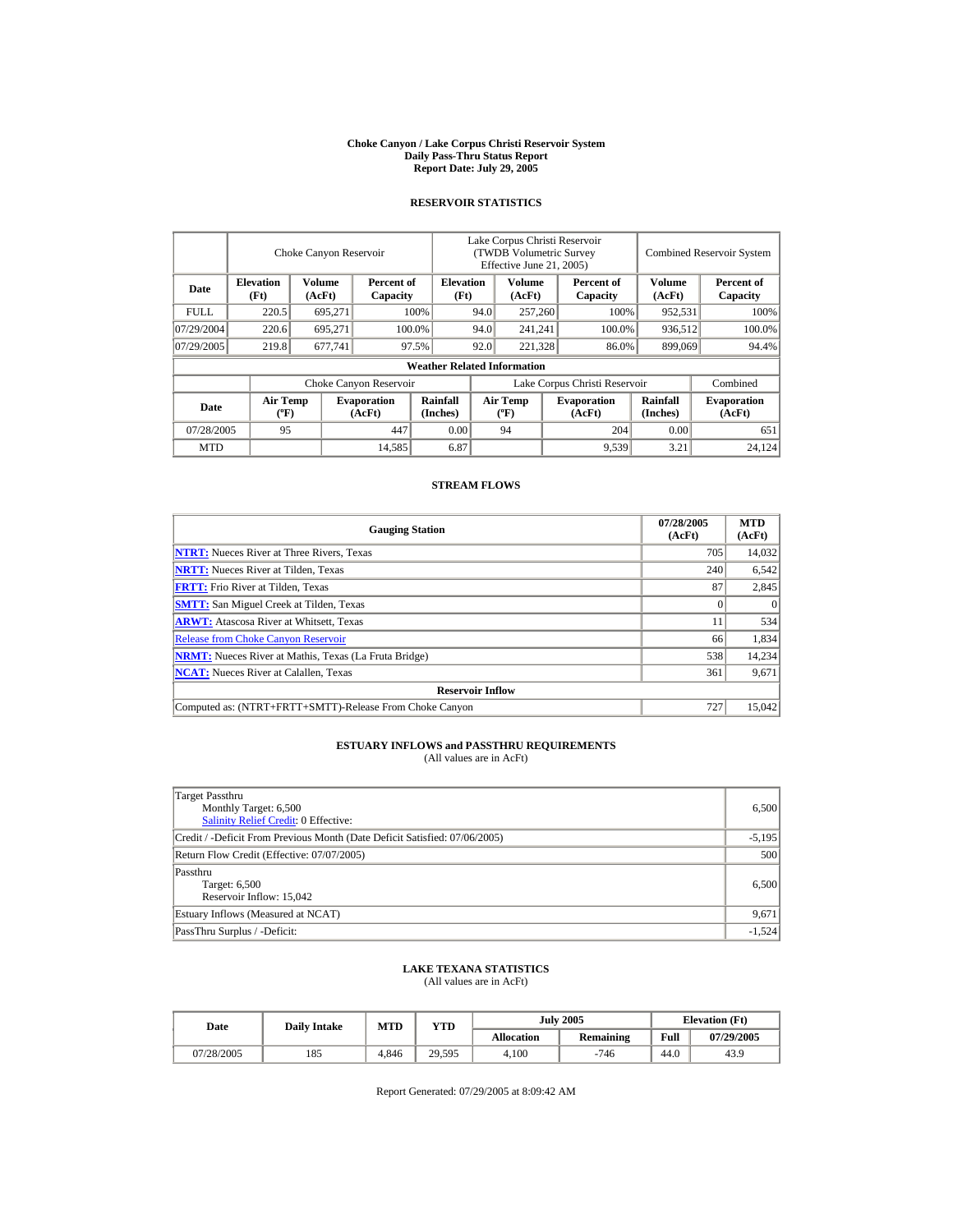#### **Choke Canyon / Lake Corpus Christi Reservoir System Daily Pass-Thru Status Report Report Date: July 30, 2005**

## **RESERVOIR STATISTICS**

|                         |                                             | Choke Canyon Reservoir |                              | Lake Corpus Christi Reservoir<br>(TWDB Volumetric Survey<br>Effective June 21, 2005) |                               |                                  |         |                              | <b>Combined Reservoir System</b> |                              |  |
|-------------------------|---------------------------------------------|------------------------|------------------------------|--------------------------------------------------------------------------------------|-------------------------------|----------------------------------|---------|------------------------------|----------------------------------|------------------------------|--|
| Date                    | <b>Elevation</b><br>(Ft)                    | Volume<br>(AcFt)       | Percent of<br>Capacity       | <b>Elevation</b><br>(Ft)                                                             |                               | Volume<br>(AcFt)                 |         | Percent of<br>Capacity       | Volume<br>(AcFt)                 | Percent of<br>Capacity       |  |
| <b>FULL</b>             | 220.5                                       | 695,271                |                              | 100%                                                                                 | 94.0                          | 257,260                          |         | 100%                         | 952,531                          | 100%                         |  |
| 07/30/2004              | 220.6                                       | 695.271                |                              | 100.0%                                                                               | 94.0                          |                                  | 241,241 | 100.0%                       | 936,512                          | 100.0%                       |  |
| 07/30/2005              | 219.8                                       | 676,972                |                              | 97.4%                                                                                | 92.0                          | 220,978                          |         | 85.9%                        | 897,950                          | 94.3%                        |  |
|                         |                                             |                        |                              | <b>Weather Related Information</b>                                                   |                               |                                  |         |                              |                                  |                              |  |
|                         |                                             |                        | Choke Canyon Reservoir       |                                                                                      | Lake Corpus Christi Reservoir |                                  |         |                              | Combined                         |                              |  |
| Date                    | <b>Air Temp</b><br>$({}^{\circ}\mathrm{F})$ |                        | <b>Evaporation</b><br>(AcFt) | Rainfall<br>(Inches)                                                                 |                               | <b>Air Temp</b><br>$(^{\circ}F)$ |         | <b>Evaporation</b><br>(AcFt) | <b>Rainfall</b><br>(Inches)      | <b>Evaporation</b><br>(AcFt) |  |
| 521<br>07/29/2005<br>94 |                                             | 0.00                   |                              | 95                                                                                   |                               | 153                              | 0.00    | 674                          |                                  |                              |  |
| <b>MTD</b>              |                                             |                        | 15,106                       | 6.87                                                                                 |                               |                                  |         | 9,692                        | 3.21                             | 24,798                       |  |

## **STREAM FLOWS**

| <b>Gauging Station</b>                                       | 07/29/2005<br>(AcFt) | <b>MTD</b><br>(AcFt) |
|--------------------------------------------------------------|----------------------|----------------------|
| <b>NTRT:</b> Nueces River at Three Rivers, Texas             | 393                  | 14,425               |
| <b>NRTT:</b> Nueces River at Tilden, Texas                   | 550                  | 7,092                |
| <b>FRTT:</b> Frio River at Tilden, Texas                     | 85                   | 2,930                |
| <b>SMTT:</b> San Miguel Creek at Tilden, Texas               |                      | $\Omega$             |
| <b>ARWT:</b> Atascosa River at Whitsett, Texas               | 10                   | 544                  |
| <b>Release from Choke Canyon Reservoir</b>                   | 66                   | 1.900                |
| <b>NRMT:</b> Nueces River at Mathis, Texas (La Fruta Bridge) | 528                  | 14,762               |
| <b>NCAT:</b> Nueces River at Calallen, Texas                 | 433                  | 10,104               |
| <b>Reservoir Inflow</b>                                      |                      |                      |
| Computed as: (NTRT+FRTT+SMTT)-Release From Choke Canyon      | 413                  | 15,455               |

# **ESTUARY INFLOWS and PASSTHRU REQUIREMENTS**<br>(All values are in AcFt)

| Target Passthru<br>Monthly Target: 6,500<br><b>Salinity Relief Credit: 0 Effective:</b> | 6,500    |
|-----------------------------------------------------------------------------------------|----------|
| Credit / -Deficit From Previous Month (Date Deficit Satisfied: 07/06/2005)              | $-5,195$ |
| Return Flow Credit (Effective: 07/07/2005)                                              | 500      |
| Passthru<br>Target: 6,500<br>Reservoir Inflow: 15,455                                   | 6,500    |
| Estuary Inflows (Measured at NCAT)                                                      | 10.104   |
| PassThru Surplus / -Deficit:                                                            | $-1,091$ |

## **LAKE TEXANA STATISTICS**

(All values are in AcFt)

|  | Date       | <b>Daily Intake</b> | MTD   | YTD    | <b>July 2005</b>  |                  | <b>Elevation</b> (Ft) |            |
|--|------------|---------------------|-------|--------|-------------------|------------------|-----------------------|------------|
|  |            |                     |       |        | <b>Allocation</b> | <b>Remaining</b> | Full                  | 07/30/2005 |
|  | 07/29/2005 | 185                 | 5,032 | 29.780 | 4.100             | $-932$           | 44.0                  | 43.8       |

Report Generated: 07/30/2005 at 8:12:36 AM